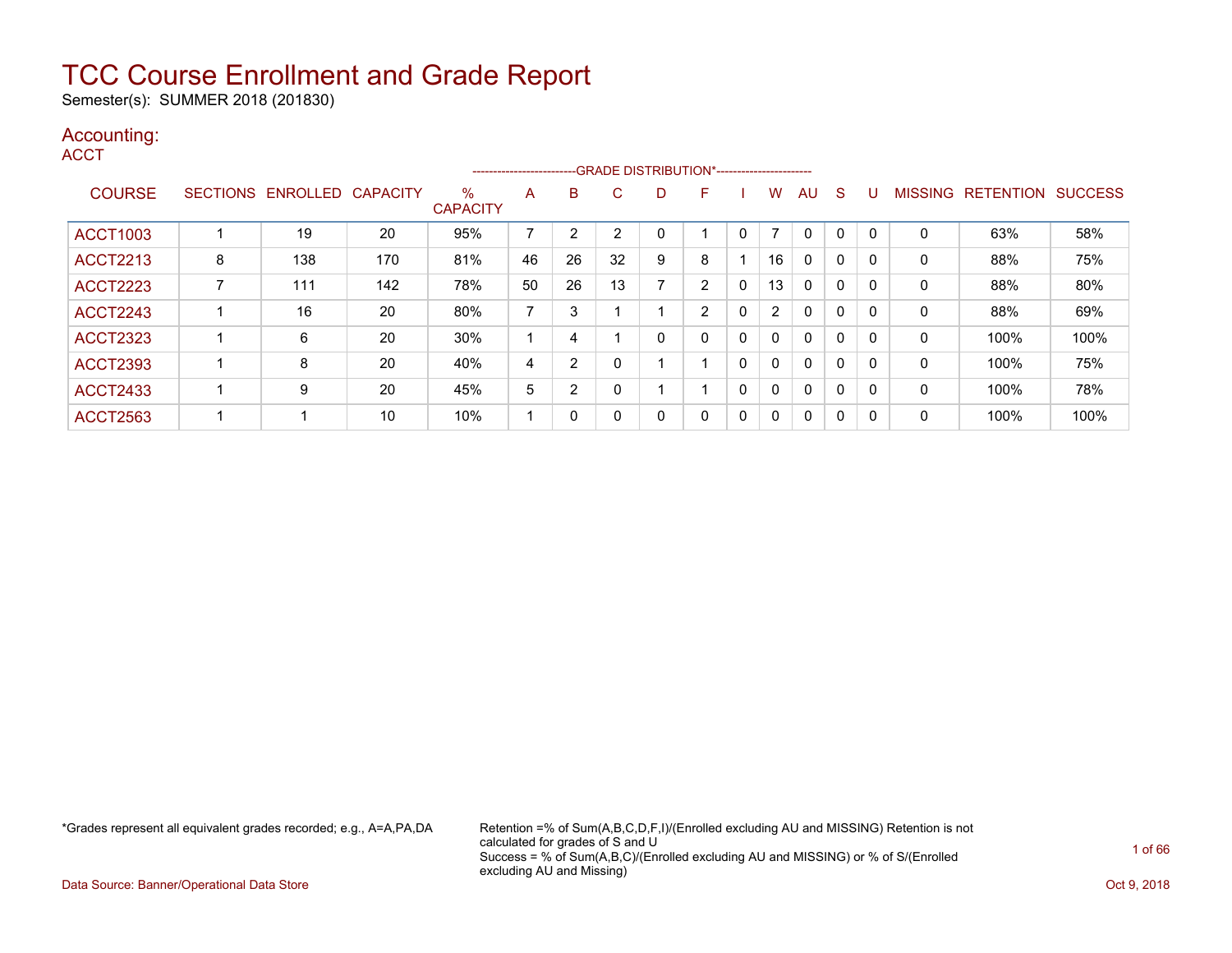Semester(s): SUMMER 2018 (201830)

#### Allied Health: ALDH

| ALVI I          |                            |     |               |    | ------------------------GRADE DISTRIBUTION*----------------------- |   |    |          |   |          |  |                           |     |
|-----------------|----------------------------|-----|---------------|----|--------------------------------------------------------------------|---|----|----------|---|----------|--|---------------------------|-----|
| <b>COURSE</b>   | SECTIONS ENROLLED CAPACITY |     | %<br>CAPACITY | A  | <b>B</b> C                                                         |   | D. |          |   | W AU S U |  | MISSING RETENTION SUCCESS |     |
| <b>ALDH1323</b> | 96                         | 140 | 69%           | 44 | 36                                                                 | o |    | $\Omega$ | 6 |          |  | 94%                       | 92% |

\*Grades represent all equivalent grades recorded; e.g., A=A,PA,DA Retention =% of Sum(A,B,C,D,F,I)/(Enrolled excluding AU and MISSING) Retention is not calculated for grades of S and U Success = % of Sum(A,B,C)/(Enrolled excluding AU and MISSING) or % of S/(Enrolled excluding AU and Missing)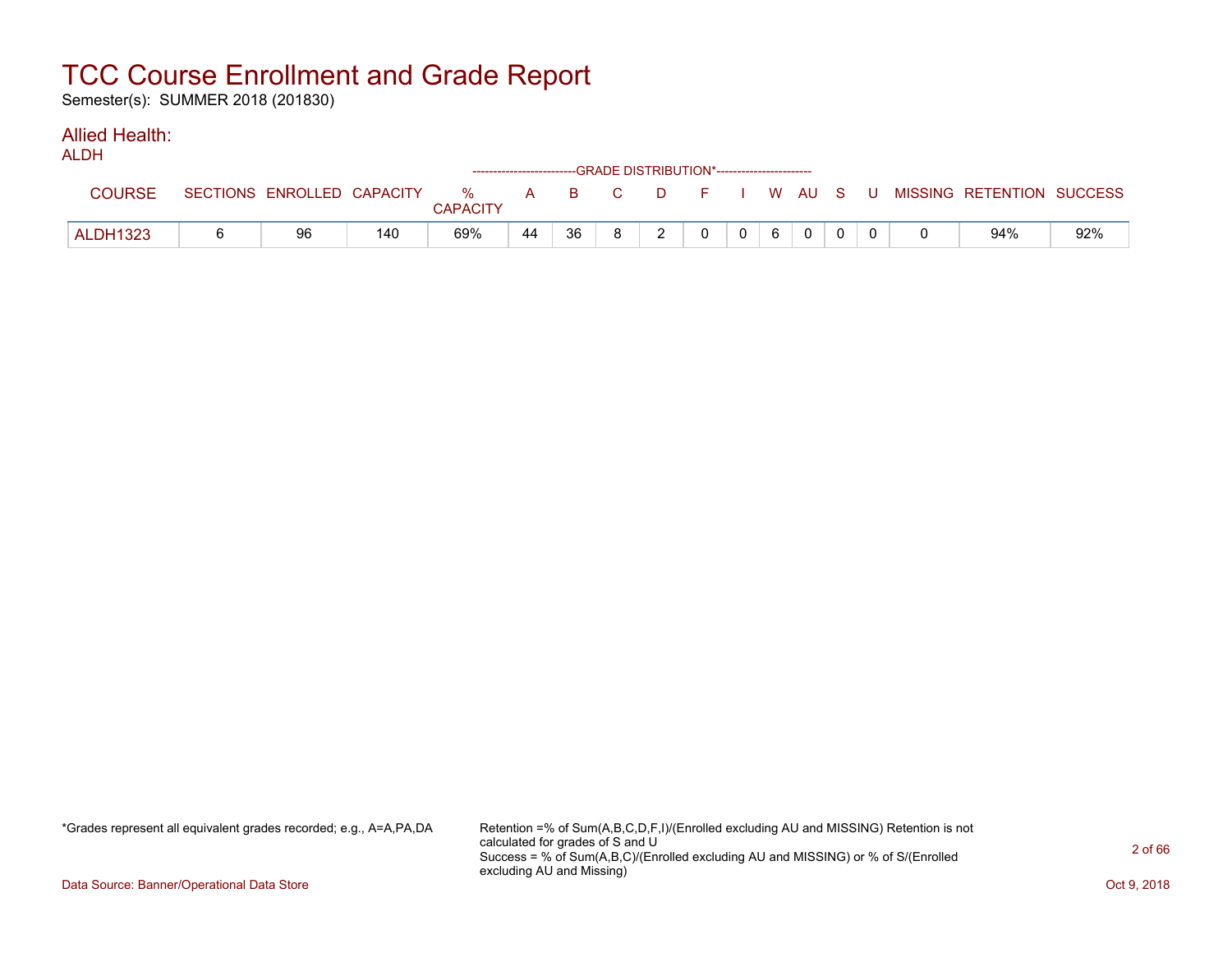Semester(s): SUMMER 2018 (201830)

#### Art: **ADT**

| ART            |                            |    | ----------------------  |    |    | -GRADE DISTRIBUTION*----------------------- |              |   |          |    |     |   |                           |     |
|----------------|----------------------------|----|-------------------------|----|----|---------------------------------------------|--------------|---|----------|----|-----|---|---------------------------|-----|
| <b>COURSE</b>  | SECTIONS ENROLLED CAPACITY |    | $\%$<br><b>CAPACITY</b> | A  | B. |                                             | D            |   | <b>W</b> | AU | - S | U | MISSING RETENTION SUCCESS |     |
| ART1053        | 20                         | 20 | 100%                    | 14 |    |                                             | <sup>n</sup> |   | 2        | 0  | 0   |   | 90%                       | 85% |
| <b>ART1113</b> | 53                         | 55 | 96%                     | 33 | 11 |                                             | <sup>n</sup> | 2 | 2        | 0  |     |   | 96%                       | 92% |
| ART2263        |                            | 12 | 75%                     | ა  |    |                                             |              |   |          | 0  |     |   | 67%                       | 67% |

\*Grades represent all equivalent grades recorded; e.g., A=A,PA,DA Retention =% of Sum(A,B,C,D,F,I)/(Enrolled excluding AU and MISSING) Retention is not calculated for grades of S and U Success = % of Sum(A,B,C)/(Enrolled excluding AU and MISSING) or % of S/(Enrolled excluding AU and Missing)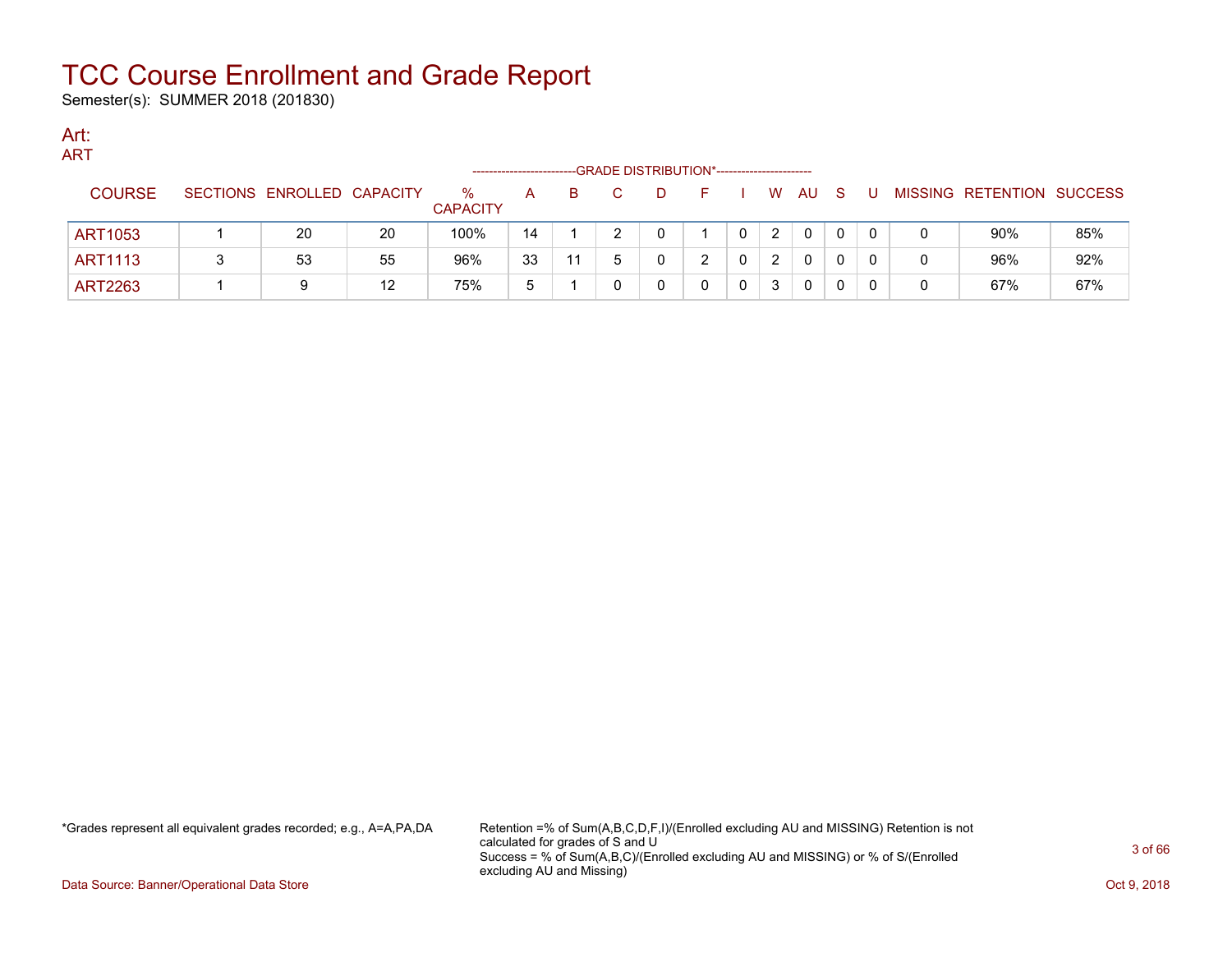Semester(s): SUMMER 2018 (201830)

#### American Sign Language Ed: ASLE

|                 |                            |    | ------------------      |    |    | -GRADE DISTRIBUTION*---------------------- |    |   |              |              |  |                           |     |
|-----------------|----------------------------|----|-------------------------|----|----|--------------------------------------------|----|---|--------------|--------------|--|---------------------------|-----|
| <b>COURSE</b>   | SECTIONS ENROLLED CAPACITY |    | $\%$<br><b>CAPACITY</b> | A  | B. |                                            | н. | W | AU           | <sub>S</sub> |  | MISSING RETENTION SUCCESS |     |
| <b>ASLE1363</b> | 27                         | 30 | 90%                     | 13 | 4  | 4                                          |    |   | $\mathbf{0}$ |              |  | 89%                       | 78% |
| <b>ASLE1373</b> | 23                         | 30 | 77%                     | 10 | 6  |                                            |    | 0 | $\Omega$     |              |  | 100%                      | 91% |
| <b>ASLE1413</b> | 20                         | 20 | 100%                    | 5  |    | 4                                          | 6  |   | $\Omega$     |              |  | 95%                       | 55% |

\*Grades represent all equivalent grades recorded; e.g., A=A,PA,DA Retention =% of Sum(A,B,C,D,F,I)/(Enrolled excluding AU and MISSING) Retention is not calculated for grades of S and U Success = % of Sum(A,B,C)/(Enrolled excluding AU and MISSING) or % of S/(Enrolled excluding AU and Missing)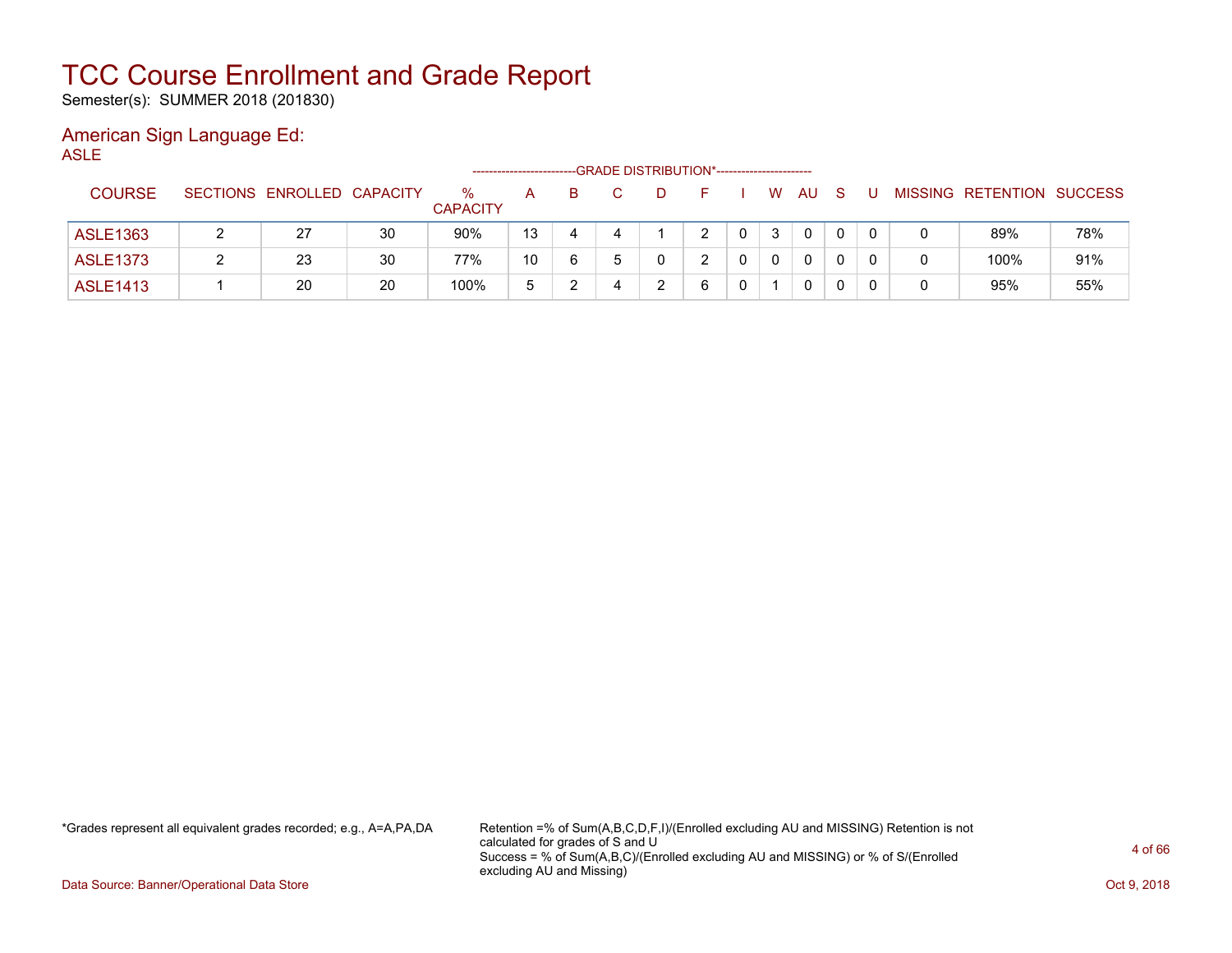Semester(s): SUMMER 2018 (201830)

#### Astronomy:

| <b>ASTR</b>     |    |    |                 |    | ------------------------GRADE DISTRIBUTION*----------------------- |          |                |             |  |                                                                             |     |
|-----------------|----|----|-----------------|----|--------------------------------------------------------------------|----------|----------------|-------------|--|-----------------------------------------------------------------------------|-----|
| <b>COURSE</b>   |    |    | <b>CAPACITY</b> |    |                                                                    |          |                |             |  | SECTIONS ENROLLED CAPACITY % A B C D F I W AU S U MISSING RETENTION SUCCESS |     |
| <b>ASTR1104</b> | 19 | 20 | 95%             | 15 |                                                                    | $\Omega$ | 0 <sup>1</sup> | $\mathbf 0$ |  | 95%                                                                         | 89% |

\*Grades represent all equivalent grades recorded; e.g., A=A,PA,DA Retention =% of Sum(A,B,C,D,F,I)/(Enrolled excluding AU and MISSING) Retention is not calculated for grades of S and U Success = % of Sum(A,B,C)/(Enrolled excluding AU and MISSING) or % of S/(Enrolled excluding AU and Missing)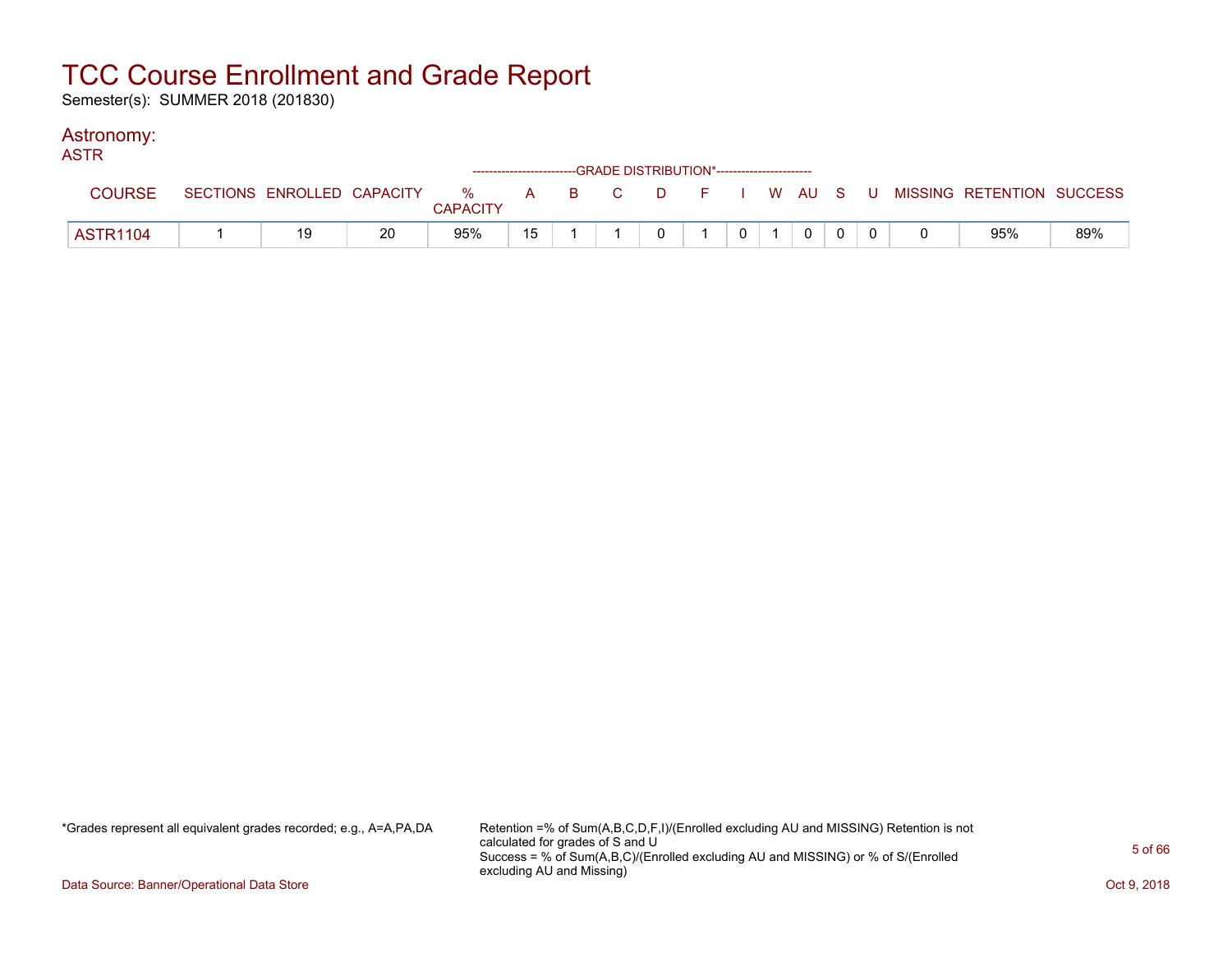Semester(s): SUMMER 2018 (201830)

#### Aviation Sciences Technology: AVST

|                 |                            |    |                         |             |   |    |    | --------------------------GRADE DISTRIBUTION*----------------------- |                |             |              |              |          |                |                  |                |
|-----------------|----------------------------|----|-------------------------|-------------|---|----|----|----------------------------------------------------------------------|----------------|-------------|--------------|--------------|----------|----------------|------------------|----------------|
| <b>COURSE</b>   | SECTIONS ENROLLED CAPACITY |    | $\%$<br><b>CAPACITY</b> | A           | B | C. | D. | F                                                                    |                | w           | AU           | -S           |          | <b>MISSING</b> | <b>RETENTION</b> | <b>SUCCESS</b> |
| <b>AVST1222</b> |                            | 10 | 10%                     | $\mathbf 0$ | 0 |    |    | 0                                                                    |                |             | $\Omega$     | 0            |          | 0              | 100%             | 0%             |
| <b>AVST1232</b> | 4                          | 20 | 20%                     | 2           | 0 |    | 0  | 0                                                                    |                |             | 0            | 0            |          | 0              | 75%              | 50%            |
| <b>AVST2132</b> | 2                          | 10 | 20%                     | 0           | 0 |    | 0  | 0                                                                    | $\overline{2}$ | 0           | $\mathbf{0}$ | 0            |          | 0              | 100%             | 0%             |
| <b>AVST2152</b> | $\overline{2}$             | 10 | 20%                     | 0           | 0 |    |    | 0                                                                    | $\overline{2}$ | $\mathbf 0$ | $\mathbf{0}$ | $\mathbf{0}$ |          | 0              | 100%             | 0%             |
| <b>AVST2162</b> |                            | 10 | 10%                     |             | 0 |    | 0  | 0                                                                    | 0              | $\Omega$    | $\mathbf{0}$ | $\mathbf{0}$ |          | 0              | 100%             | 100%           |
| <b>AVST2181</b> | 2                          | 10 | 20%                     |             | 0 |    | 0  | 0                                                                    |                | 0           | $\mathbf{0}$ | $\mathbf{0}$ | $\Omega$ | 0              | 100%             | 50%            |
| <b>AVST2454</b> | 6                          | 10 | 60%                     | 3           |   | 2  | 0  | 0                                                                    | 0              | $\mathbf 0$ | 0            | 0            | 0        | 0              | 100%             | 100%           |

\*Grades represent all equivalent grades recorded; e.g., A=A,PA,DA Retention =% of Sum(A,B,C,D,F,I)/(Enrolled excluding AU and MISSING) Retention is not calculated for grades of S and U Success = % of Sum(A,B,C)/(Enrolled excluding AU and MISSING) or % of S/(Enrolled excluding AU and Missing)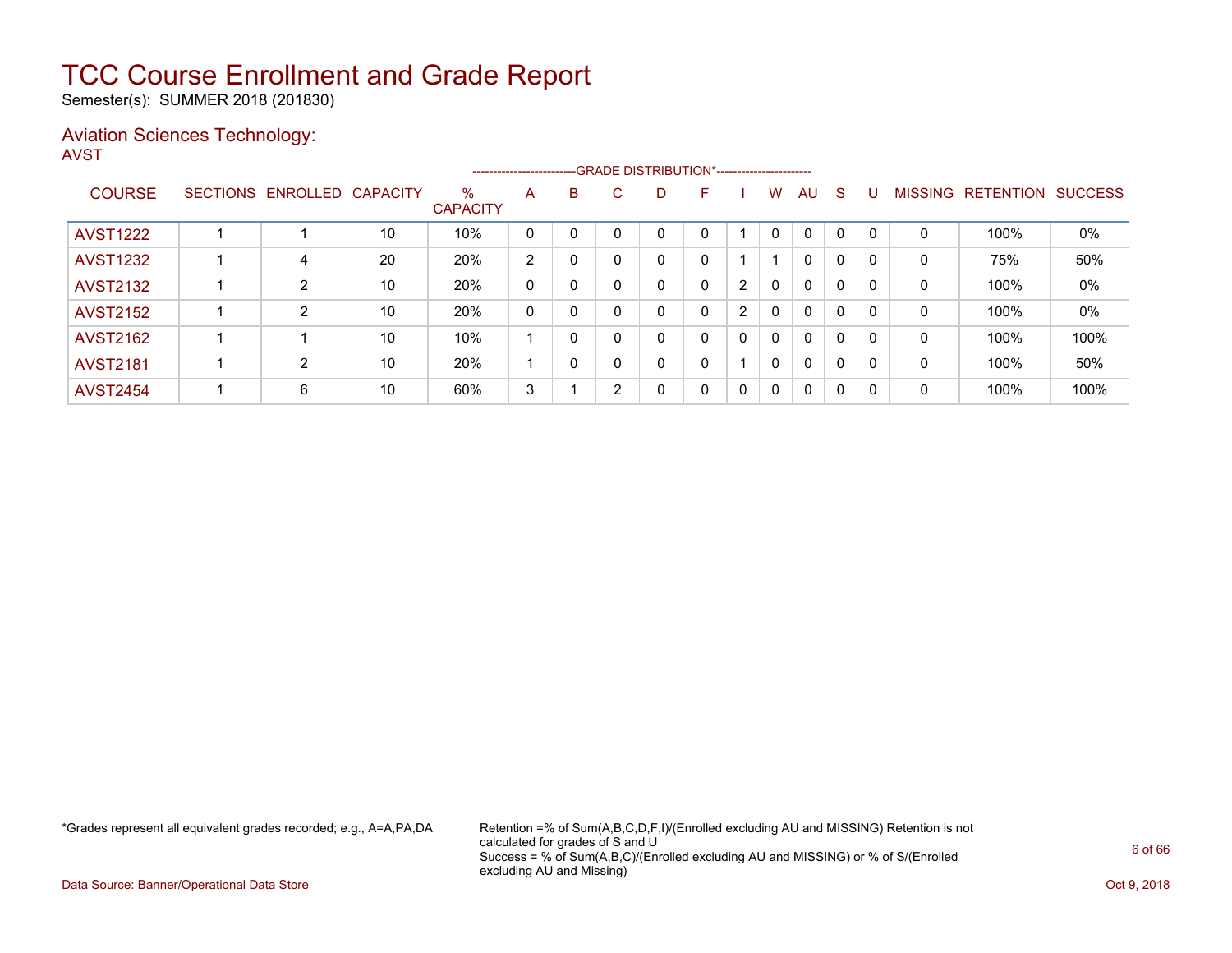Semester(s): SUMMER 2018 (201830)

#### Biology:

BIOL

|                 |                 |                 |                 |                      | ----------------------- |     |    |                | --GRADE DISTRIBUTION*----------------------- |              |                |              |              |          |                |                            |                |
|-----------------|-----------------|-----------------|-----------------|----------------------|-------------------------|-----|----|----------------|----------------------------------------------|--------------|----------------|--------------|--------------|----------|----------------|----------------------------|----------------|
| <b>COURSE</b>   | <b>SECTIONS</b> | <b>ENROLLED</b> | <b>CAPACITY</b> | %<br><b>CAPACITY</b> | A                       | B   | C  | D              | F                                            |              | W              | AU           | S            |          | <b>MISSING</b> | RE <sub>1</sub><br>TENTION | <b>SUCCESS</b> |
| <b>BIOL1114</b> | 9               | 173             | 192             | 90%                  | 78                      | 48  | 22 | 3              | 5                                            |              | 16             | 0            | 0            |          | 0              | 91%                        | 86%            |
| <b>BIOL1224</b> | 6               | 136             | 144             | 94%                  | 48                      | 56  | 18 | $\overline{2}$ | $\overline{2}$                               | 0            | 10             | $\Omega$     | 0            |          | 0              | 93%                        | 90%            |
| <b>BIOL1314</b> | 4               | 74              | 96              | 77%                  | 28                      | 19  | 14 | 6              | 5                                            | $\Omega$     | $\overline{2}$ | $\mathbf{0}$ | 0            |          | 0              | 97%                        | 82%            |
| <b>BIOL1383</b> | 20              | 356             | 411             | 87%                  | 162                     | 107 | 40 | 11             | 16                                           | $\Omega$     | 20             | $\Omega$     | 0            | $\Omega$ | 0              | 94%                        | 87%            |
| <b>BIOL1604</b> |                 | 13              | 24              | 54%                  | 0                       | 5   | 3  | 2              | 0                                            | 0            | 3              | $\mathbf{0}$ | $\mathbf 0$  |          | 0              | 77%                        | 62%            |
| <b>BIOL2134</b> | 6               | 131             | 144             | 91%                  | 41                      | 43  | 18 | 4              | 5                                            | 0            | 20             | 0            | 0            |          | 0              | 85%                        | 78%            |
| <b>BIOL2154</b> | 6               | 117             | 144             | 81%                  | 65                      | 22  | 13 | $\overline{2}$ | 3                                            | 0            | 11             | 4            | $\mathbf{0}$ |          | 0              | 91%                        | 86%            |
| <b>BIOL2164</b> | 4               | 88              | 96              | 92%                  | 42                      | 21  | 14 |                | 0                                            | $\mathbf{0}$ | 10             | $\mathbf{0}$ | $\Omega$     | $\Omega$ | 0              | 89%                        | 88%            |
| <b>BIOL2313</b> |                 | 16              | 20              | 80%                  | 7                       | 6   |    | 0              |                                              |              |                | 0            | 0            |          | 0              | 94%                        | 81%            |

\*Grades represent all equivalent grades recorded; e.g., A=A,PA,DA Retention =% of Sum(A,B,C,D,F,I)/(Enrolled excluding AU and MISSING) Retention is not calculated for grades of S and U Success = % of Sum(A,B,C)/(Enrolled excluding AU and MISSING) or % of S/(Enrolled excluding AU and Missing)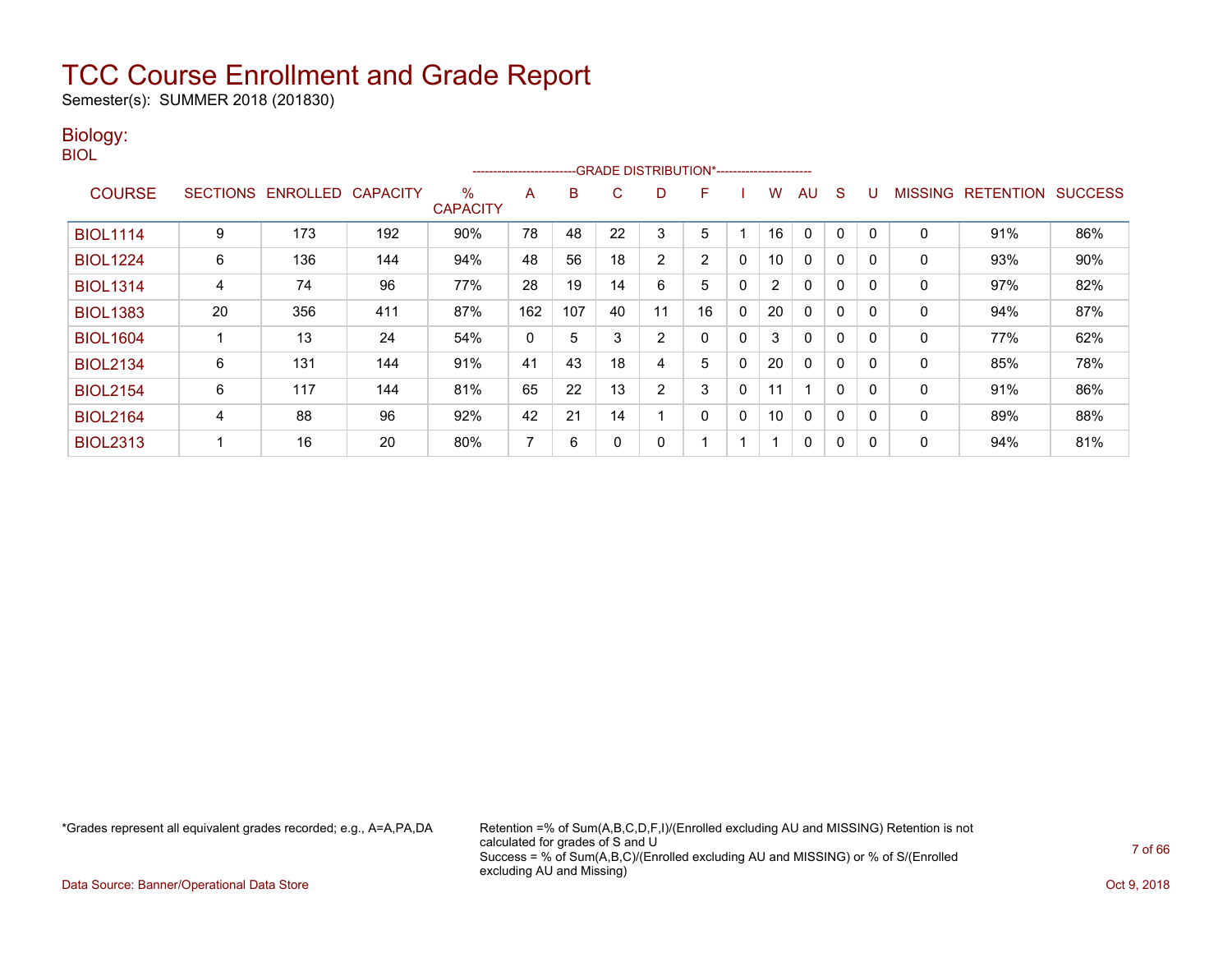Semester(s): SUMMER 2018 (201830)

#### Biotechnology: **BIOT**

| י טוש           |                            |     |                      |       | ------------------------GRADE                DISTRIBUTION*---------------------- |              |   |          |        |  |                           |      |
|-----------------|----------------------------|-----|----------------------|-------|----------------------------------------------------------------------------------|--------------|---|----------|--------|--|---------------------------|------|
| <b>COURSE</b>   | SECTIONS ENROLLED CAPACITY |     | %<br><b>CAPACITY</b> | A B C |                                                                                  | $\mathsf{D}$ |   |          | W AU S |  | MISSING RETENTION SUCCESS |      |
| <b>BIOT2202</b> |                            | ے ا | 42%                  |       |                                                                                  |              | 0 | $\Omega$ | 0      |  | 100%                      | 100% |

\*Grades represent all equivalent grades recorded; e.g., A=A,PA,DA Retention =% of Sum(A,B,C,D,F,I)/(Enrolled excluding AU and MISSING) Retention is not calculated for grades of S and U Success = % of Sum(A,B,C)/(Enrolled excluding AU and MISSING) or % of S/(Enrolled excluding AU and Missing)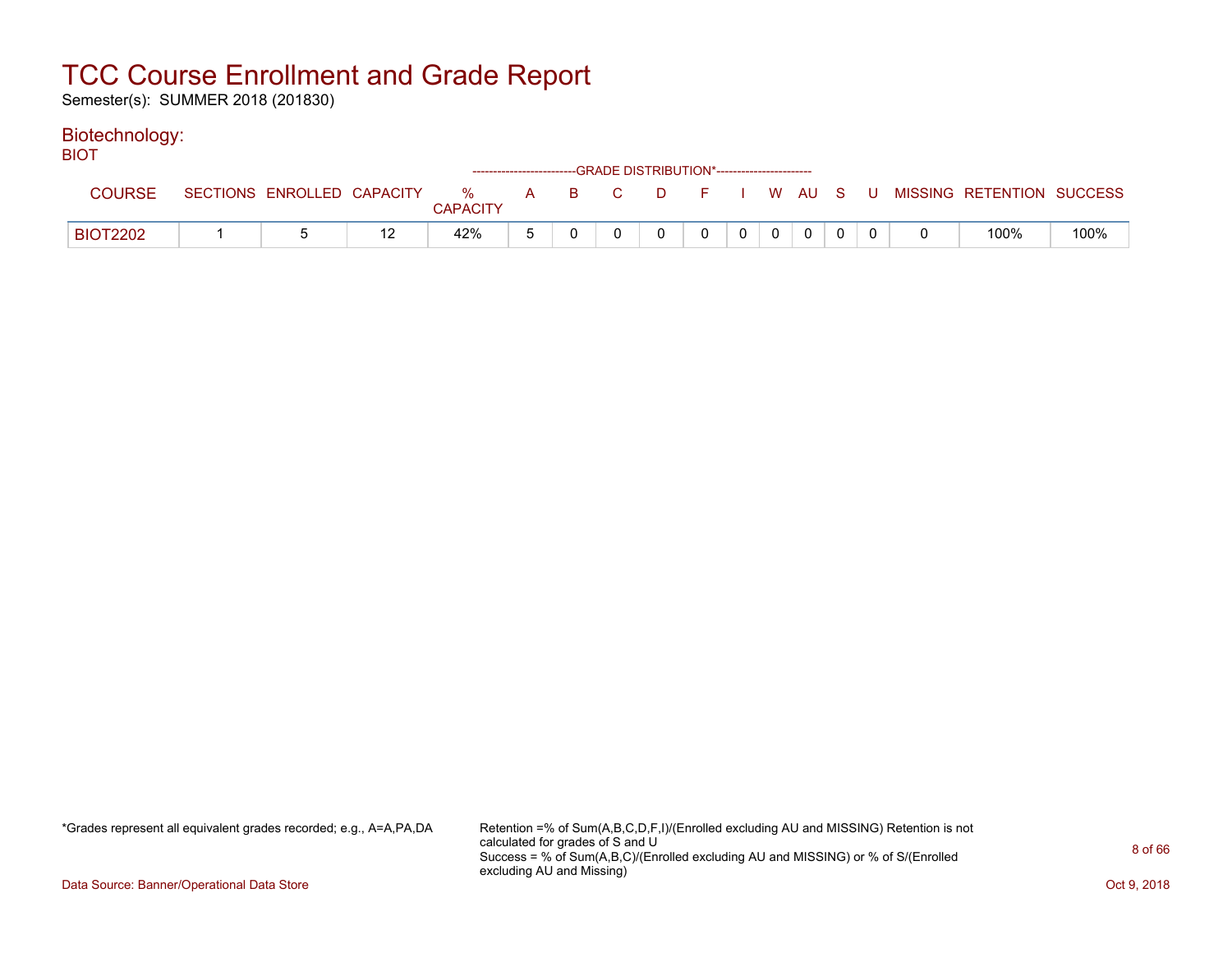Semester(s): SUMMER 2018 (201830)

#### Biomedical Equipment Technolog: BMET

| _ _ .           |                            |                      |     |    | ------------------------GRADE DISTRIBUTION*----------------------- |       |             |     |                           |      |
|-----------------|----------------------------|----------------------|-----|----|--------------------------------------------------------------------|-------|-------------|-----|---------------------------|------|
| <b>COURSE</b>   | SECTIONS ENROLLED CAPACITY | %<br><b>CAPACITY</b> | A B | C. | D F I W AU S                                                       |       |             | - U | MISSING RETENTION SUCCESS |      |
| <b>BMET2373</b> |                            | 80%                  |     |    |                                                                    | $0-1$ | $\mathbf 0$ |     | 100%                      | 100% |

\*Grades represent all equivalent grades recorded; e.g., A=A,PA,DA Retention =% of Sum(A,B,C,D,F,I)/(Enrolled excluding AU and MISSING) Retention is not calculated for grades of S and U Success = % of Sum(A,B,C)/(Enrolled excluding AU and MISSING) or % of S/(Enrolled excluding AU and Missing)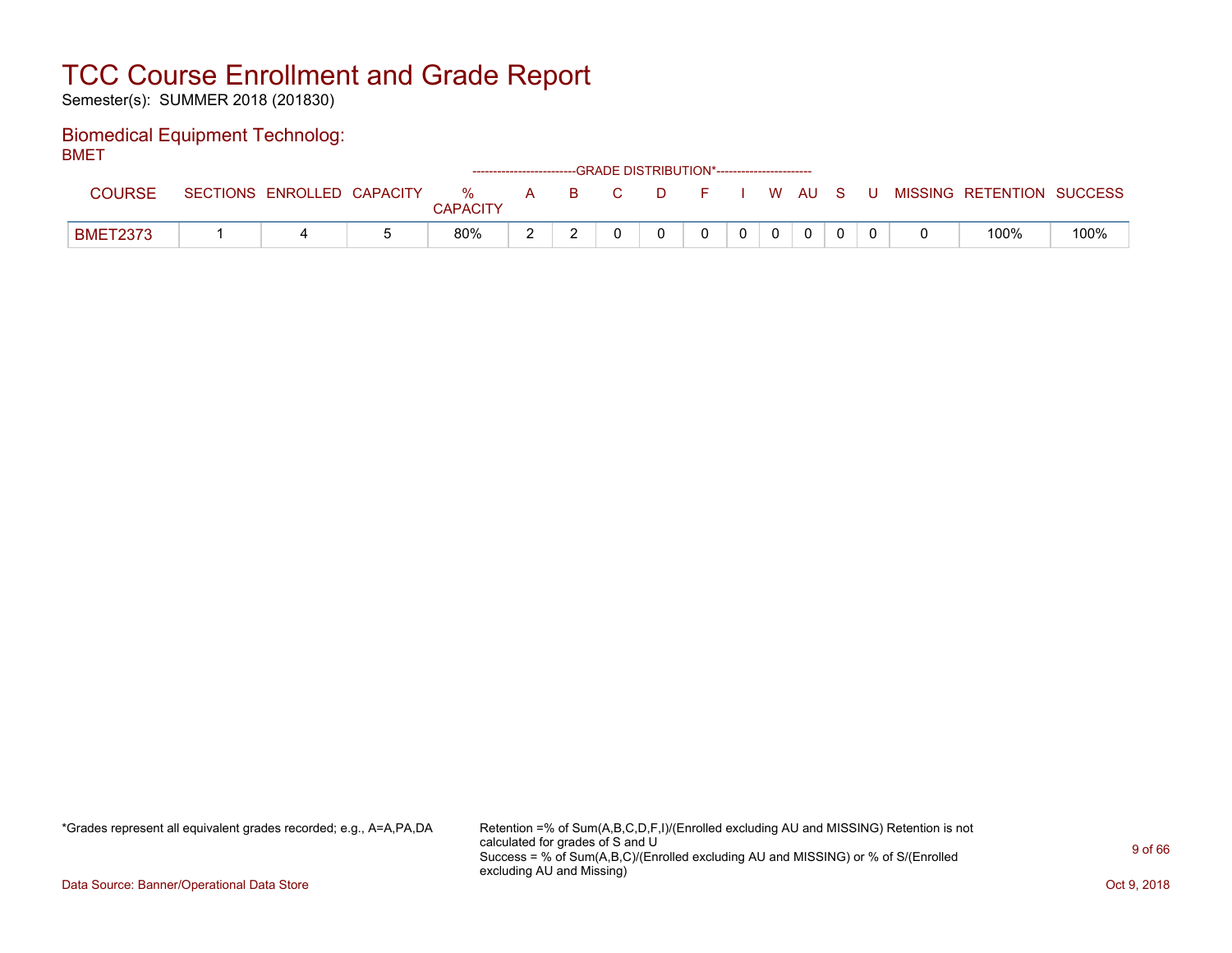Semester(s): SUMMER 2018 (201830)

#### Business:

**BUSN** 

|                 |                 |          |                 |                         | ----------------------- |                |   | --GRADE DISTRIBUTION*----------------------- |   |   |                      |              |              |              |                |                  |                |
|-----------------|-----------------|----------|-----------------|-------------------------|-------------------------|----------------|---|----------------------------------------------|---|---|----------------------|--------------|--------------|--------------|----------------|------------------|----------------|
| <b>COURSE</b>   | <b>SECTIONS</b> | ENROLLED | <b>CAPACITY</b> | $\%$<br><b>CAPACITY</b> | A                       | В              | C | D                                            | F |   | W                    | AU           | <sub>S</sub> |              | <b>MISSING</b> | <b>RETENTION</b> | <b>SUCCESS</b> |
| <b>BUSN1053</b> | 4               | 76       | 80              | 95%                     | 44                      | 18             | ົ | C                                            | 8 | 0 | 2                    | $\mathbf 0$  | 0            |              | 0              | 97%              | 84%            |
| <b>BUSN1123</b> |                 | 14       | 20              | 70%                     | 9                       |                |   | $\Omega$                                     |   | 0 | $\mathbf{2}^{\circ}$ | $\mathbf{0}$ | 0            | 0            | 0              | 86%              | 79%            |
| <b>BUSN1143</b> |                 | 8        | 20              | 40%                     |                         |                |   | 2                                            | 0 | 0 | 3                    | $\mathbf{0}$ | 0            | 0            | 0              | 62%              | 38%            |
| <b>BUSN2053</b> | $\overline{2}$  | 13       | 40              | 32%                     |                         | 2              |   | 0                                            | 0 | 0 | 4                    | $\mathbf{0}$ | 0            | 0            | 0              | 69%              | 69%            |
| <b>BUSN2213</b> |                 | 19       | 20              | 95%                     | 9                       | 3              | ົ | 0                                            | 3 | 0 | $\overline{2}$       | $\mathbf{0}$ | 0            | <sup>0</sup> | 0              | 89%              | 74%            |
| <b>BUSN2313</b> |                 | 16       | 20              | 80%                     | 10                      | $\overline{2}$ | ົ | 0                                            |   | 0 |                      | $\mathbf{0}$ | $\Omega$     | - 0          | 0              | 94%              | 88%            |
| <b>BUSN2433</b> | 2               | 34       | 40              | 85%                     | 17                      | 4              | 3 | 0                                            | 4 | 0 | 6                    | $\mathbf{0}$ | 0            | 0            | 0              | 82%              | 71%            |

\*Grades represent all equivalent grades recorded; e.g., A=A,PA,DA Retention =% of Sum(A,B,C,D,F,I)/(Enrolled excluding AU and MISSING) Retention is not calculated for grades of S and U Success = % of Sum(A,B,C)/(Enrolled excluding AU and MISSING) or % of S/(Enrolled excluding AU and Missing)

Data Source: Banner/Operational Data Store Content of the Content of Content of the Content of the Content of the Content of the Content of the Content of the Content of the Content of the Content of the Content of the Con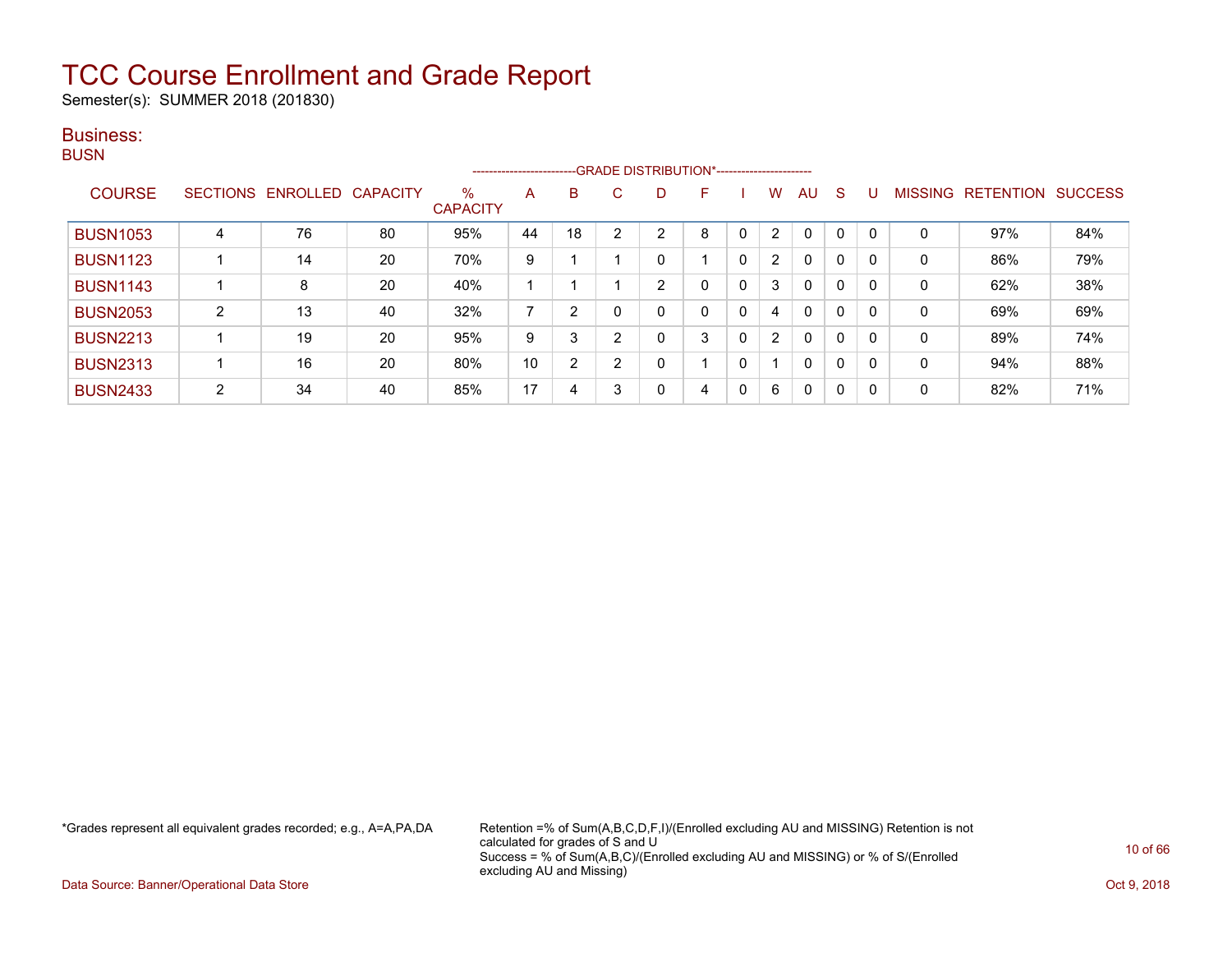Semester(s): SUMMER 2018 (201830)

#### Chemistry: **CHEM**

|                 |                 |          |                 |                         |                | ------------------------GRADE DISTRIBUTION*----------------------- |        |   |    |          |                |             |    |          |         |                  |                |
|-----------------|-----------------|----------|-----------------|-------------------------|----------------|--------------------------------------------------------------------|--------|---|----|----------|----------------|-------------|----|----------|---------|------------------|----------------|
| <b>COURSE</b>   | <b>SECTIONS</b> | ENROLLED | <b>CAPACITY</b> | $\%$<br><b>CAPACITY</b> | A              | в                                                                  | ⌒<br>U | D | F. |          | w              | <b>AU</b>   | -S |          | MISSING | <b>RETENTION</b> | <b>SUCCESS</b> |
| <b>CHEM1114</b> | 4               | 78       | 88              | 89%                     | 19             | 29                                                                 | 14     | 6 |    |          | 6              |             | 0  | $\Omega$ | 0       | 92%              | 79%            |
| <b>CHEM1134</b> |                 | 9        | 24              | 38%                     | $\overline{2}$ | 4                                                                  | 0      | 0 | 0  | $\Omega$ | 3              | 0           | 0  | $\Omega$ | 0       | 67%              | 67%            |
| <b>CHEM1315</b> | 8               | 156      | 192             | 81%                     | 89             | 35                                                                 | 11     | 9 | 2  | $\Omega$ | 10             | $\mathbf 0$ | 0  | $\Omega$ | 0       | 94%              | 87%            |
| <b>CHEM1415</b> | 4               | 89       | 96              | 93%                     | 23             | 36                                                                 | 22     | 2 |    |          | 5              | 0           | 0  | 0        | 0       | 94%              | 91%            |
| <b>CHEM2145</b> | 2               | 20       | 24              | 83%                     |                | 8                                                                  | 3      | 0 | 0  | $\Omega$ | $\overline{2}$ | $\mathbf 0$ | 0  | $\Omega$ | 0       | 90%              | 90%            |
| <b>CHEM2245</b> |                 | 11       | 12              | 92%                     | 3              | 2                                                                  | 5      | 0 | 0  | 0        |                | 0           | 0  | 0        | 0       | 91%              | 91%            |

\*Grades represent all equivalent grades recorded; e.g., A=A,PA,DA Retention =% of Sum(A,B,C,D,F,I)/(Enrolled excluding AU and MISSING) Retention is not calculated for grades of S and U Success = % of Sum(A,B,C)/(Enrolled excluding AU and MISSING) or % of S/(Enrolled excluding AU and Missing)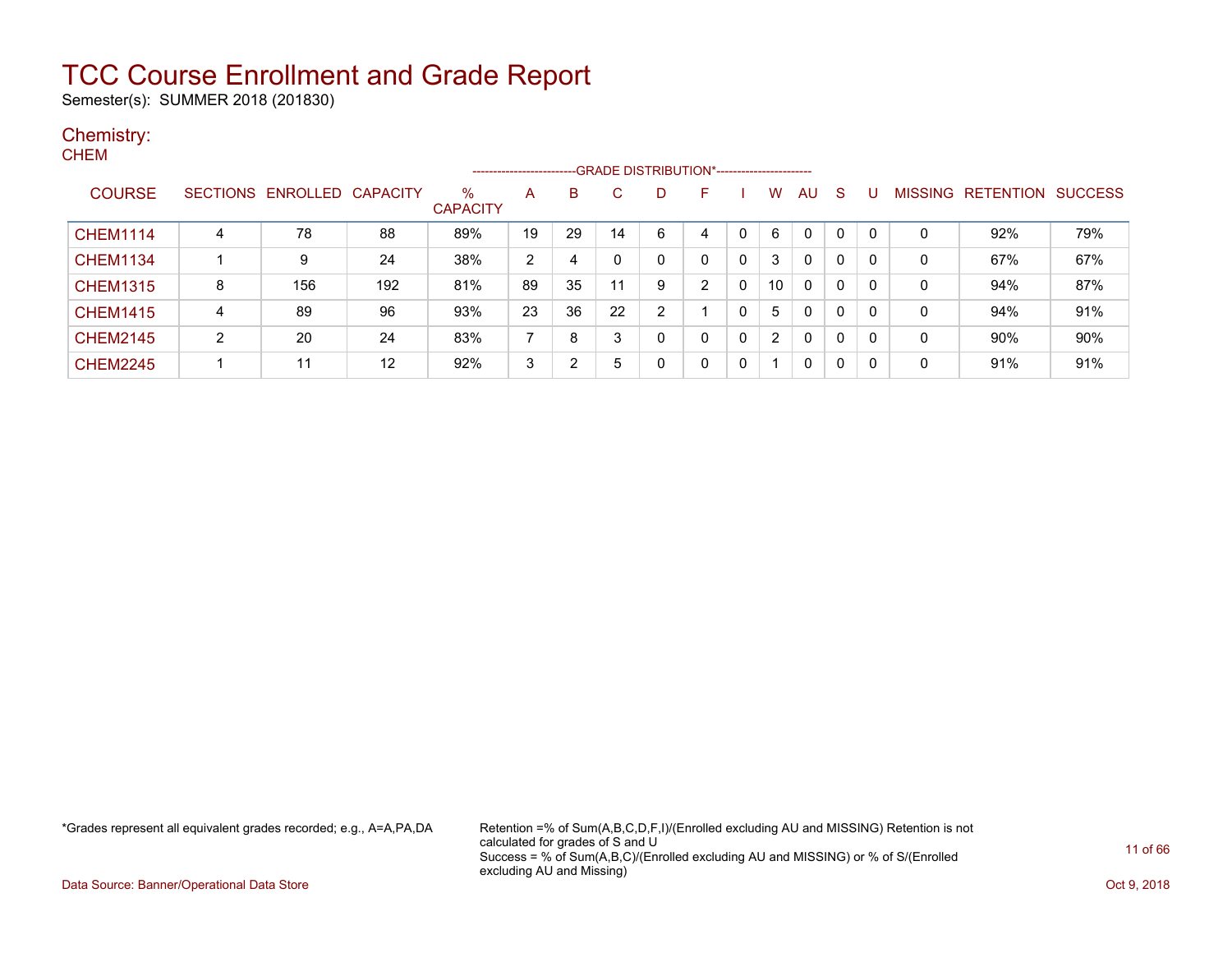Semester(s): SUMMER 2018 (201830)

#### Child Development:

**CHLD** 

|                 |                 |          |                 |                         |                          | ------------------------GRADE DISTRIBUTION*----------------------- |        |   |                |   |                |              |              |   |                |                  |                |
|-----------------|-----------------|----------|-----------------|-------------------------|--------------------------|--------------------------------------------------------------------|--------|---|----------------|---|----------------|--------------|--------------|---|----------------|------------------|----------------|
| <b>COURSE</b>   | <b>SECTIONS</b> | ENROLLED | <b>CAPACITY</b> | $\%$<br><b>CAPACITY</b> | A                        | B                                                                  | ⌒<br>U | D |                |   | W              | AU.          | <sub>S</sub> |   | <b>MISSING</b> | <b>RETENTION</b> | <b>SUCCESS</b> |
| <b>CHLD2003</b> | 2               | 35       | 40              | 88%                     | 14                       |                                                                    |        | 5 |                |   | 3              |              |              |   | 0              | 91%              | 77%            |
| <b>CHLD2023</b> |                 | 12       | 20              | 60%                     | 4                        | 5.                                                                 |        | 0 | $\mathbf{0}$   | 0 | $\overline{2}$ | $\mathbf{0}$ | $\Omega$     | 0 | 0              | 83%              | 83%            |
| <b>CHLD2103</b> | $\overline{2}$  | 21       | 40              | 52%                     | 6                        | 8                                                                  | 3      | 0 | 4              | 0 | 0              | $\mathbf{0}$ | 0            | 0 | 0              | 100%             | 81%            |
| <b>CHLD2203</b> | $\overline{2}$  | 20       | 40              | 50%                     | 5                        | 9                                                                  | 4      |   | $\Omega$       | 0 |                | 0            | $\Omega$     | 0 | 0              | 95%              | 90%            |
| <b>CHLD2213</b> | 2               | 30       | 40              | 75%                     | 12                       | 8                                                                  | 4      | 0 | $\overline{2}$ | 0 | 4              | $\mathbf{0}$ | $\Omega$     | 0 | 0              | 87%              | 80%            |
| <b>CHLD2233</b> |                 | 11       | 20              | 55%                     | $\overline{\phantom{a}}$ | ◠                                                                  |        | 0 | $\mathbf{0}$   | 0 |                | $\mathbf{0}$ | 0            | 0 | 0              | 91%              | 91%            |
| <b>CHLD2513</b> |                 | 12       | 12              | 100%                    | 11                       | 0                                                                  |        | 0 | 0              | 0 | 0              | $\mathbf{0}$ | 0            | 0 | 0              | 100%             | 100%           |
| <b>CHLD2613</b> |                 | 18       | 20              | 90%                     | 12                       | 4                                                                  | 2      | 0 | $\mathbf{0}$   | 0 | 0              | $\mathbf{0}$ | $\Omega$     | 0 | 0              | 100%             | 100%           |

\*Grades represent all equivalent grades recorded; e.g., A=A,PA,DA Retention =% of Sum(A,B,C,D,F,I)/(Enrolled excluding AU and MISSING) Retention is not calculated for grades of S and U Success = % of Sum(A,B,C)/(Enrolled excluding AU and MISSING) or % of S/(Enrolled excluding AU and Missing)

Data Source: Banner/Operational Data Store Content of the Content of Content of the Content of the Content of the Content of the Content of the Content of the Content of the Content of the Content of the Content of the Con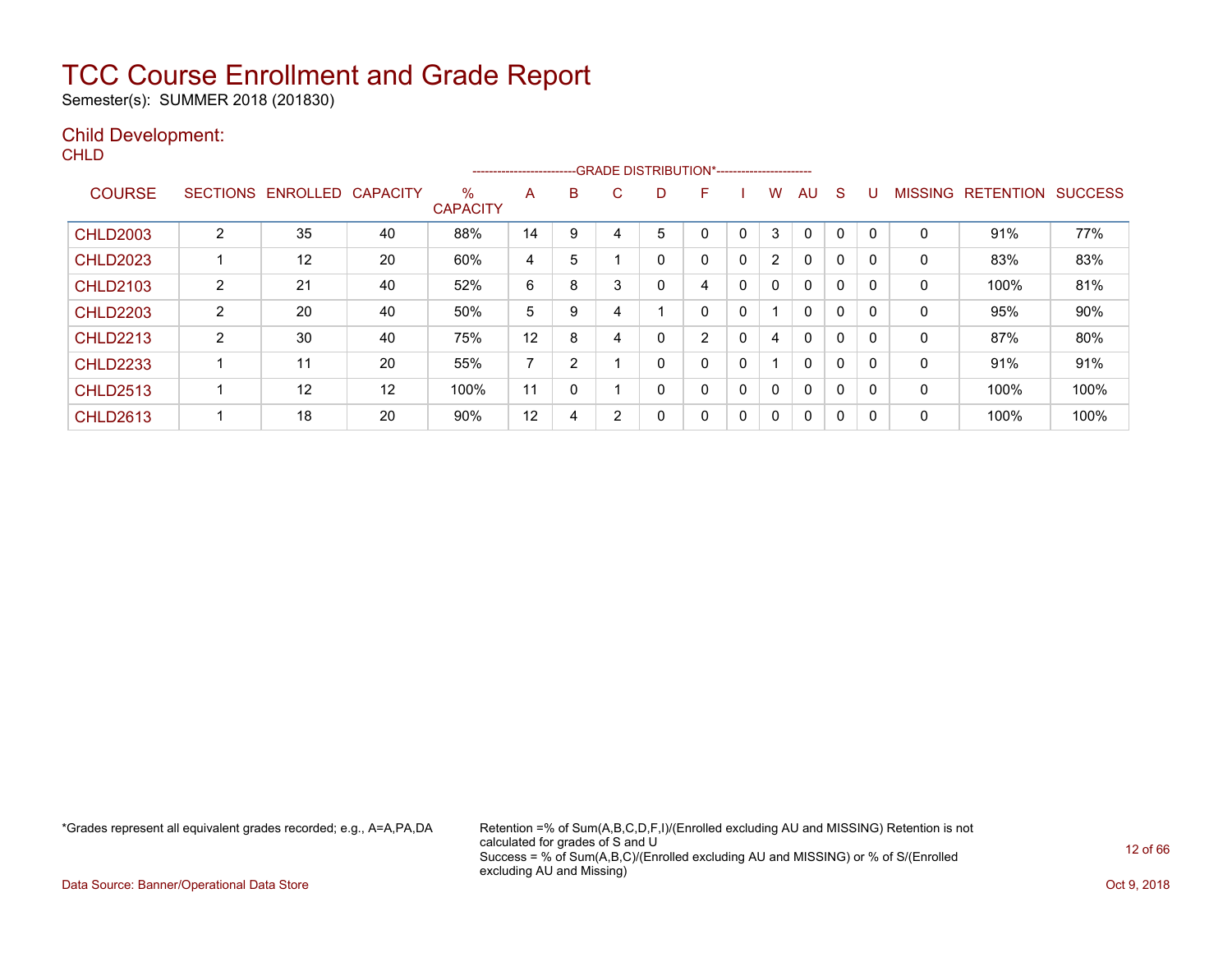Semester(s): SUMMER 2018 (201830)

#### College Experience:

| COLL            |    |                            |     |                 |    |    |    | -------------------------GRADE DISTRIBUTION*------------------------ |   |                |    |                |                |          |                                                  |     |
|-----------------|----|----------------------------|-----|-----------------|----|----|----|----------------------------------------------------------------------|---|----------------|----|----------------|----------------|----------|--------------------------------------------------|-----|
| <b>COURSE</b>   |    | SECTIONS ENROLLED CAPACITY |     | <b>CAPACITY</b> |    |    |    |                                                                      |   |                |    |                |                |          | % A B C D F I W AU S U MISSING—RETENTION SUCCESS |     |
| <b>COLL1002</b> | 12 | 168                        | 220 | 76%             | 88 | 19 | 25 | 10 <sup>°</sup>                                                      | 8 | 0 <sup>1</sup> | 18 | $\overline{0}$ | $\overline{0}$ | $\Omega$ | 89%                                              | 79% |

\*Grades represent all equivalent grades recorded; e.g., A=A,PA,DA Retention =% of Sum(A,B,C,D,F,I)/(Enrolled excluding AU and MISSING) Retention is not calculated for grades of S and U Success = % of Sum(A,B,C)/(Enrolled excluding AU and MISSING) or % of S/(Enrolled excluding AU and Missing)

Data Source: Banner/Operational Data Store Content of the Content of Content of the Content of the Content of the Content of the Content of the Content of the Content of the Content of the Content of the Content of the Con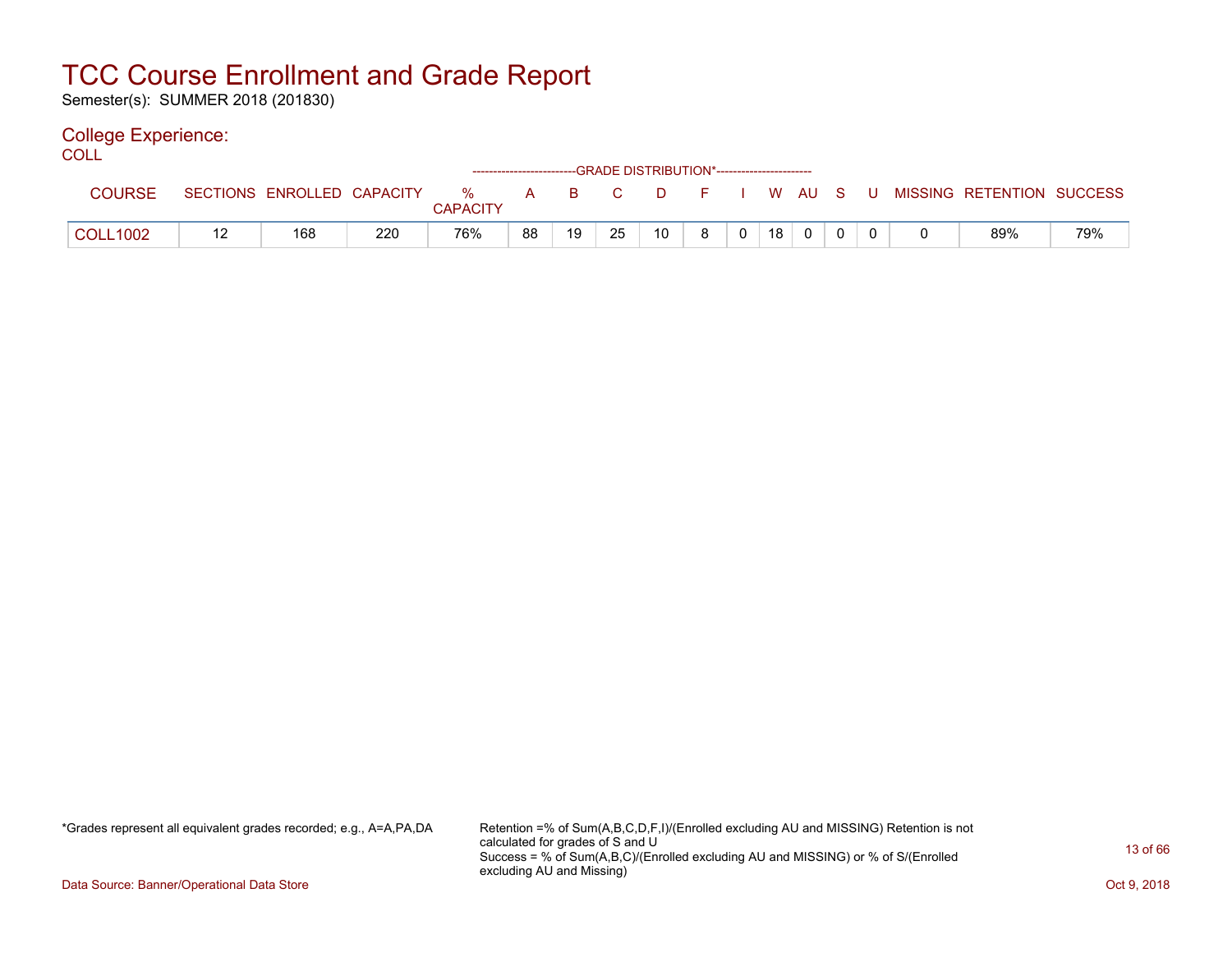Semester(s): SUMMER 2018 (201830)

#### Communication: COMM

| UUIVIIVI        |    |                            |     |                      | ----------------------- |     |    | --GRADE DISTRIBUTION*----------------------- |                 |    |      |     |    |                           |     |
|-----------------|----|----------------------------|-----|----------------------|-------------------------|-----|----|----------------------------------------------|-----------------|----|------|-----|----|---------------------------|-----|
| <b>COURSE</b>   |    | SECTIONS ENROLLED CAPACITY |     | %<br><b>CAPACITY</b> | A                       | B.  |    | D                                            |                 |    | W AU | - S | J. | MISSING RETENTION SUCCESS |     |
| <b>COMM1113</b> | 22 | 379                        | 438 | 87%                  | 179                     | 104 | 30 |                                              | 12 <sup>2</sup> | 44 | 0    |     |    | 88%                       | 83% |
| <b>COMM2053</b> |    | 20                         | 40  | 50%                  | 12                      |     |    |                                              |                 | 6  | 0    |     |    | 70%                       | 70% |

\*Grades represent all equivalent grades recorded; e.g., A=A,PA,DA Retention =% of Sum(A,B,C,D,F,I)/(Enrolled excluding AU and MISSING) Retention is not calculated for grades of S and U Success = % of Sum(A,B,C)/(Enrolled excluding AU and MISSING) or % of S/(Enrolled excluding AU and Missing)

Data Source: Banner/Operational Data Store Content of the Content of Content of the Content of the Content of the Content of the Content of the Content of the Content of the Content of the Content of the Content of the Con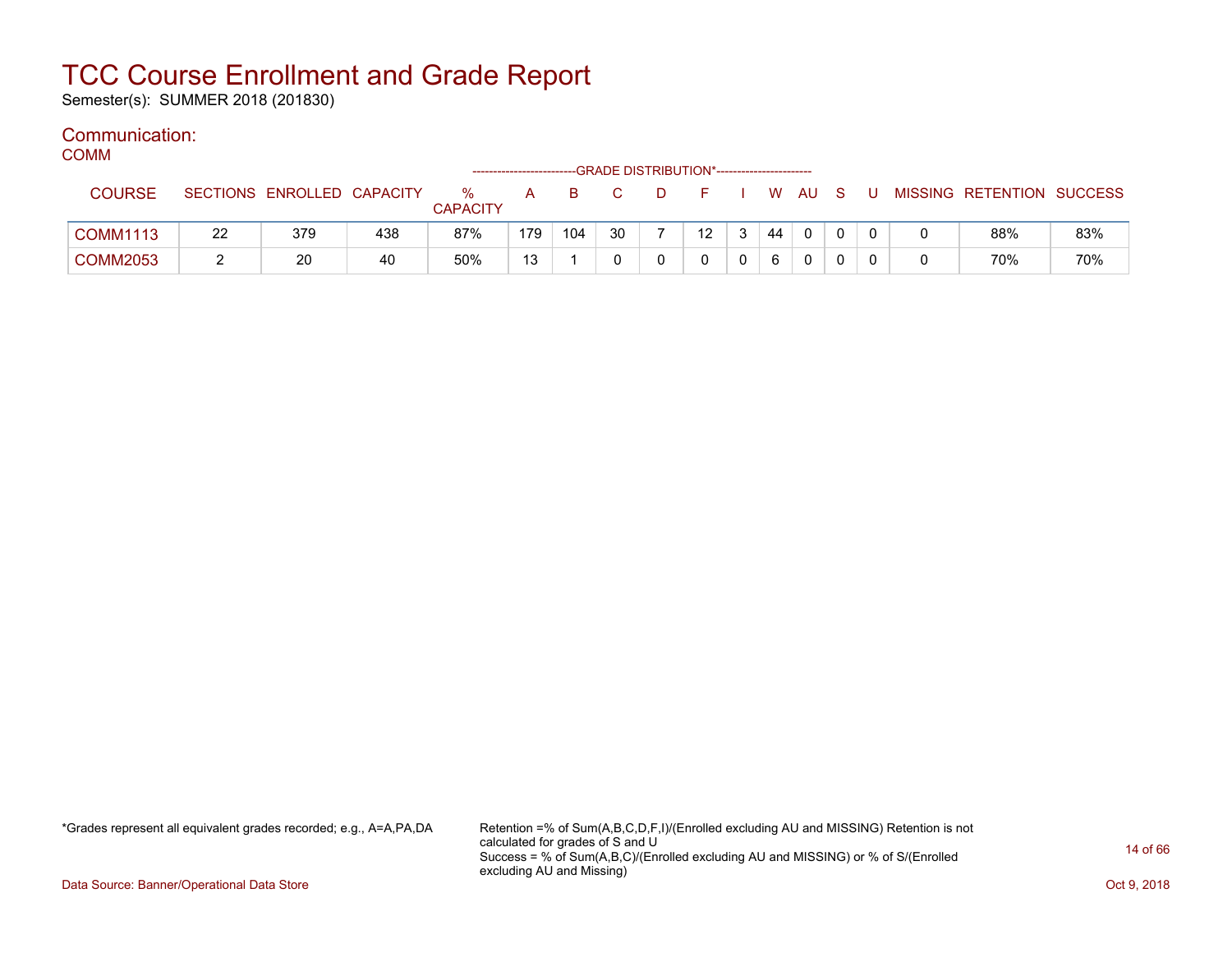Semester(s): SUMMER 2018 (201830)

#### CSCI Computer Info Systems:

| ۰, |  |
|----|--|
|    |  |

|                 |                 |                   |     |                         |     |    |     |    | --------------------------GRADE DISTRIBUTION*---------------------- |   |                          |              |   |          |                |                  |                |
|-----------------|-----------------|-------------------|-----|-------------------------|-----|----|-----|----|---------------------------------------------------------------------|---|--------------------------|--------------|---|----------|----------------|------------------|----------------|
| <b>COURSE</b>   | <b>SECTIONS</b> | ENROLLED CAPACITY |     | $\%$<br><b>CAPACITY</b> | A   | B  | C.  | D. | F                                                                   |   | w                        | AU           | S |          | <b>MISSING</b> | <b>RETENTION</b> | <b>SUCCESS</b> |
| <b>CSCI1203</b> | 14              | 247               | 274 | 90%                     | 117 | 41 | 21  | 11 | 27                                                                  |   | 29                       | $\mathbf{0}$ | 0 | $\Omega$ | 0              | 88%              | 72%            |
| <b>CSCI1263</b> |                 | 19                | 20  | 95%                     | 13  |    |     |    |                                                                     | 0 | 3                        | $\mathbf{0}$ | 0 | $\Omega$ | 0              | 84%              | 79%            |
| <b>CSCI1483</b> |                 | 18                | 20  | 90%                     | ⇁   | 4  | 2   |    |                                                                     | 0 | 4                        | $\mathbf{0}$ | 0 |          | 0              | 78%              | 72%            |
| <b>CSCI2033</b> | 2               | 35                | 40  | 88%                     | 15  | 6  |     | 3  | 3                                                                   |   | $\overline{\phantom{a}}$ | $\mathbf{0}$ | 0 | $\Omega$ | 0              | 80%              | 60%            |
| <b>CSCI2133</b> |                 | 12                | 15  | 80%                     | 9   | 0  | 2   |    | 0                                                                   | 0 |                          | $\mathbf{0}$ | 0 | $\Omega$ | 0              | 92%              | 92%            |
| <b>CSCI2473</b> | $\overline{2}$  | 33                | 35  | 94%                     | 15  | 5  | 4   | 2  | 6                                                                   | 0 |                          | $\mathbf{0}$ | 0 | $\Omega$ | 0              | 97%              | 73%            |
| <b>CSCI2843</b> |                 | 16                | 15  | 107%                    | 6   | 4  | - 0 |    |                                                                     | 0 | 4                        | $\mathbf{0}$ | 0 | 0        | $\mathbf 0$    | 75%              | 62%            |

\*Grades represent all equivalent grades recorded; e.g., A=A,PA,DA Retention =% of Sum(A,B,C,D,F,I)/(Enrolled excluding AU and MISSING) Retention is not calculated for grades of S and U Success = % of Sum(A,B,C)/(Enrolled excluding AU and MISSING) or % of S/(Enrolled excluding AU and Missing)

Data Source: Banner/Operational Data Store Content of the Content of Content of the Content of the Content of the Content of the Content of the Content of the Content of the Content of the Content of the Content of the Con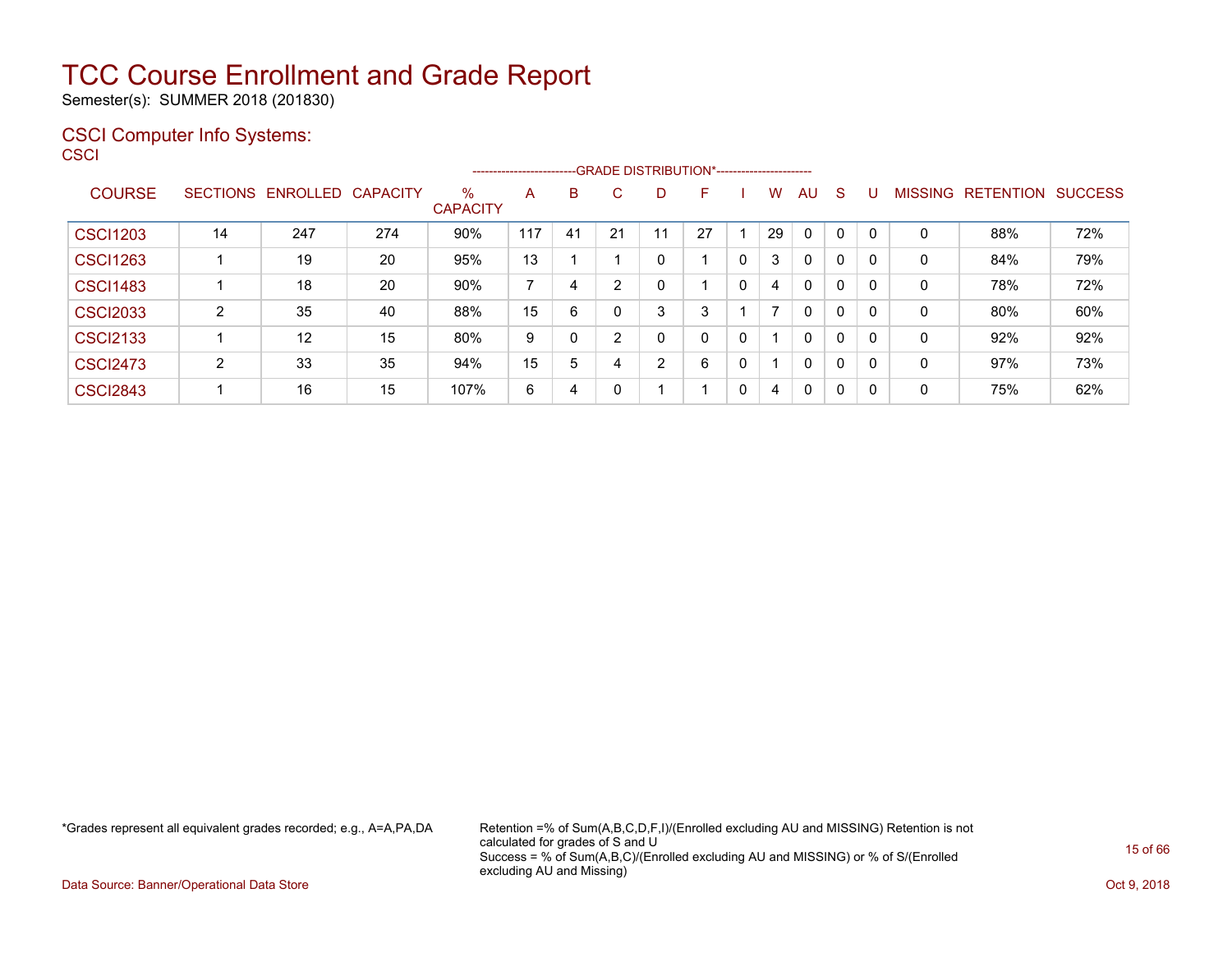Semester(s): SUMMER 2018 (201830)

#### CSYS Computer Info Systems:

**CSYS** 

|                 |                 |                   |    |                      | ------------------------ |   |   | --GRADE DISTRIBUTION*----------------------- |    |              |    |           |              |          |         |                  |                |
|-----------------|-----------------|-------------------|----|----------------------|--------------------------|---|---|----------------------------------------------|----|--------------|----|-----------|--------------|----------|---------|------------------|----------------|
| <b>COURSE</b>   | <b>SECTIONS</b> | ENROLLED CAPACITY |    | %<br><b>CAPACITY</b> | A                        | B | C | D                                            |    |              | W  | <b>AU</b> | <sub>S</sub> |          | MISSING | <b>RETENTION</b> | <b>SUCCESS</b> |
| <b>CSYS1013</b> |                 | 19                | 20 | 95%                  | 9                        | 4 |   | 0                                            | າ  |              | 4  | 0         | 0            | $\Omega$ | 0       | 79%              | 68%            |
| <b>CSYS1203</b> | 2               | 37                | 40 | 92%                  | 20                       | 6 |   |                                              | ຈ  |              | 4  | 0         | 0            |          | 0       | 89%              | 78%            |
| <b>CSYS2073</b> | 4               | 53                | 80 | 66%                  | 18                       | 5 |   | 5                                            | 10 |              | 13 | 0         | 0            |          | 0       | 75%              | 47%            |
| <b>CSYS2293</b> |                 | 11                | 20 | 55%                  |                          | າ |   |                                              | 0  | $\mathbf{0}$ |    | 0         | 0            | -0       | 0       | 91%              | 82%            |
| <b>CSYS2613</b> |                 | 8                 | 15 | 53%                  | 2                        | 2 |   |                                              |    |              | 0  |           | 0            | -0       | 0       | 100%             | 71%            |

\*Grades represent all equivalent grades recorded; e.g., A=A,PA,DA Retention =% of Sum(A,B,C,D,F,I)/(Enrolled excluding AU and MISSING) Retention is not calculated for grades of S and U Success = % of Sum(A,B,C)/(Enrolled excluding AU and MISSING) or % of S/(Enrolled excluding AU and Missing)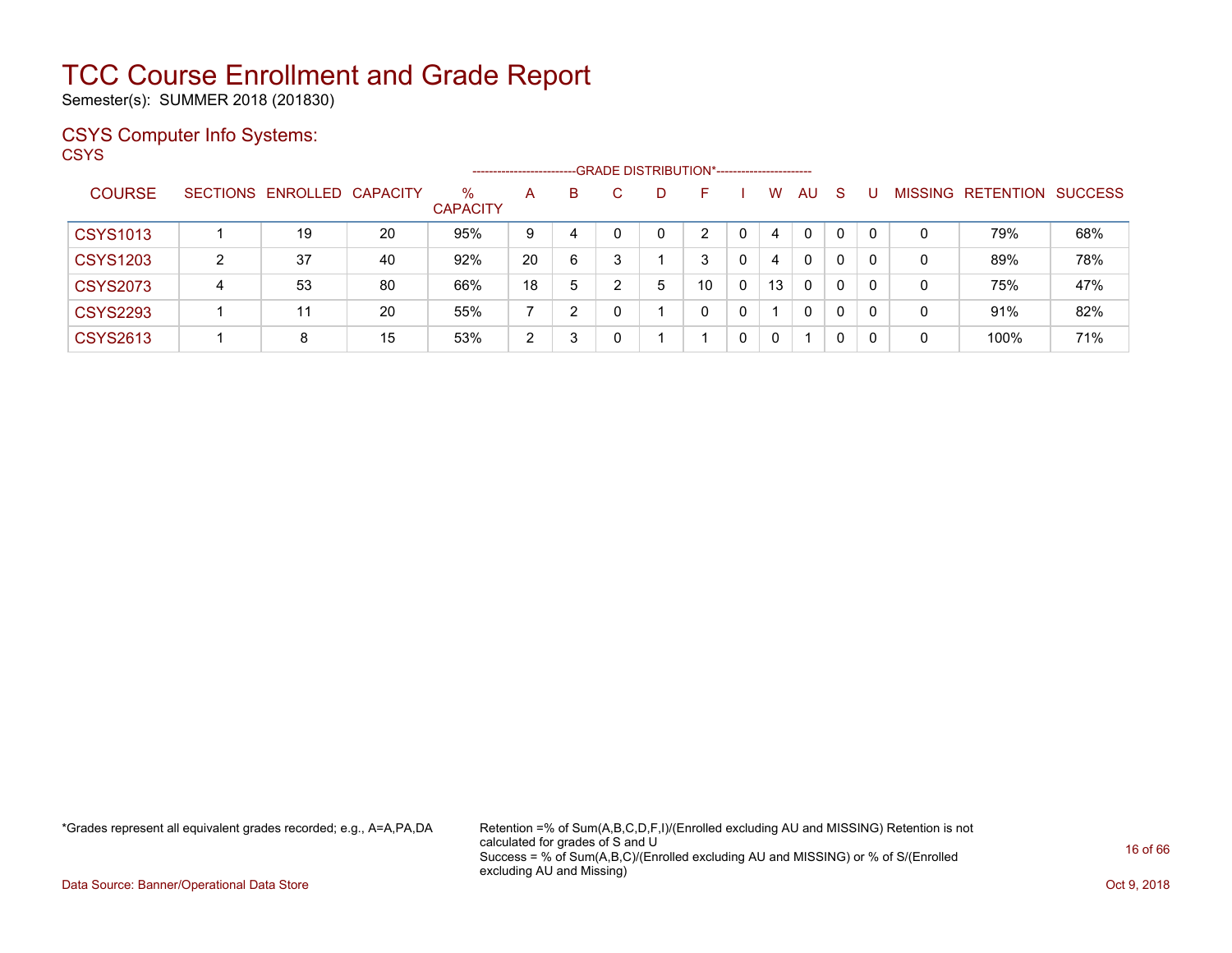Semester(s): SUMMER 2018 (201830)

#### Cardiovascular Technology:

**CVTC** 

|                 |                            |                 |    |            |              | ------------------------GRADE DISTRIBUTION*----------------------- |  |              |       |                           |      |
|-----------------|----------------------------|-----------------|----|------------|--------------|--------------------------------------------------------------------|--|--------------|-------|---------------------------|------|
| COURSE          | SECTIONS ENROLLED CAPACITY | %               | A  | <b>B</b> C | $\mathbf{D}$ | F.                                                                 |  | I WAUS       | - U - | MISSING RETENTION SUCCESS |      |
|                 |                            | <b>CAPACITY</b> |    |            |              |                                                                    |  |              |       |                           |      |
| <b>CVTC1063</b> |                            | 92%             | 11 |            |              |                                                                    |  | $\mathbf{0}$ |       | 100%                      | 100% |

\*Grades represent all equivalent grades recorded; e.g., A=A,PA,DA Retention =% of Sum(A,B,C,D,F,I)/(Enrolled excluding AU and MISSING) Retention is not calculated for grades of S and U Success = % of Sum(A,B,C)/(Enrolled excluding AU and MISSING) or % of S/(Enrolled excluding AU and Missing)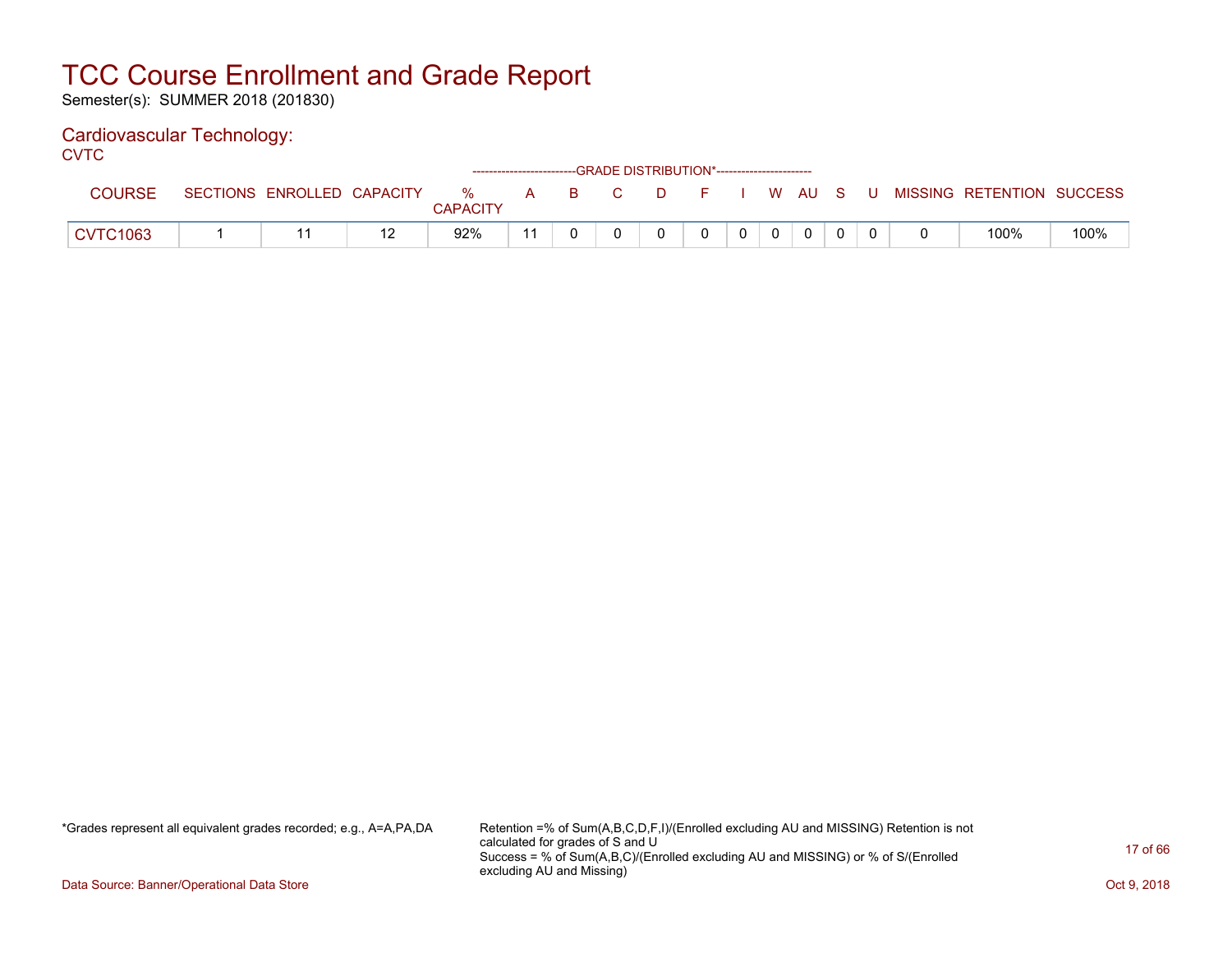Semester(s): SUMMER 2018 (201830)

#### Digital Media:

| <b>DGMD</b>     |    |    |                 |    |  | ------------------------GRADE DISTRIBUTION*----------------------- |  |                 |             |  |                                                                             |     |
|-----------------|----|----|-----------------|----|--|--------------------------------------------------------------------|--|-----------------|-------------|--|-----------------------------------------------------------------------------|-----|
| <b>COURSE</b>   |    |    | <b>CAPACITY</b> |    |  |                                                                    |  |                 |             |  | SECTIONS ENROLLED CAPACITY % A B C D F I W AU S U MISSING RETENTION SUCCESS |     |
| <b>DGMD1113</b> | 20 | 20 | 100%            | 6. |  |                                                                    |  | $0 \mid 3 \mid$ | $\mathbf 0$ |  | 85%                                                                         | 75% |

\*Grades represent all equivalent grades recorded; e.g., A=A,PA,DA Retention =% of Sum(A,B,C,D,F,I)/(Enrolled excluding AU and MISSING) Retention is not calculated for grades of S and U Success = % of Sum(A,B,C)/(Enrolled excluding AU and MISSING) or % of S/(Enrolled excluding AU and Missing)

Data Source: Banner/Operational Data Store Content of the Content of Content of the Content of the Content of the Content of the Content of the Content of the Content of the Content of the Content of the Content of the Con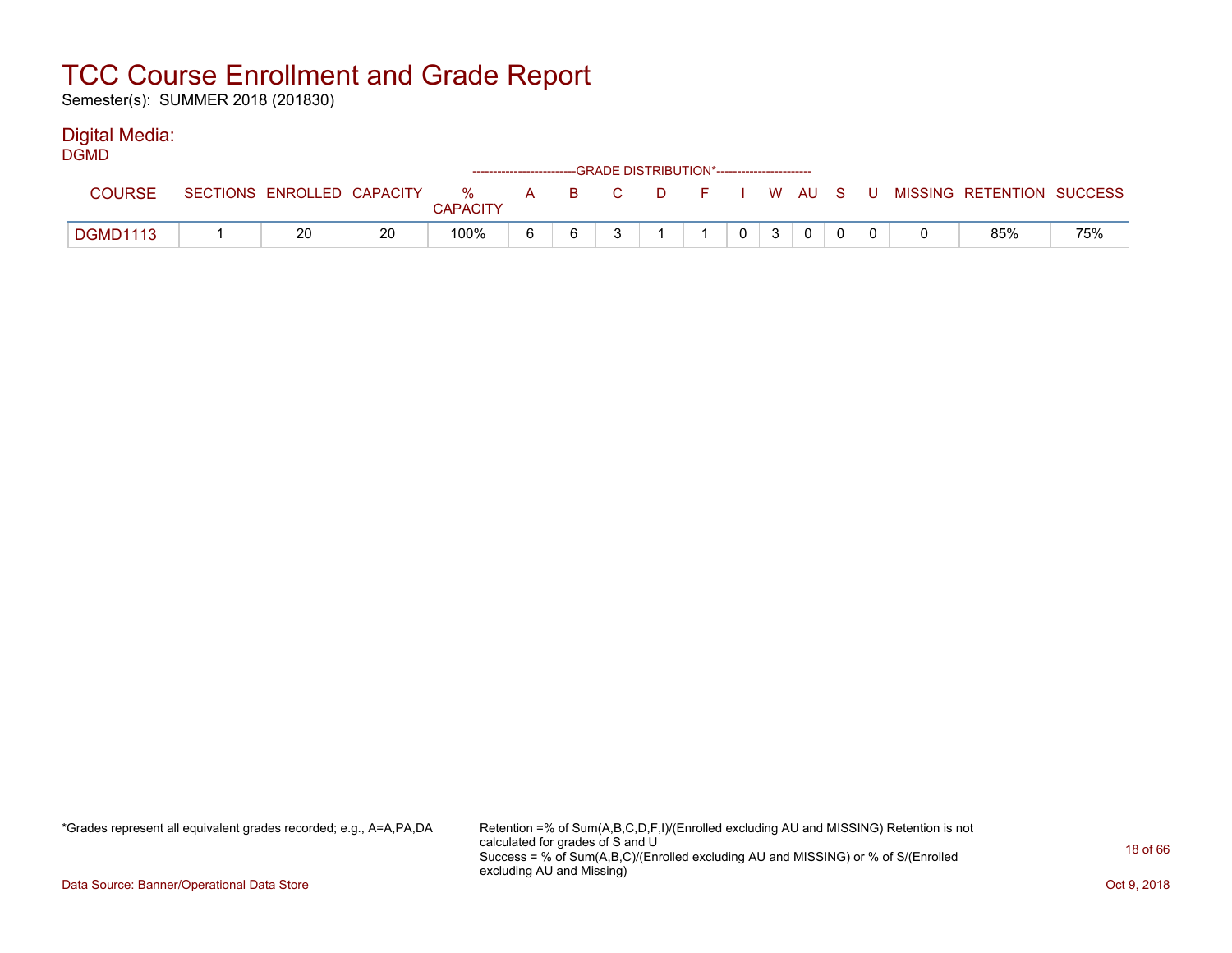Semester(s): SUMMER 2018 (201830)

#### Dental Hygiene:

| <b>DHYG</b>     |                            |    |                         |    | ------------------------GRADE DISTRIBUTION*----------------------- |              |   |                |                |             |  |                                                |      |
|-----------------|----------------------------|----|-------------------------|----|--------------------------------------------------------------------|--------------|---|----------------|----------------|-------------|--|------------------------------------------------|------|
| <b>COURSE</b>   | SECTIONS ENROLLED CAPACITY |    | $\%$<br><b>CAPACITY</b> |    |                                                                    |              |   |                |                |             |  | A B C D F I W AU S U MISSING—RETENTION SUCCESS |      |
| <b>DHYG1302</b> |                            | 14 | 100%                    | 14 |                                                                    | $\mathbf{0}$ | 0 | 0 <sup>1</sup> | $\overline{0}$ | $\mathbf 0$ |  | 100%                                           | 100% |

\*Grades represent all equivalent grades recorded; e.g., A=A,PA,DA Retention =% of Sum(A,B,C,D,F,I)/(Enrolled excluding AU and MISSING) Retention is not calculated for grades of S and U Success = % of Sum(A,B,C)/(Enrolled excluding AU and MISSING) or % of S/(Enrolled excluding AU and Missing)

Data Source: Banner/Operational Data Store Content of the Content of Content of the Content of the Content of the Content of the Content of the Content of the Content of the Content of the Content of the Content of the Con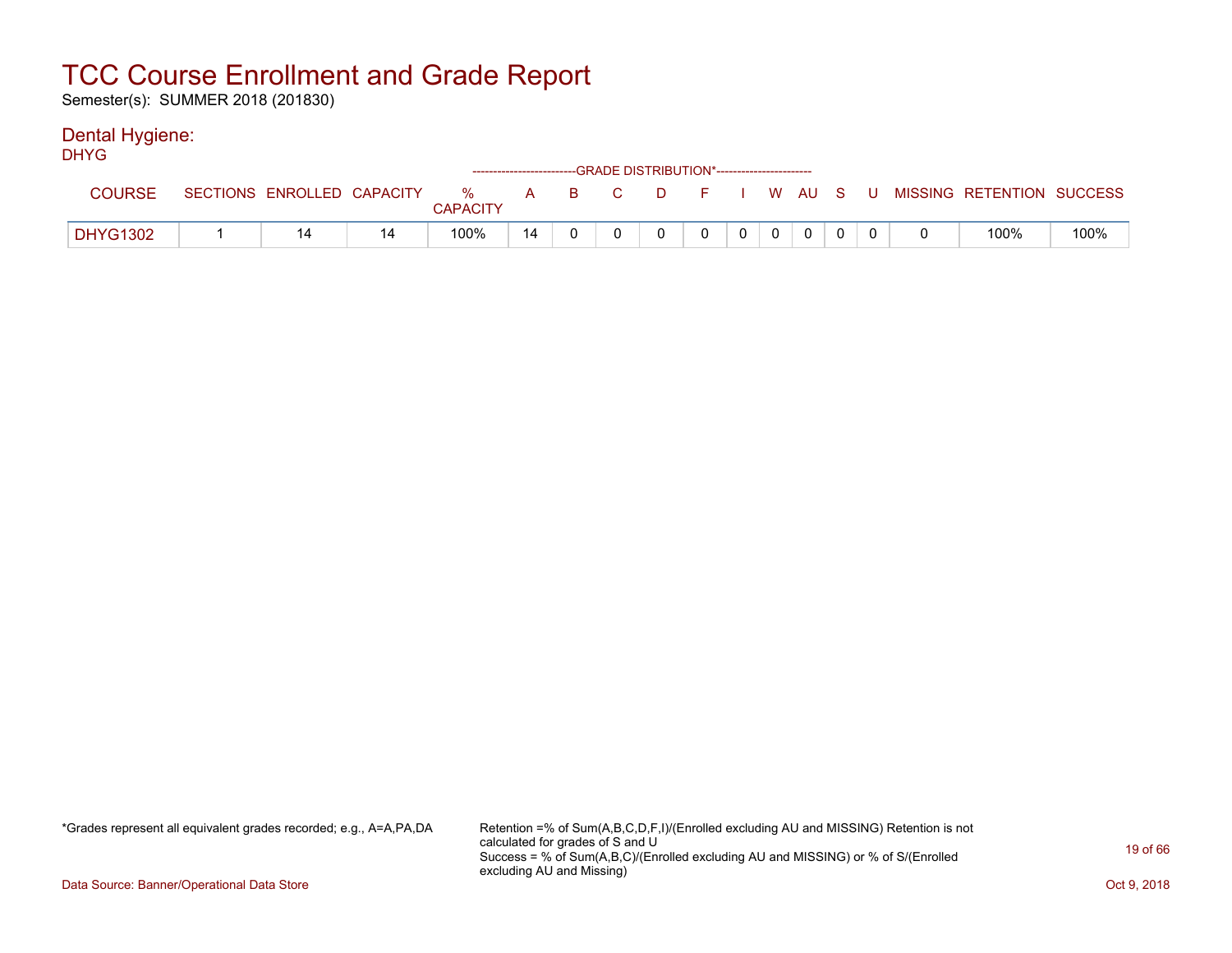Semester(s): SUMMER 2018 (201830)

#### Diagnostic Medical Sonography: DMS

|                |                            |    |                      | ----------------------- |    | --GRADE DISTRIBUTION*---------------------- |  |    |              |   |                           |      |
|----------------|----------------------------|----|----------------------|-------------------------|----|---------------------------------------------|--|----|--------------|---|---------------------------|------|
| <b>COURSE</b>  | SECTIONS ENROLLED CAPACITY |    | %<br><b>CAPACITY</b> | А                       | B. |                                             |  | W. | AU           | U | MISSING RETENTION SUCCESS |      |
| <b>DMS1252</b> |                            | 15 | 87%                  |                         |    |                                             |  |    | $\mathbf{0}$ |   | 100%                      | 100% |
| <b>DMS1263</b> | د ا                        | 30 | 43%                  |                         |    |                                             |  |    |              |   | 100%                      | 100% |

\*Grades represent all equivalent grades recorded; e.g., A=A,PA,DA Retention =% of Sum(A,B,C,D,F,I)/(Enrolled excluding AU and MISSING) Retention is not calculated for grades of S and U Success = % of Sum(A,B,C)/(Enrolled excluding AU and MISSING) or % of S/(Enrolled excluding AU and Missing)

Data Source: Banner/Operational Data Store Content of the Content of Content of the Content of the Content of the Content of the Content of the Content of the Content of the Content of the Content of the Content of the Con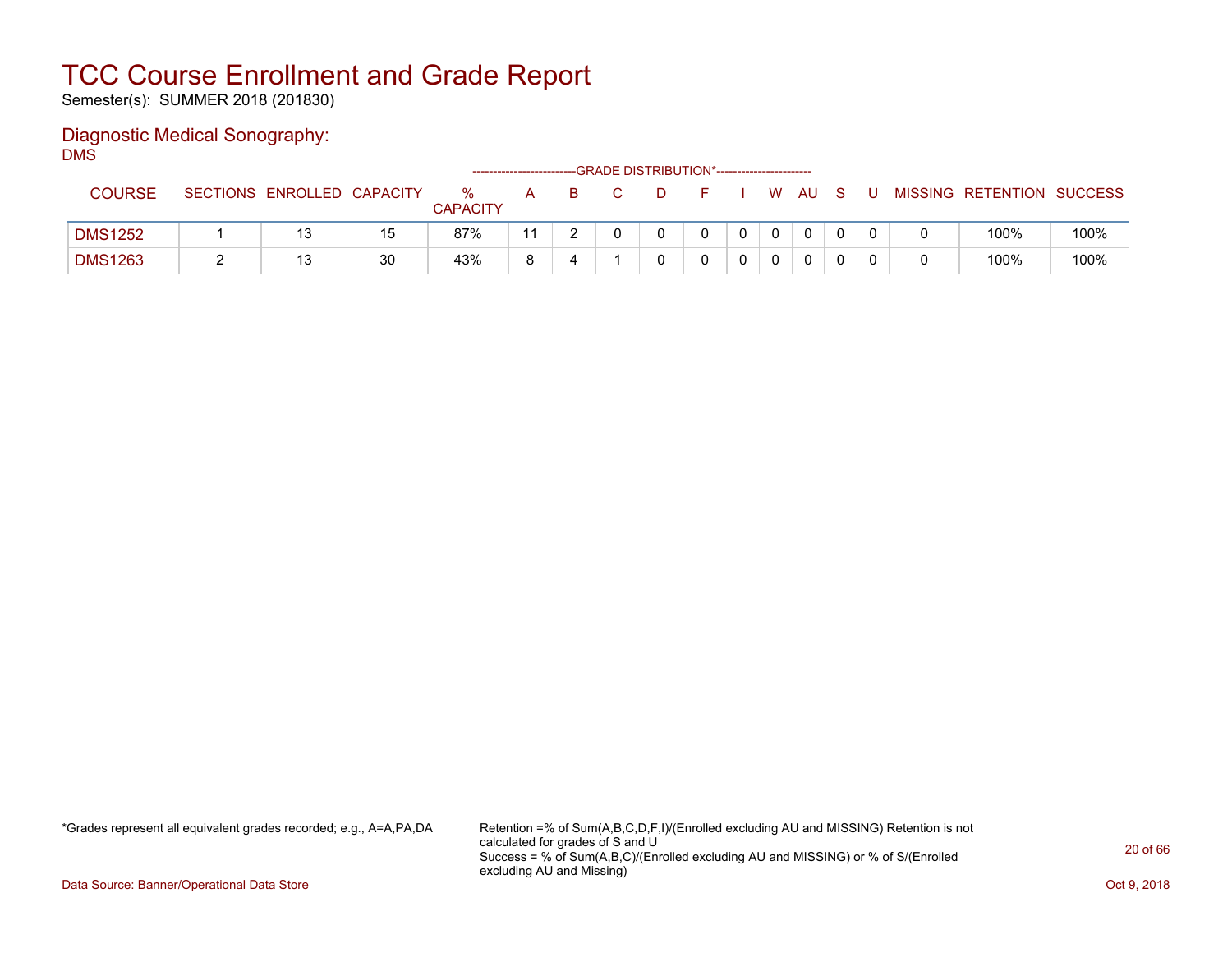Semester(s): SUMMER 2018 (201830)

#### Economics: ECON

| <b>LUUIN</b> |                 |   |                            |     |                         |    |    |    | -- GRADE DISTRIBUTION*------------------------- |   |                 |              |              |  |                           |     |
|--------------|-----------------|---|----------------------------|-----|-------------------------|----|----|----|-------------------------------------------------|---|-----------------|--------------|--------------|--|---------------------------|-----|
|              | <b>COURSE</b>   |   | SECTIONS ENROLLED CAPACITY |     | $\%$<br><b>CAPACITY</b> | A  | B. |    | D                                               |   | W               | AU           | -S           |  | MISSING RETENTION SUCCESS |     |
|              | <b>ECON1353</b> |   | 19                         | 21  | 90%                     | 9  |    |    |                                                 |   | 3               | $\mathbf{0}$ | $\mathbf{0}$ |  | 84%                       | 68% |
|              | <b>ECON2013</b> |   | 144                        | 158 | 91%                     | 83 | 27 |    | 5                                               |   | 13              | $\Omega$     |              |  | 91%                       | 83% |
|              | <b>ECON2023</b> | 9 | 164                        | 214 | 77%                     | 86 | 34 | 18 | 4                                               | 9 | 12 <sup>°</sup> | 0            |              |  | 93%                       | 84% |

\*Grades represent all equivalent grades recorded; e.g., A=A,PA,DA Retention =% of Sum(A,B,C,D,F,I)/(Enrolled excluding AU and MISSING) Retention is not calculated for grades of S and U Success = % of Sum(A,B,C)/(Enrolled excluding AU and MISSING) or % of S/(Enrolled excluding AU and Missing)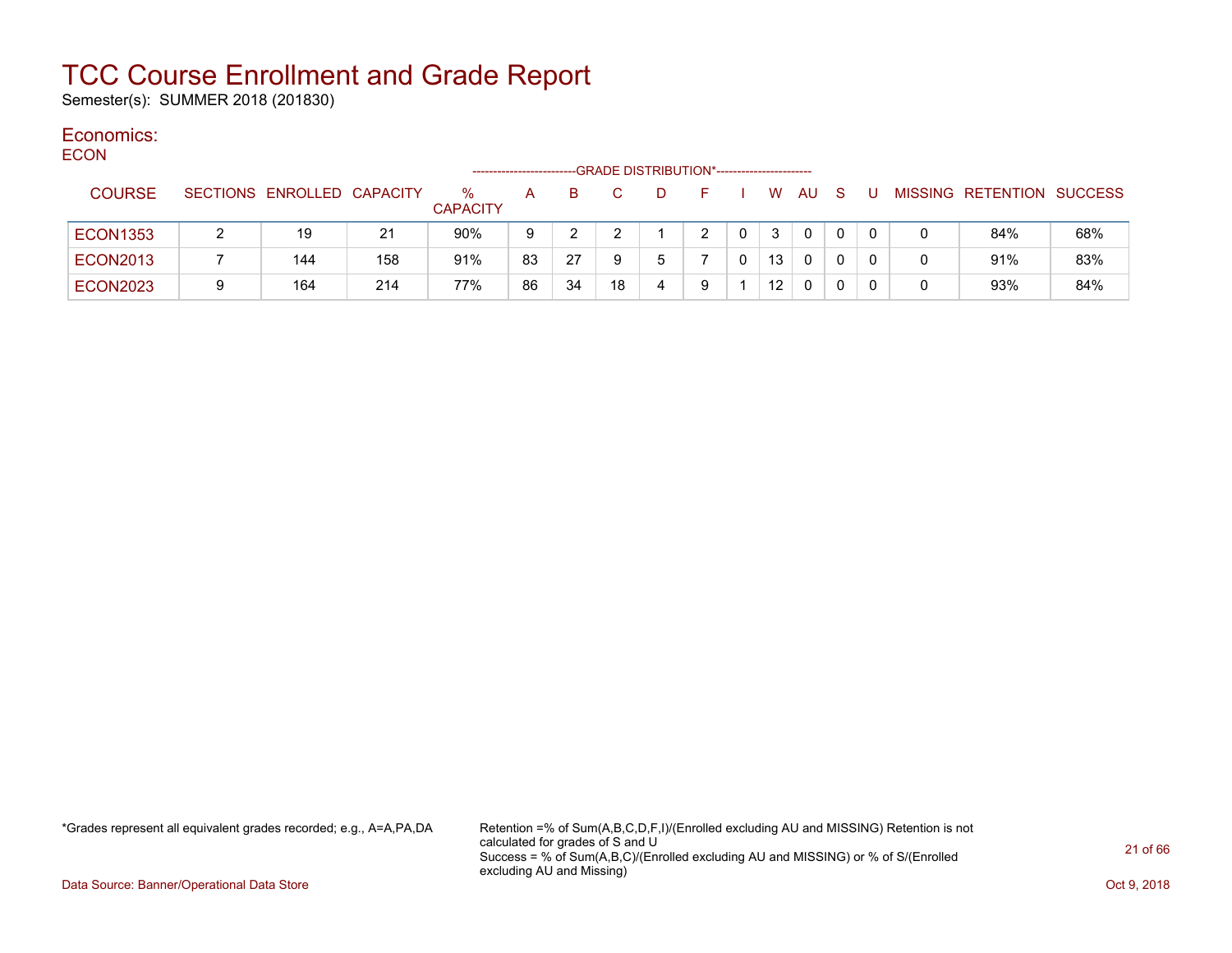Semester(s): SUMMER 2018 (201830)

#### Electronics Technology:

ELET

|                 |                            |    |                      | ------------------------ |    |  | -GRADE DISTRIBUTION*----------------------- |  |      |     |   |                           |      |
|-----------------|----------------------------|----|----------------------|--------------------------|----|--|---------------------------------------------|--|------|-----|---|---------------------------|------|
| <b>COURSE</b>   | SECTIONS ENROLLED CAPACITY |    | ℅<br><b>CAPACITY</b> | A                        | B. |  |                                             |  | W AU | - S | U | MISSING RETENTION SUCCESS |      |
| <b>ELET1223</b> |                            | 12 | 75%                  |                          |    |  |                                             |  | 0    |     |   | 89%                       | 89%  |
| <b>ELET2172</b> |                            | 12 | 50%                  |                          |    |  |                                             |  | 0    |     |   | 100%                      | 100% |

\*Grades represent all equivalent grades recorded; e.g., A=A,PA,DA Retention =% of Sum(A,B,C,D,F,I)/(Enrolled excluding AU and MISSING) Retention is not calculated for grades of S and U Success = % of Sum(A,B,C)/(Enrolled excluding AU and MISSING) or % of S/(Enrolled excluding AU and Missing)

Data Source: Banner/Operational Data Store Content of the Content of Content of the Content of the Content of the Content of the Content of the Content of the Content of the Content of the Content of the Content of the Con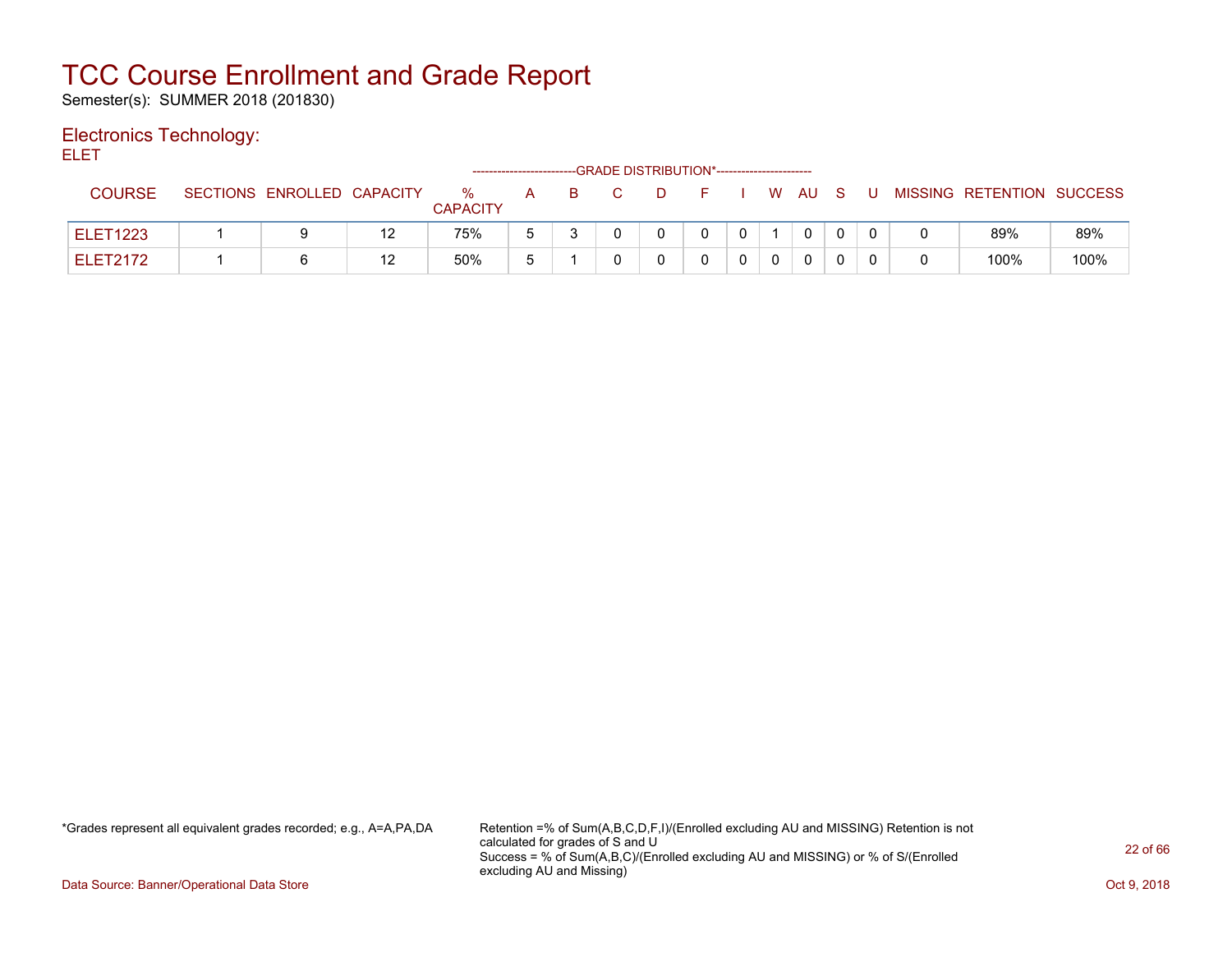Semester(s): SUMMER 2018 (201830)

#### Emergency Medical Services Pro: EMSP

|                 |                            |    |                         | ------------------------ |   | --GRADE DISTRIBUTION*----------------------- |   |     |   |                           |      |
|-----------------|----------------------------|----|-------------------------|--------------------------|---|----------------------------------------------|---|-----|---|---------------------------|------|
| <b>COURSE</b>   | SECTIONS ENROLLED CAPACITY |    | $\%$<br><b>CAPACITY</b> | А                        |   |                                              | W | AU. | U | MISSING RETENTION SUCCESS |      |
| <b>EMSP2314</b> |                            | 14 | 100%                    |                          | 9 |                                              |   |     |   | 100%                      | 100% |
| <b>EMSP2325</b> |                            | 14 | 100%                    |                          |   |                                              |   |     |   | 100%                      | 100% |

\*Grades represent all equivalent grades recorded; e.g., A=A,PA,DA Retention =% of Sum(A,B,C,D,F,I)/(Enrolled excluding AU and MISSING) Retention is not calculated for grades of S and U Success = % of Sum(A,B,C)/(Enrolled excluding AU and MISSING) or % of S/(Enrolled excluding AU and Missing)

Data Source: Banner/Operational Data Store Content of the Content of Content of the Content of the Content of the Content of the Content of the Content of the Content of the Content of the Content of the Content of the Con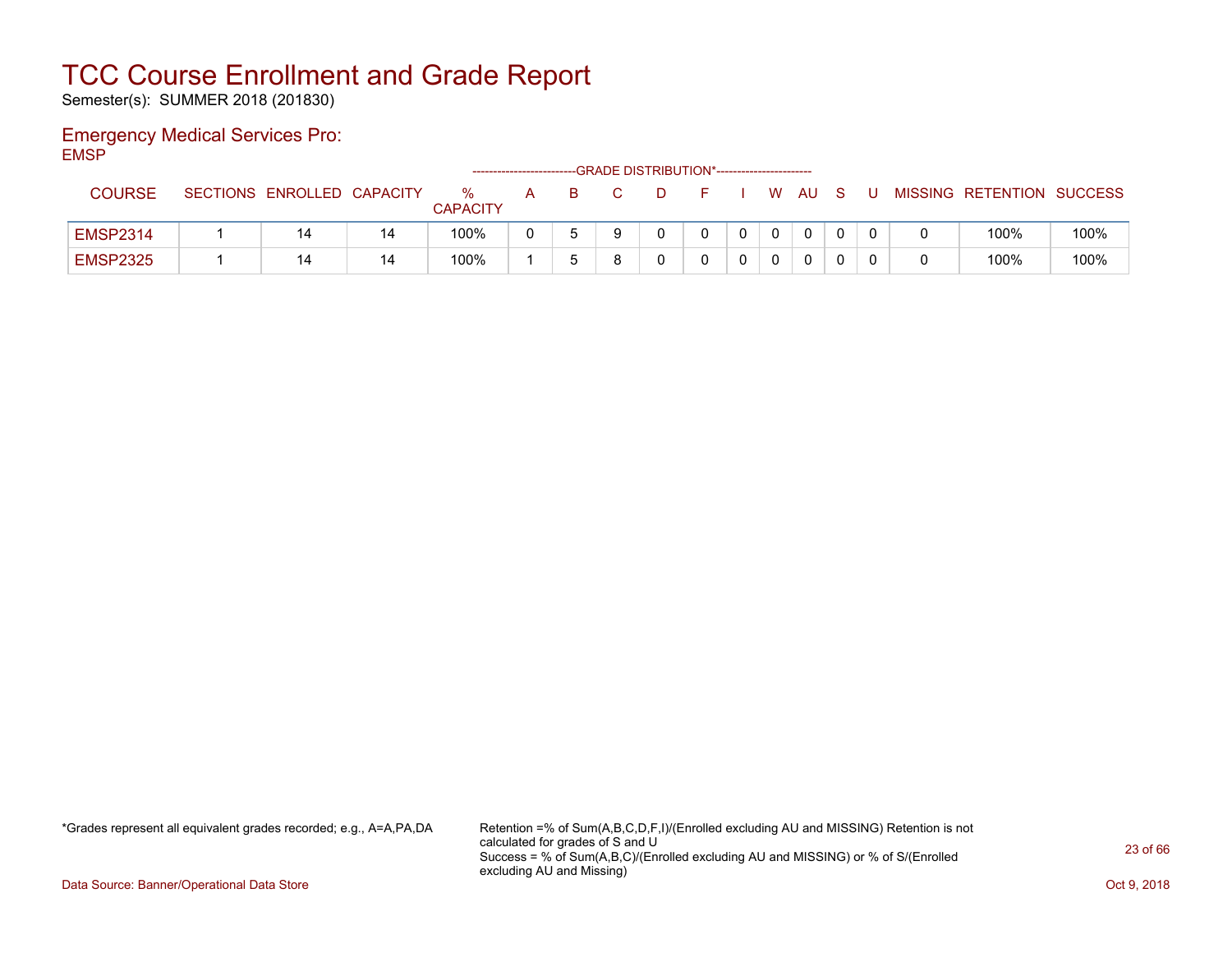Semester(s): SUMMER 2018 (201830)

#### English: ENGL

|                 |                 |          |                 |                         |              |                |                | -GRADE DISTRIBUTION*----------------------- |                |                |                |              |              |              |                |                  |                |
|-----------------|-----------------|----------|-----------------|-------------------------|--------------|----------------|----------------|---------------------------------------------|----------------|----------------|----------------|--------------|--------------|--------------|----------------|------------------|----------------|
| <b>COURSE</b>   | <b>SECTIONS</b> | ENROLLED | <b>CAPACITY</b> | $\%$<br><b>CAPACITY</b> | A            | в              | C              | D                                           | F              |                | w              | AU           | S            |              | <b>MISSING</b> | <b>RETENTION</b> | <b>SUCCESS</b> |
| <b>ENGL0611</b> |                 | 1        | 5               | 20%                     | $\mathbf{0}$ | 0              | 0              | 0                                           | 0              |                | $\Omega$       | 0            | $\mathbf{0}$ | $\mathbf{0}$ | $\mathbf 0$    | 100%             | 0%             |
| <b>ENGL0621</b> | 1               | 4        | 5               | 80%                     | 0            | 3              | 0              | 0                                           | 0              |                | 0              | 0            | 0            | 0            | 0              | 100%             | 75%            |
| <b>ENGL0913</b> | 4               | 74       | 80              | 92%                     | 16           | 24             | 11             |                                             | 4              | 0              | 18             | $\Omega$     | 0            | 0            | $\mathbf 0$    | 76%              | 69%            |
| <b>ENGL0923</b> | 1               | 8        | 20              | 40%                     | 3            | 1              |                | 0                                           | 1              | 0              | $\overline{2}$ | 0            | $\mathbf{0}$ | 0            | 0              | 75%              | 62%            |
| <b>ENGL0933</b> | 3               | 34       | 60              | 57%                     | 11           | 7              | 6              | 0                                           | 1              | $\Omega$       | 9              | 0            | 0            | 0            | $\mathbf{0}$   | 74%              | 71%            |
| <b>ENGL1083</b> |                 | 15       | 20              | 75%                     | 6            |                | 4              |                                             | $\overline{2}$ | $\mathbf{0}$   |                | $\mathbf{0}$ | $\Omega$     | 0            | $\mathbf{0}$   | 93%              | 73%            |
| <b>ENGL1113</b> | 19              | 323      | 380             | 85%                     | 100          | 92             | 39             | 8                                           | 27             |                | 56             | 0            | 0            | 0            | 0              | 83%              | 72%            |
| <b>ENGL1213</b> | 27              | 405      | 535             | 76%                     | 150          | 134            | 40             | $\overline{7}$                              | 22             | $\overline{2}$ | 50             | $\mathbf{0}$ | 0            | $\Omega$     | $\mathbf{0}$   | 88%              | 80%            |
| <b>ENGL2343</b> |                 | 19       | 20              | 95%                     | 12           | 5              |                | 0                                           | 0              | 0              |                | $\mathbf{0}$ | 0            | 0            | $\mathbf{0}$   | 95%              | 95%            |
| <b>ENGL2383</b> | 1               | 10       | 20              | 50%                     | 4            | 4              |                | 0                                           | 0              | 0              |                | 0            | 0            | 0            | 0              | 90%              | 90%            |
| <b>ENGL2413</b> | 4               | 46       | 75              | 61%                     | 9            | 11             | 6              | $\overline{2}$                              | 4              | 2              | 11             |              | $\Omega$     | 0            | $\mathbf{0}$   | 76%              | 58%            |
| <b>ENGL2443</b> |                 | 19       | 20              | 95%                     | 14           | $\overline{2}$ | $\overline{2}$ | 0                                           | 0              | 0              |                | $\Omega$     | $\mathbf{0}$ | 0            | 0              | 95%              | 95%            |
| <b>ENGL2493</b> | 1               | 19       | 20              | 95%                     | 10           | 4              |                | 0                                           | 0              | $\mathbf{0}$   | 4              | 0            | $\mathbf 0$  | 0            | 0              | 79%              | 79%            |
| <b>ENGL2653</b> | 1               | 12       | 20              | 60%                     | 8            | 3              |                | 0                                           | 0              | 0              | 0              | $\mathbf{0}$ | $\mathbf{0}$ | 0            | $\mathbf{0}$   | 100%             | 100%           |
| <b>ENGL2883</b> |                 | 18       | 20              | 90%                     | 4            | 9              | 4              | 0                                           | 0              | 0              |                | 0            | 0            | 0            | 0              | 94%              | 94%            |

\*Grades represent all equivalent grades recorded; e.g., A=A,PA,DA Retention =% of Sum(A,B,C,D,F,I)/(Enrolled excluding AU and MISSING) Retention is not calculated for grades of S and U Success = % of Sum(A,B,C)/(Enrolled excluding AU and MISSING) or % of S/(Enrolled excluding AU and Missing)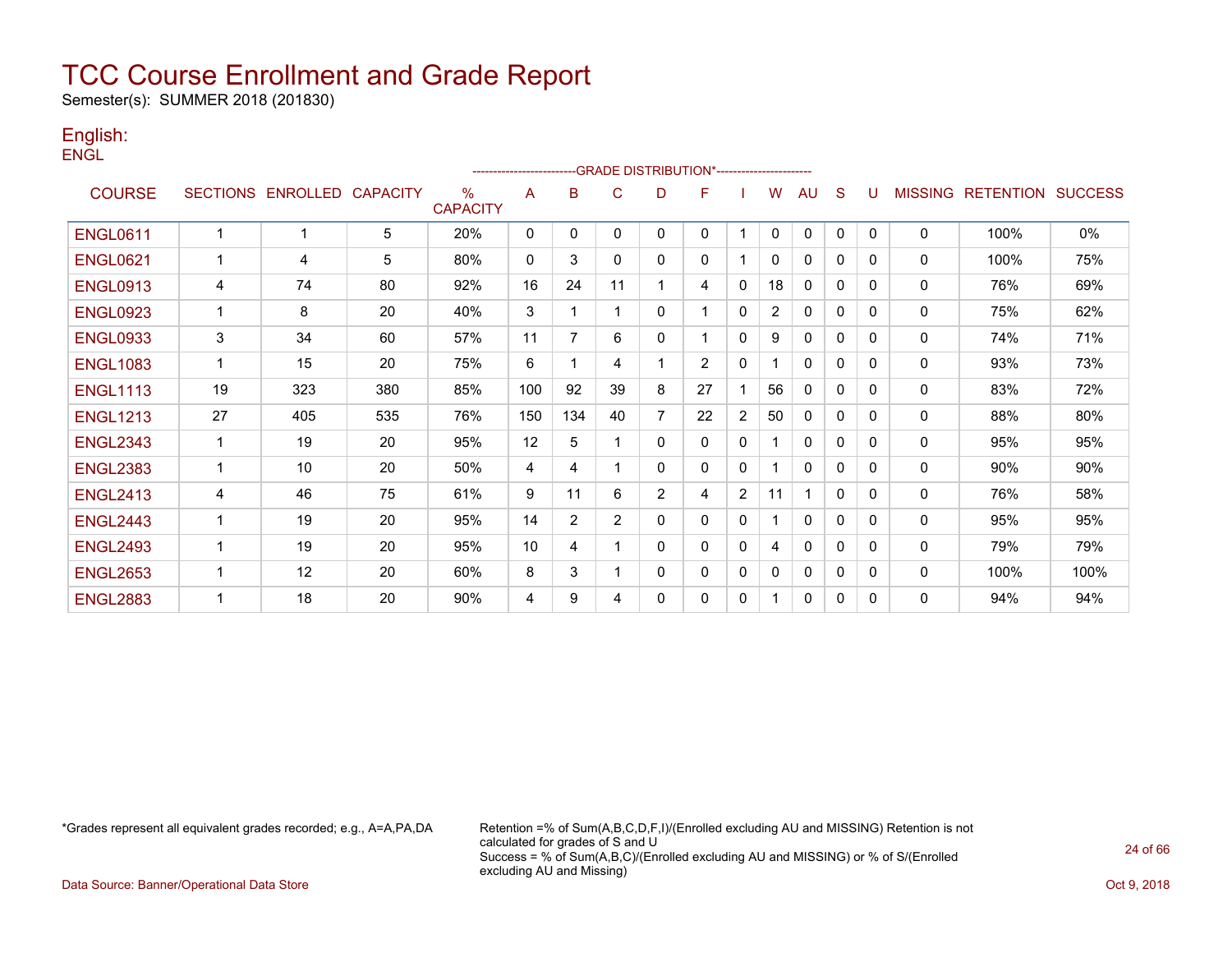Semester(s): SUMMER 2018 (201830)

#### Engineering:

**ENGR** 

|                 |                |                   |                 |                         | ----------------------- |    | --GRADE DISTRIBUTION*----------------------- |   |   |   |                |             |              |                |                  |                |
|-----------------|----------------|-------------------|-----------------|-------------------------|-------------------------|----|----------------------------------------------|---|---|---|----------------|-------------|--------------|----------------|------------------|----------------|
| <b>COURSE</b>   |                | SECTIONS ENROLLED | <b>CAPACITY</b> | $\%$<br><b>CAPACITY</b> | A                       | B  | C.                                           | D | F |   | w              | AU          | S            | <b>MISSING</b> | <b>RETENTION</b> | <b>SUCCESS</b> |
| <b>ENGR1111</b> | $\overline{2}$ | 29                | 50              | 58%                     | 23                      | 3  |                                              |   | 0 |   | 3              | $\mathbf 0$ | 0            | 0              | 90%              | 90%            |
| <b>ENGR1132</b> |                | 20                | 20              | 100%                    | 10                      | 8  |                                              |   | 0 | 0 |                | $\Omega$    | 0            | 0              | 95%              | 95%            |
| <b>ENGR1242</b> |                | 15                | 18              | 83%                     | 8                       | 5  |                                              |   | 0 | 0 | $\overline{2}$ | $\Omega$    | 0            | 0              | 87%              | 87%            |
| <b>ENGR2103</b> | 2              | 42                | 44              | 95%                     | 19                      | 11 | 8                                            |   | 0 | 0 | 3              | $\Omega$    | $\mathbf{0}$ | 0              | 93%              | 90%            |
| <b>ENGR2143</b> |                | 20                | 22              | 91%                     | 7                       | 5  | 6                                            |   | 0 | 0 | $\overline{2}$ | $\Omega$    | 0            | $\Omega$       | 90%              | 90%            |
| <b>ENGR2213</b> |                | 16                | 28              | 57%                     | 2                       | 2  | 10                                           |   | 0 | 0 |                | $\Omega$    | 0            | 0              | 94%              | 88%            |
| <b>ENGR2523</b> |                | 16                | 20              | 80%                     |                         | 8  | 4                                            | 2 | 0 | 0 |                | $\Omega$    | 0            | 0              | 94%              | 81%            |
| <b>ENGR2613</b> | 2              | 26                | 37              | 70%                     | 10                      | 9  | 4                                            | Ω | 0 |   | $\overline{2}$ | 0           | $\mathbf{0}$ | $\Omega$       | 92%              | 88%            |

\*Grades represent all equivalent grades recorded; e.g., A=A,PA,DA Retention =% of Sum(A,B,C,D,F,I)/(Enrolled excluding AU and MISSING) Retention is not calculated for grades of S and U Success = % of Sum(A,B,C)/(Enrolled excluding AU and MISSING) or % of S/(Enrolled excluding AU and Missing)

Data Source: Banner/Operational Data Store Content of the Content of Content of the Content of the Content of the Content of the Content of the Content of the Content of the Content of the Content of the Content of the Con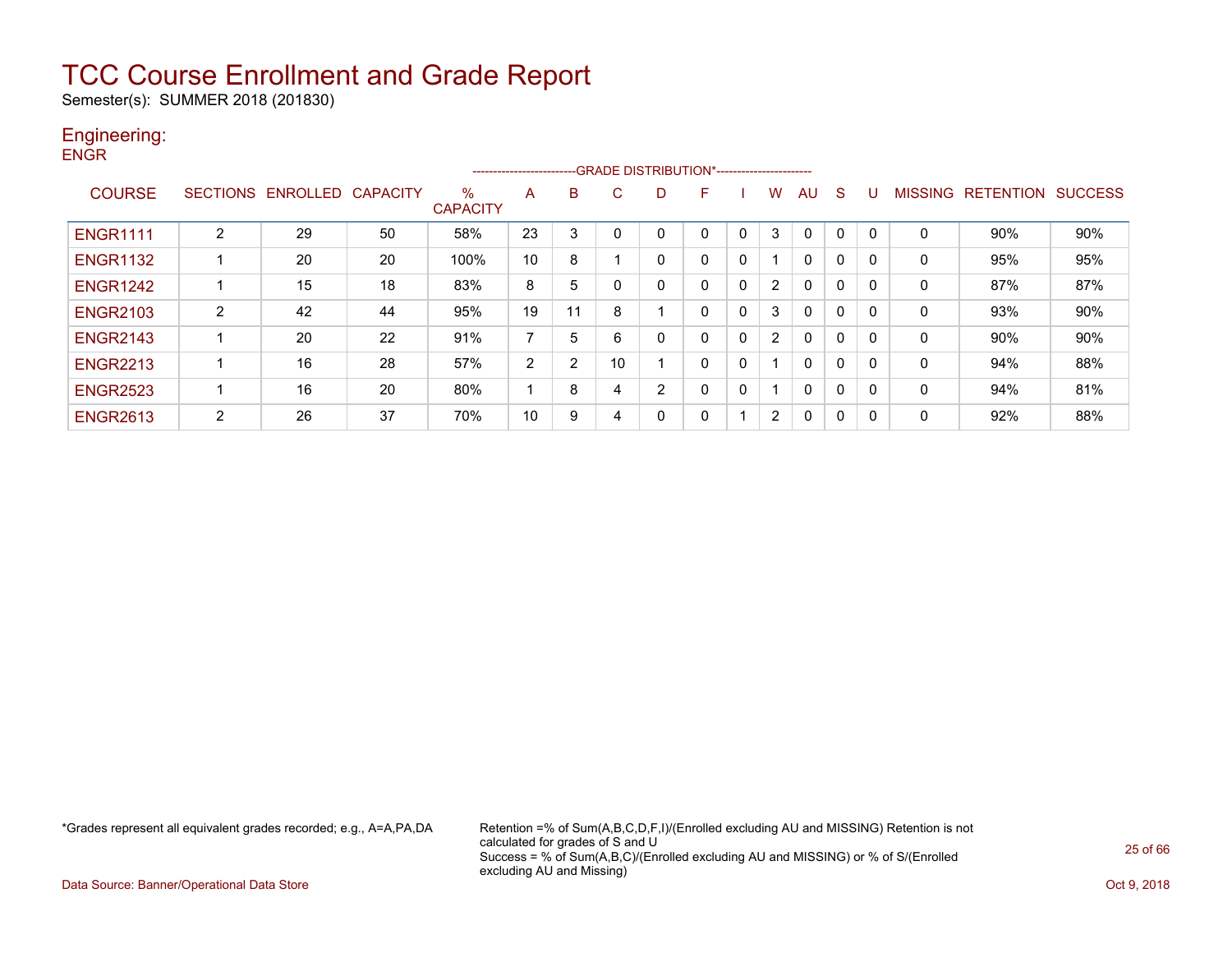Semester(s): SUMMER 2018 (201830)

#### Engineering Technology:

**ENGT** --GRADE DISTRIBUTION\*------------------------COURSE SECTIONS ENROLLED CAPACITY % **CAPACITY** A B C D F I W AU S U MISSING RETENTION SUCCESS ENGT1212 1 7 12 58% 7 0 0 0 0 0 0 0 0 0 0 100% 100% ENGT1443 1 5 8 62% 5 0 0 0 0 0 0 0 0 0 0 100% 100% ENGT1513 | 1 | 7 | 14 | 50% | 5 | 1 | 1 | 0 | 0 | 0 | 0 | 0 | 0 | 0 | 100% | 100%

\*Grades represent all equivalent grades recorded; e.g., A=A,PA,DA Retention =% of Sum(A,B,C,D,F,I)/(Enrolled excluding AU and MISSING) Retention is not calculated for grades of S and U Success = % of Sum(A,B,C)/(Enrolled excluding AU and MISSING) or % of S/(Enrolled excluding AU and Missing)

Data Source: Banner/Operational Data Store **Contract Contract Contract Contract Contract Contract Contract Contract Contract Contract Contract Oct 9, 2018**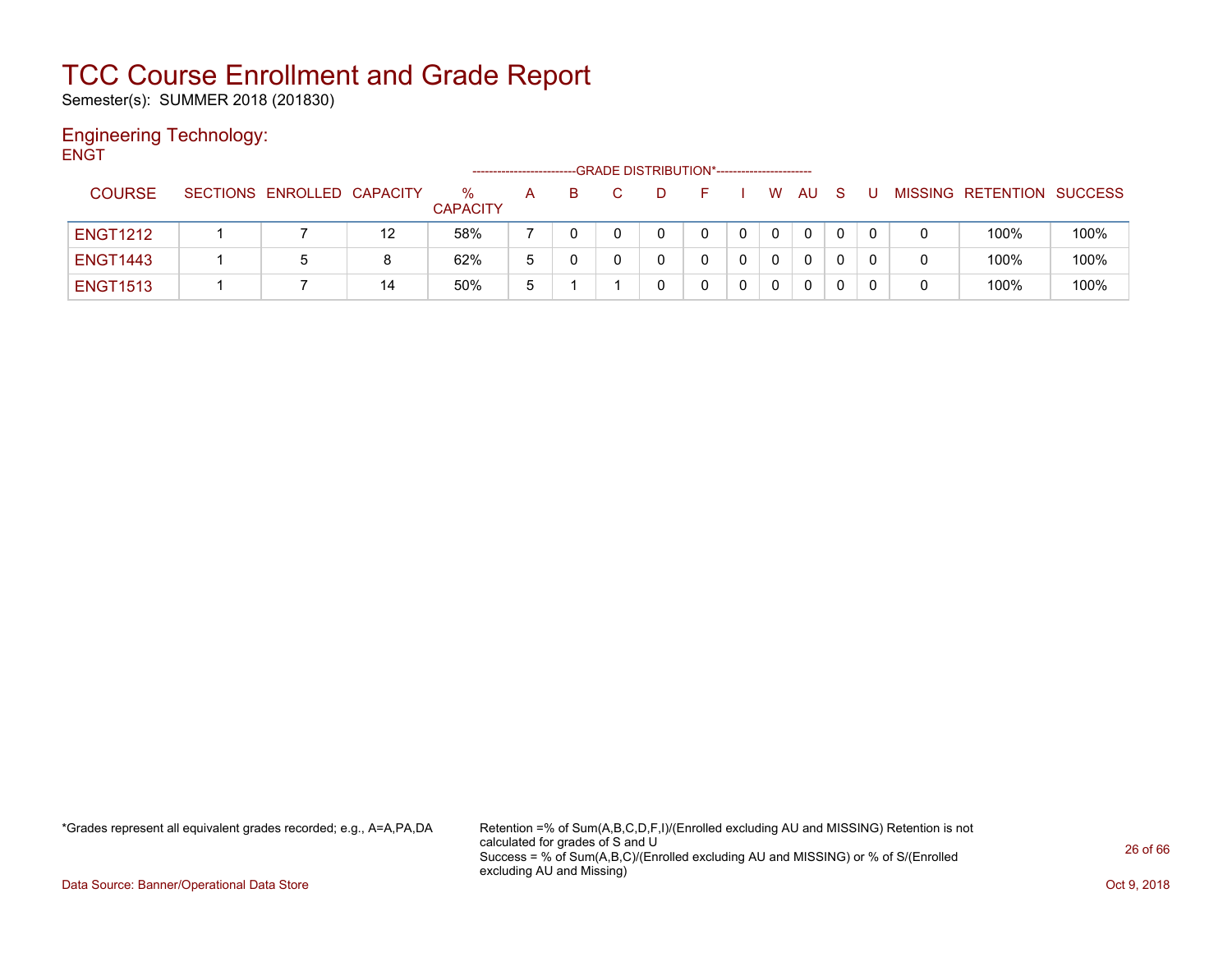Semester(s): SUMMER 2018 (201830)

#### ESLA English as a Second Lang: ESLA

| ___             |                            |    |                         |  |       | ------------------------GRADE DISTRIBUTION*----------------------- |  |               |  |                                          |     |
|-----------------|----------------------------|----|-------------------------|--|-------|--------------------------------------------------------------------|--|---------------|--|------------------------------------------|-----|
| <b>COURSE</b>   | SECTIONS ENROLLED CAPACITY |    | $\%$<br><b>CAPACITY</b> |  | A B C |                                                                    |  |               |  | D F I W AU S U MISSING RETENTION SUCCESS |     |
| <b>ESLA0993</b> |                            | 50 | 22%                     |  |       |                                                                    |  | $\mathcal{D}$ |  | 100%                                     | 89% |

\*Grades represent all equivalent grades recorded; e.g., A=A,PA,DA Retention =% of Sum(A,B,C,D,F,I)/(Enrolled excluding AU and MISSING) Retention is not calculated for grades of S and U Success = % of Sum(A,B,C)/(Enrolled excluding AU and MISSING) or % of S/(Enrolled excluding AU and Missing)

Data Source: Banner/Operational Data Store Content of the Content of Content of the Content of the Content of the Content of the Content of the Content of the Content of the Content of the Content of the Content of the Con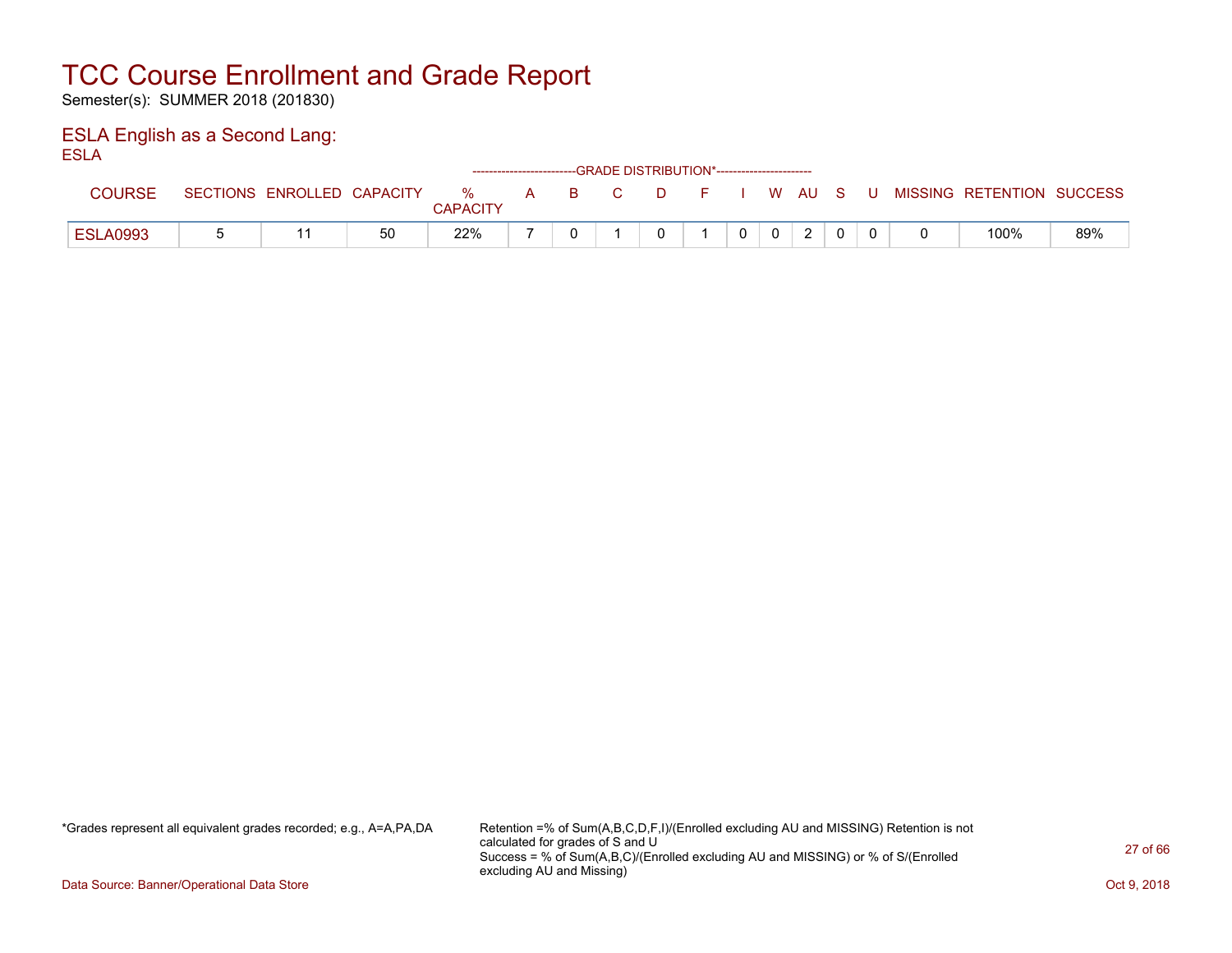Semester(s): SUMMER 2018 (201830)

#### ESLN English as a Second Lang: ESLN

|                 |                            |    |                         |              |                | ------------------------GRADE DISTRIBUTION*----------------------- |        |          |              |          |     |                           |      |
|-----------------|----------------------------|----|-------------------------|--------------|----------------|--------------------------------------------------------------------|--------|----------|--------------|----------|-----|---------------------------|------|
| <b>COURSE</b>   | SECTIONS ENROLLED CAPACITY |    | $\%$<br><b>CAPACITY</b> | $\mathbf{A}$ | $\overline{B}$ | C.                                                                 | $\Box$ | <b>E</b> |              | WAUS     | - U | MISSING RETENTION SUCCESS |      |
| <b>ESLN0992</b> |                            | 20 | 30%                     |              |                |                                                                    |        |          | $\mathbf{0}$ | $\Omega$ |     | 100%                      | 100% |

\*Grades represent all equivalent grades recorded; e.g., A=A,PA,DA Retention =% of Sum(A,B,C,D,F,I)/(Enrolled excluding AU and MISSING) Retention is not calculated for grades of S and U Success = % of Sum(A,B,C)/(Enrolled excluding AU and MISSING) or % of S/(Enrolled excluding AU and Missing)

Data Source: Banner/Operational Data Store Content of the Content of Content of the Content of the Content of the Content of the Content of the Content of the Content of the Content of the Content of the Content of the Con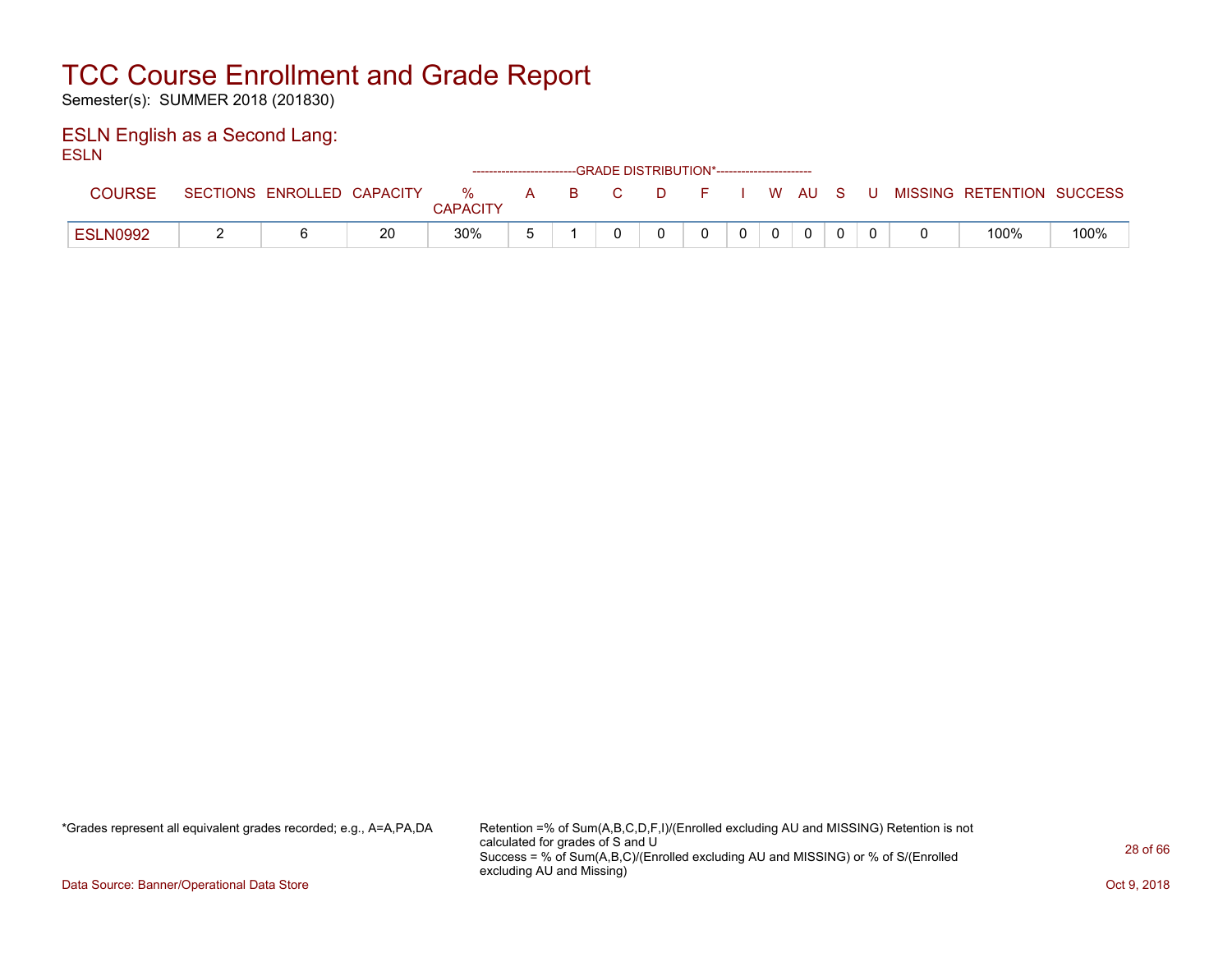Semester(s): SUMMER 2018 (201830)

#### Fire & Emergency Medical Svcs: FEMS

|                 |   |                            |                   |                         | ----------------------- |   |    |   |   |   |              |              |    |          |                |                          |      |
|-----------------|---|----------------------------|-------------------|-------------------------|-------------------------|---|----|---|---|---|--------------|--------------|----|----------|----------------|--------------------------|------|
| <b>COURSE</b>   |   | SECTIONS ENROLLED CAPACITY |                   | $\%$<br><b>CAPACITY</b> | A                       | B | C. | D | F |   | W            | AU           | -S | U        | <b>MISSING</b> | <b>RETENTION SUCCESS</b> |      |
| <b>FEMS1214</b> |   | 11                         |                   | 100%                    | 10                      |   |    |   |   | 0 | $\mathbf{0}$ | 0            | 0  | $\Omega$ | 0              | 100%                     | 100% |
| <b>FEMS1224</b> |   |                            | 10                | 70%                     |                         |   |    |   | 0 | 0 | 0            | $\Omega$     | 0  | $\Omega$ | 0              | 100%                     | 100% |
| <b>FEMS1233</b> |   | 12                         | $12 \overline{ }$ | 100%                    | 11                      |   |    |   | 0 | 0 | 0            | $\mathbf{0}$ | 0  | $\Omega$ | 0              | 100%                     | 100% |
| <b>FEMS1253</b> |   | 11                         | 11                | 100%                    | 10                      |   |    |   | 0 | 0 | 0            | $\Omega$     | 0  | $\Omega$ | 0              | 100%                     | 100% |
| <b>FEMS2319</b> | 3 | 25                         | 30                | 83%                     | 17                      | 4 | っ  |   |   |   | $\Omega$     | $\mathbf{0}$ | 0  | 0        | 0              | 100%                     | 92%  |
| <b>FEMS2991</b> |   | 4                          | 10                | 40%                     | 4                       |   |    |   | 0 | 0 | $\mathbf 0$  | $\Omega$     | 0  | $\Omega$ | 0              | 100%                     | 100% |

\*Grades represent all equivalent grades recorded; e.g., A=A,PA,DA Retention =% of Sum(A,B,C,D,F,I)/(Enrolled excluding AU and MISSING) Retention is not calculated for grades of S and U Success = % of Sum(A,B,C)/(Enrolled excluding AU and MISSING) or % of S/(Enrolled excluding AU and Missing)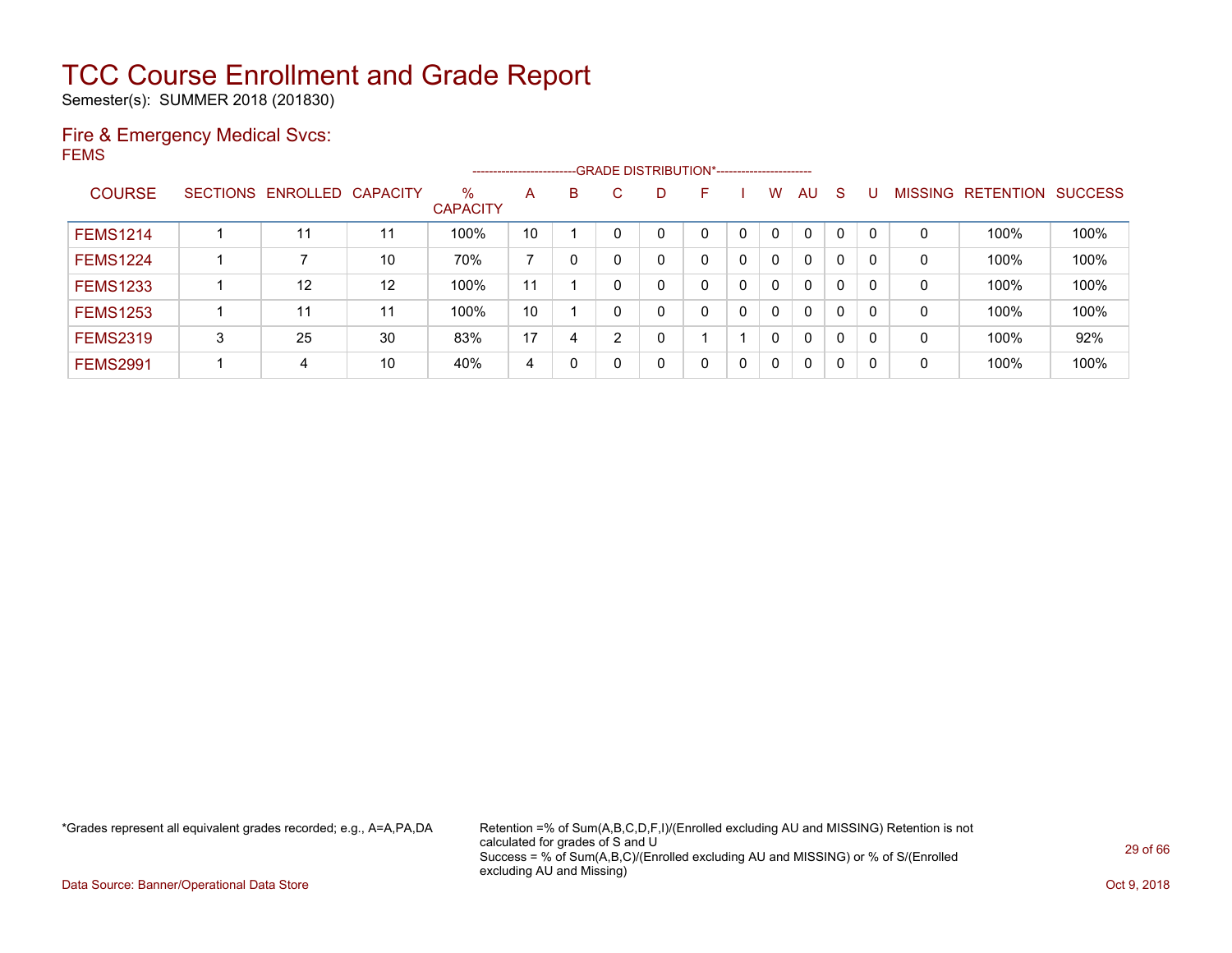Semester(s): SUMMER 2018 (201830)

#### French: **EDEN**

| ENEN            |                            |    | --------------------    |   |    | -GRADE DISTRIBUTION*----------------------- |   |    |                |          |              |          |          |                           |      |
|-----------------|----------------------------|----|-------------------------|---|----|---------------------------------------------|---|----|----------------|----------|--------------|----------|----------|---------------------------|------|
| <b>COURSE</b>   | SECTIONS ENROLLED CAPACITY |    | $\%$<br><b>CAPACITY</b> | A | B. |                                             | D | н. |                | W.       | AU           | - S      |          | MISSING RETENTION SUCCESS |      |
| <b>FREN1103</b> | 27                         | 40 | 68%                     |   | 9  |                                             |   | 5  | $\overline{0}$ | 5        | $\mathbf{0}$ | 0        |          | 81%                       | 56%  |
| <b>FREN2323</b> |                            | 15 | 60%                     | 4 |    |                                             |   |    | $\mathbf{0}$   | $\Omega$ | $\mathbf{0}$ | 0        | 0        | 100%                      | 78%  |
| <b>FREN2333</b> |                            |    | 100%                    |   |    |                                             |   |    |                | 0        | 0            | $\Omega$ | $\Omega$ | 100%                      | 100% |

\*Grades represent all equivalent grades recorded; e.g., A=A,PA,DA Retention =% of Sum(A,B,C,D,F,I)/(Enrolled excluding AU and MISSING) Retention is not calculated for grades of S and U Success = % of Sum(A,B,C)/(Enrolled excluding AU and MISSING) or % of S/(Enrolled excluding AU and Missing)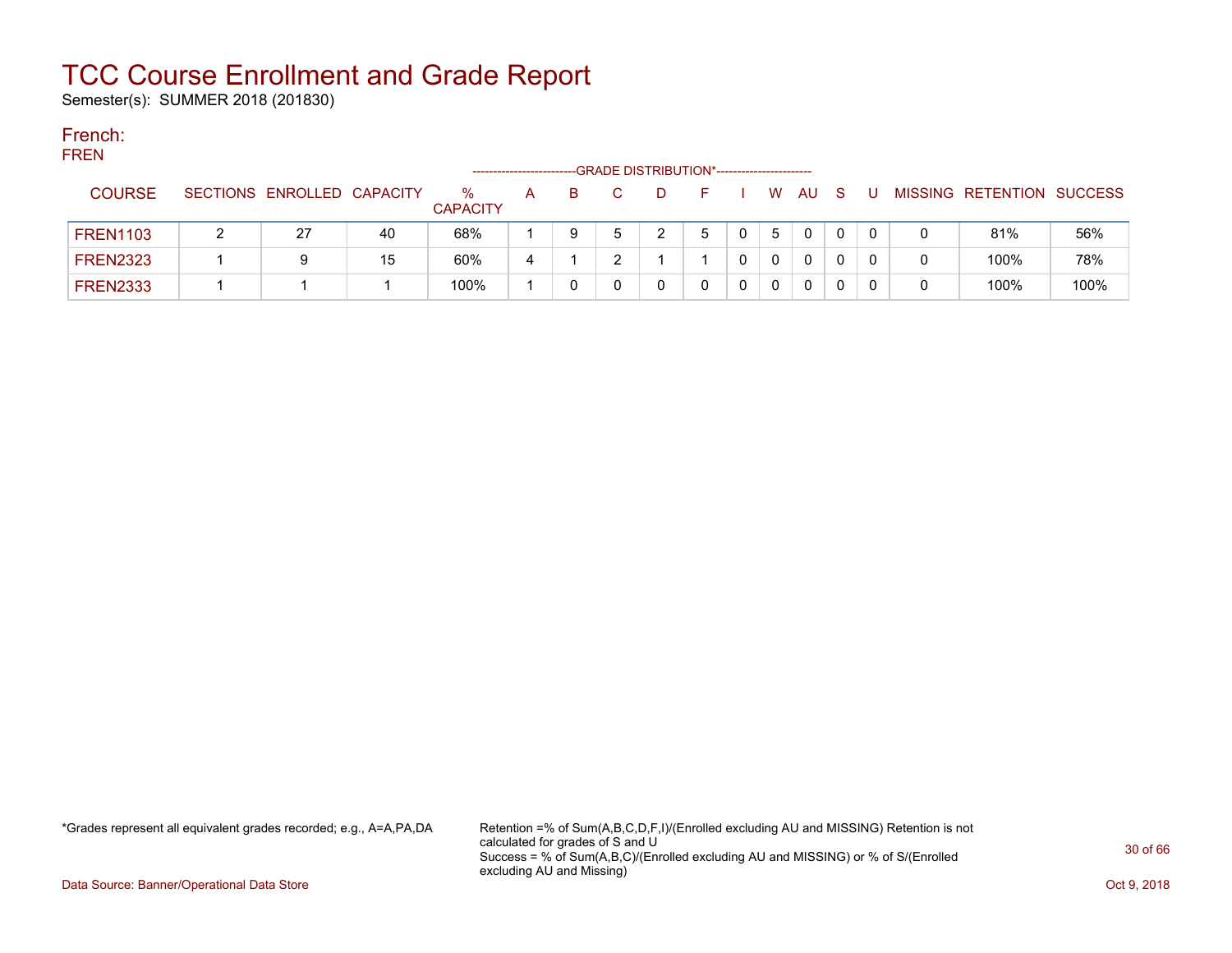Semester(s): SUMMER 2018 (201830)

#### Geography:

| <b>GEOG</b>   |   |                            |    |                      |    |                   |   | -GRADE DISTRIBUTION*---------------------- |   |             |              |              |   |                   |                |
|---------------|---|----------------------------|----|----------------------|----|-------------------|---|--------------------------------------------|---|-------------|--------------|--------------|---|-------------------|----------------|
| <b>COURSE</b> |   | SECTIONS ENROLLED CAPACITY |    | %<br><b>CAPACITY</b> | A  | B.                | D | F.                                         |   | W           | AU           | -S           |   | MISSING RETENTION | <b>SUCCESS</b> |
| GEOG1014      |   | 14                         | 20 | 70%                  |    |                   |   |                                            |   |             | $\mathbf{0}$ | $\mathbf{0}$ |   | 93%               | 86%            |
| GEOG1023      |   | 4                          | 15 | 27%                  | 2  |                   |   |                                            | 0 | 0           | $\Omega$     | 0            | 0 | 100%              | 75%            |
| GEOG1043      | 4 | 62                         | 72 | 86%                  | 30 | $12 \overline{ }$ | 3 | 4                                          |   |             |              | 0            | 0 | 89%               | 77%            |
| GEOG2033      |   | 20                         | 20 | 100%                 | 15 | 3                 |   |                                            | 0 | $\mathbf 0$ | $\Omega$     | 0            | 0 | 100%              | 100%           |

\*Grades represent all equivalent grades recorded; e.g., A=A,PA,DA Retention =% of Sum(A,B,C,D,F,I)/(Enrolled excluding AU and MISSING) Retention is not calculated for grades of S and U Success = % of Sum(A,B,C)/(Enrolled excluding AU and MISSING) or % of S/(Enrolled excluding AU and Missing)

Data Source: Banner/Operational Data Store Content of the Content of Content of the Content of the Content of the Content of the Content of the Content of the Content of the Content of the Content of the Content of the Con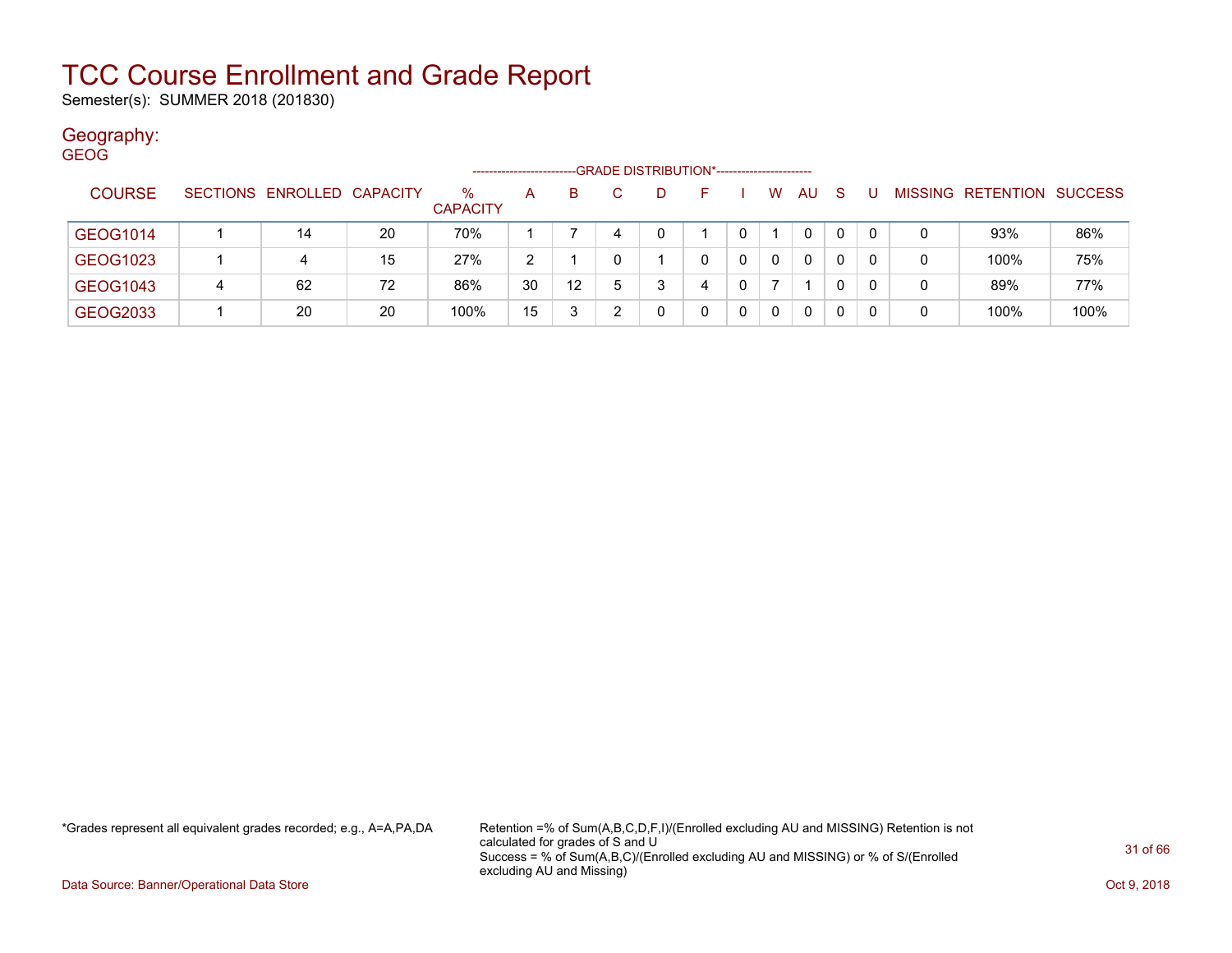Semester(s): SUMMER 2018 (201830)

#### History: **HIST**

|                 |    |                   |          |                      | -------------------- |    |    | -GRADE DISTRIBUTION*----------------------- |    |              |    |          |          |              |              |                          |                |
|-----------------|----|-------------------|----------|----------------------|----------------------|----|----|---------------------------------------------|----|--------------|----|----------|----------|--------------|--------------|--------------------------|----------------|
| <b>COURSE</b>   |    | SECTIONS ENROLLED | CAPACITY | %<br><b>CAPACITY</b> | A                    | в  | C. | D                                           | ⊢  |              | W  | AU       | S.       |              |              | <b>MISSING RETENTION</b> | <b>SUCCESS</b> |
| <b>HIST1053</b> |    | 20                | 20       | 100%                 | 10                   |    |    | 4                                           |    | 0            |    | $\Omega$ | $\Omega$ | $\mathbf{0}$ | $\mathbf{0}$ | 95%                      | 65%            |
| <b>HIST1063</b> |    | 19                | 20       | 95%                  |                      | 3  | 4  |                                             |    | 0            | 3  | $\Omega$ | $\Omega$ | 0            | $\mathbf{0}$ | 84%                      | 74%            |
| <b>HIST1483</b> | 11 | 209               | 270      | 77%                  | 98                   | 45 | 19 | 18                                          | 10 | $\mathbf{0}$ | 19 | $\Omega$ | $\Omega$ | 0            | $\mathbf{0}$ | 91%                      | 78%            |
| <b>HIST1493</b> | 17 | 346               | 430      | 80%                  | 192                  | 61 | 25 | 15                                          | 25 |              | 27 | $\Omega$ | $\Omega$ | 0            | 0            | 92%                      | 80%            |
| <b>HIST2523</b> |    | 18                | 20       | 90%                  | 8                    | 5  | າ  |                                             |    | 0            | 3  | $\Omega$ | $\Omega$ | 0            | 0            | 83%                      | 83%            |

\*Grades represent all equivalent grades recorded; e.g., A=A,PA,DA Retention =% of Sum(A,B,C,D,F,I)/(Enrolled excluding AU and MISSING) Retention is not calculated for grades of S and U Success = % of Sum(A,B,C)/(Enrolled excluding AU and MISSING) or % of S/(Enrolled excluding AU and Missing)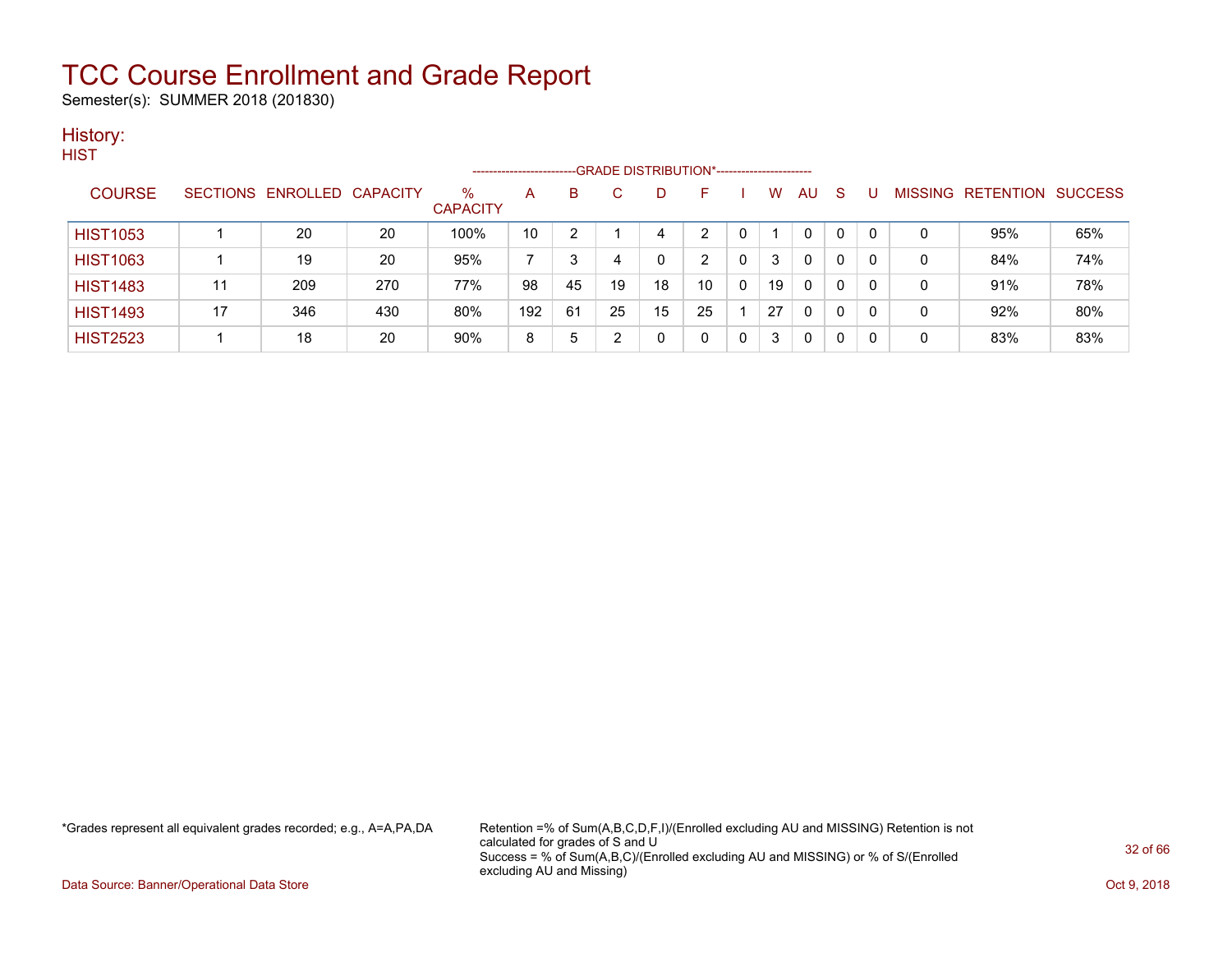Semester(s): SUMMER 2018 (201830)

#### Health Information Technology: **HITC**

|                 |                            |    | -----------------       |   |    | -GRADE DISTRIBUTION*----------------------- |  |    |    |  |                           |      |
|-----------------|----------------------------|----|-------------------------|---|----|---------------------------------------------|--|----|----|--|---------------------------|------|
| <b>COURSE</b>   | SECTIONS ENROLLED CAPACITY |    | $\%$<br><b>CAPACITY</b> | А | B. |                                             |  | W. | AU |  | MISSING RETENTION SUCCESS |      |
| <b>HITC1412</b> | 16                         | 18 | 89%                     |   | 4  |                                             |  |    | 0  |  | 100%                      | 94%  |
| <b>HITC2342</b> |                            | 18 | 44%                     |   |    |                                             |  |    | 0  |  | 100%                      | 88%  |
| <b>HITC2512</b> |                            | 15 | 53%                     | 8 |    |                                             |  |    | 0  |  | 100%                      | 100% |

\*Grades represent all equivalent grades recorded; e.g., A=A,PA,DA Retention =% of Sum(A,B,C,D,F,I)/(Enrolled excluding AU and MISSING) Retention is not calculated for grades of S and U Success = % of Sum(A,B,C)/(Enrolled excluding AU and MISSING) or % of S/(Enrolled excluding AU and Missing)

Data Source: Banner/Operational Data Store Content of the Content of Content of the Content of the Content of the Content of the Content of the Content of the Content of the Content of the Content of the Content of the Con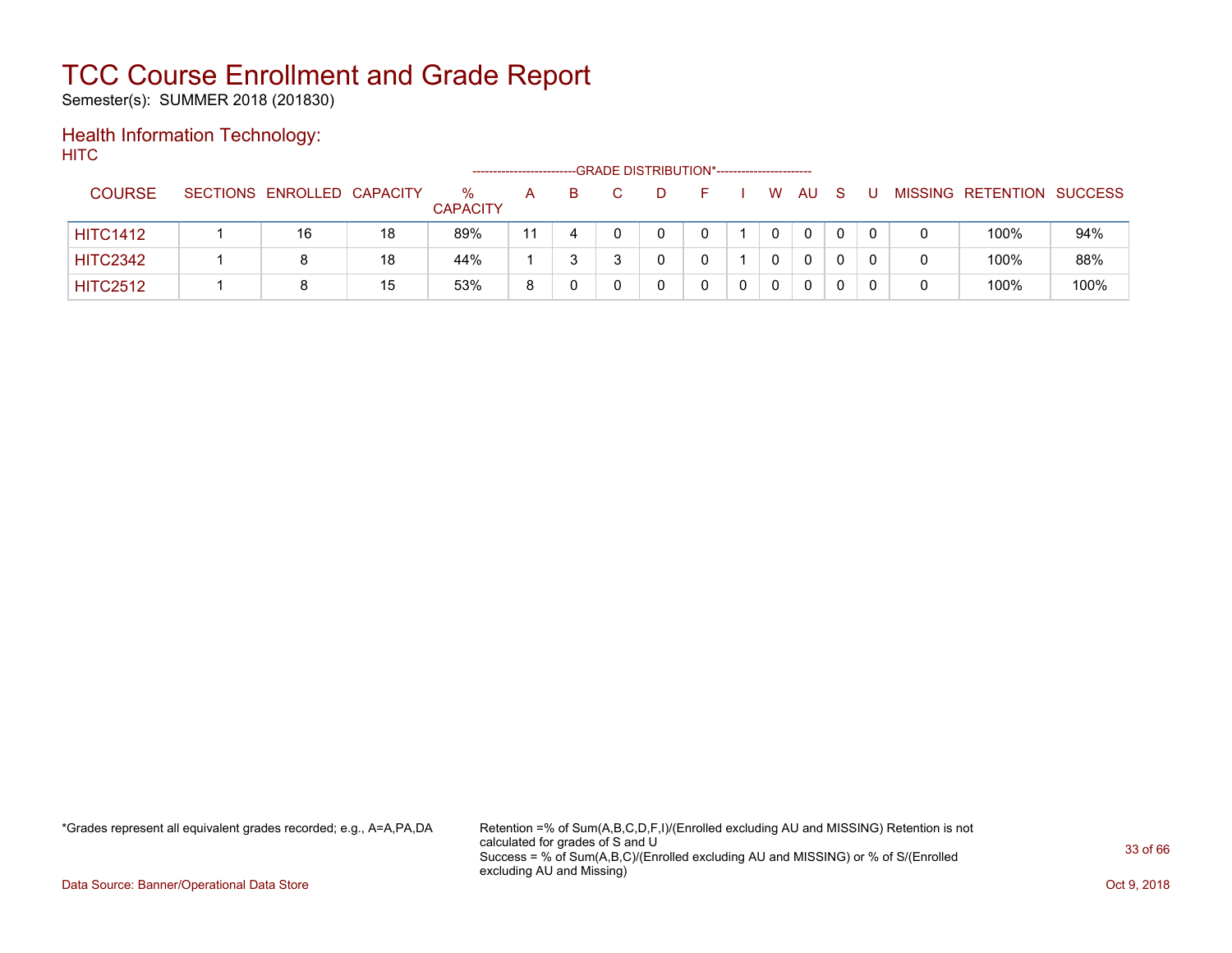Semester(s): SUMMER 2018 (201830)

#### Horticulture Technology: **HORT**

| ורושו           |                            |    |                      |   |     |     | -GRADE DISTRIBUTION*----------------------- |  |              |    |                           |      |
|-----------------|----------------------------|----|----------------------|---|-----|-----|---------------------------------------------|--|--------------|----|---------------------------|------|
| <b>COURSE</b>   | SECTIONS ENROLLED CAPACITY |    | %<br><b>CAPACITY</b> | A | - B | D F |                                             |  | . WAUS       | U. | MISSING RETENTION SUCCESS |      |
| <b>HORT1231</b> | 10                         | 20 | 50%                  |   |     |     |                                             |  | $\mathbf{0}$ |    | 100%                      | 100% |
| <b>HORT2401</b> |                            | 20 | 45%                  |   |     |     |                                             |  |              |    | 100%                      | 100% |

\*Grades represent all equivalent grades recorded; e.g., A=A,PA,DA Retention =% of Sum(A,B,C,D,F,I)/(Enrolled excluding AU and MISSING) Retention is not calculated for grades of S and U Success = % of Sum(A,B,C)/(Enrolled excluding AU and MISSING) or % of S/(Enrolled excluding AU and Missing)

Data Source: Banner/Operational Data Store Content of the Content of Content of the Content of the Content of the Content of the Content of the Content of the Content of the Content of the Content of the Content of the Con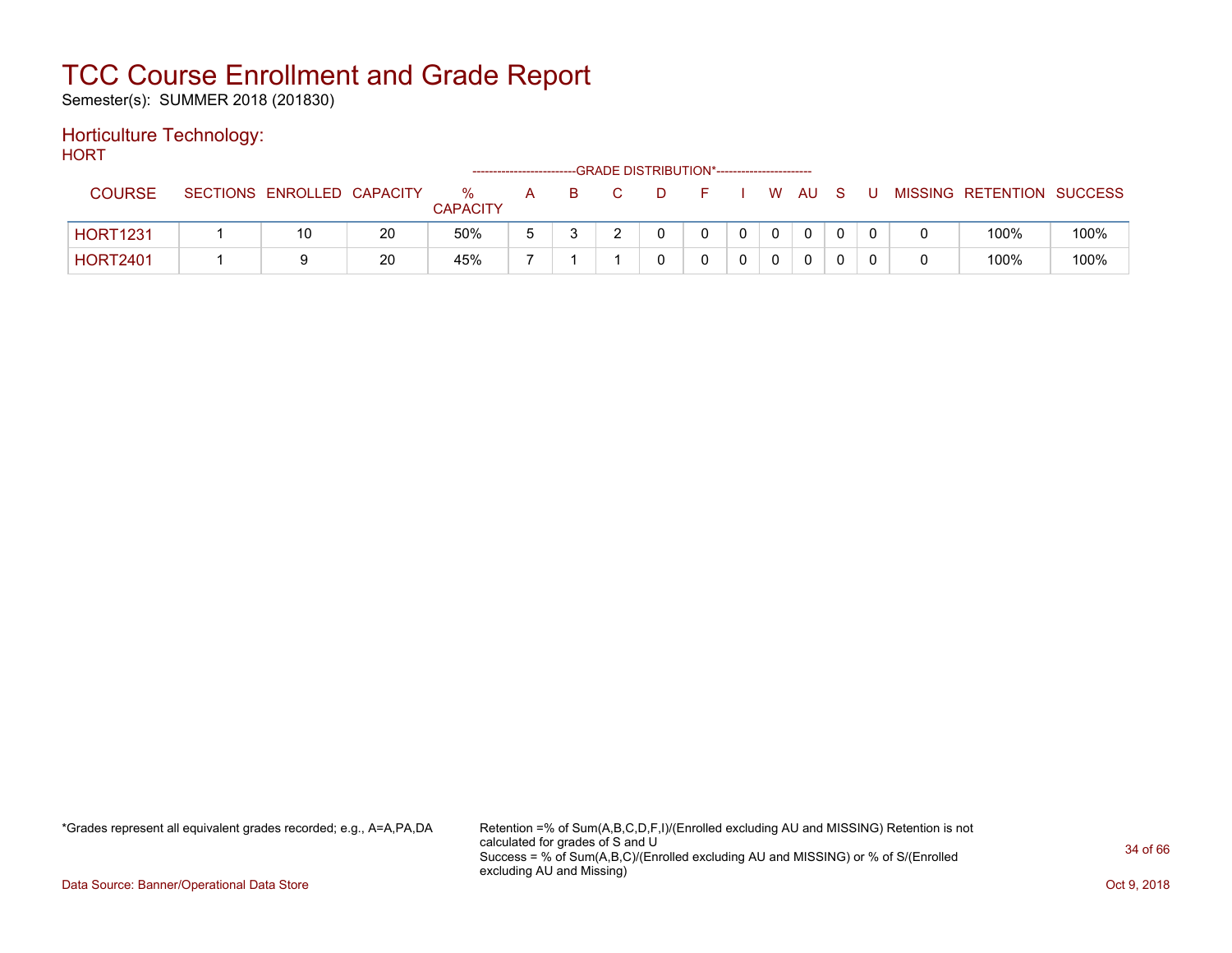Semester(s): SUMMER 2018 (201830)

#### Human Resources: **HDES**

| ט∟חו            |                            |    |                      | ----------------------- |    |                                   | --GRADE DISTRIBUTION*----------------------- |     |  |              |     |                           |      |
|-----------------|----------------------------|----|----------------------|-------------------------|----|-----------------------------------|----------------------------------------------|-----|--|--------------|-----|---------------------------|------|
| <b>COURSE</b>   | SECTIONS ENROLLED CAPACITY |    | %<br><b>CAPACITY</b> | A                       | -B | $\cdot$ . C $\cdot$ . The $\cdot$ | <b>D</b>                                     | E I |  | W AU S       | - U | MISSING RETENTION SUCCESS |      |
| <b>HRES1313</b> |                            | 20 | 85%                  | 13                      |    |                                   |                                              |     |  | $\mathbf{0}$ |     | 94%                       | 94%  |
| <b>HRES2333</b> |                            |    | 50%                  |                         |    |                                   |                                              |     |  | 0            |     | 100%                      | 100% |

\*Grades represent all equivalent grades recorded; e.g., A=A,PA,DA Retention =% of Sum(A,B,C,D,F,I)/(Enrolled excluding AU and MISSING) Retention is not calculated for grades of S and U Success = % of Sum(A,B,C)/(Enrolled excluding AU and MISSING) or % of S/(Enrolled excluding AU and Missing)

Data Source: Banner/Operational Data Store Content of the Content of Content of the Content of the Content of the Content of the Content of the Content of the Content of the Content of the Content of the Content of the Con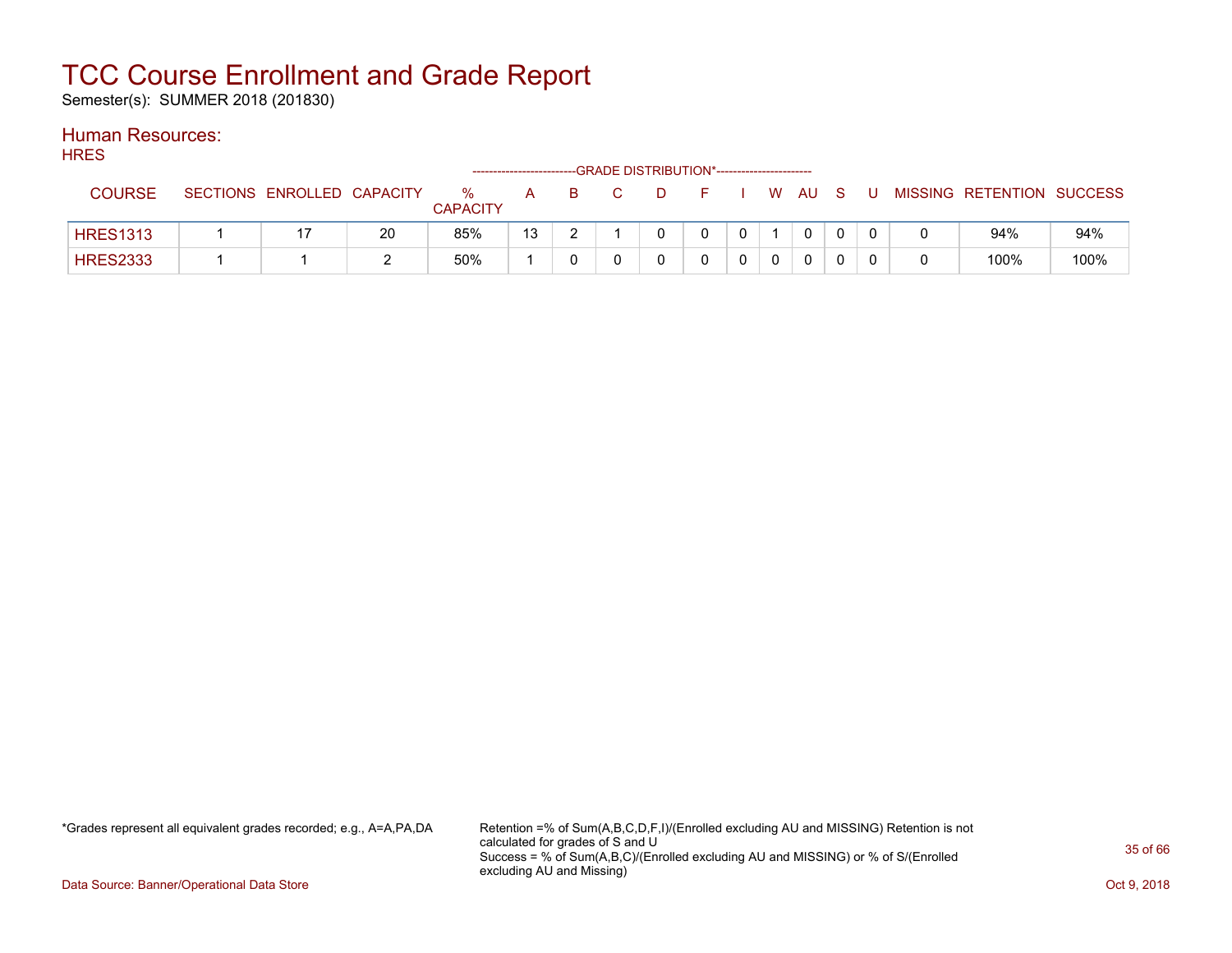Semester(s): SUMMER 2018 (201830)

#### Human Services: HSVC

| .               |                            |    | -------------------     |    |   | -GRADE DISTRIBUTION*----------------------- |   |   |    |   |  |                           |      |
|-----------------|----------------------------|----|-------------------------|----|---|---------------------------------------------|---|---|----|---|--|---------------------------|------|
| <b>COURSE</b>   | SECTIONS ENROLLED CAPACITY |    | $\%$<br><b>CAPACITY</b> | А  | B |                                             |   | W | AU |   |  | MISSING RETENTION SUCCESS |      |
| <b>HSVC1413</b> |                            | 20 | 35%                     |    |   | U.                                          | 0 |   | 0  |   |  | 100%                      | 100% |
| <b>HSVC1443</b> |                            | 20 | 15%                     | ◠  |   |                                             |   |   | 0  | 0 |  | 67%                       | 67%  |
| <b>HSVC2993</b> | 13                         | 13 | 100%                    | 13 |   |                                             |   |   | 0  |   |  | 100%                      | 100% |

\*Grades represent all equivalent grades recorded; e.g., A=A,PA,DA Retention =% of Sum(A,B,C,D,F,I)/(Enrolled excluding AU and MISSING) Retention is not calculated for grades of S and U Success = % of Sum(A,B,C)/(Enrolled excluding AU and MISSING) or % of S/(Enrolled excluding AU and Missing)

Data Source: Banner/Operational Data Store Content of the Content of Content of the Content of the Content of the Content of the Content of the Content of the Content of the Content of the Content of the Content of the Con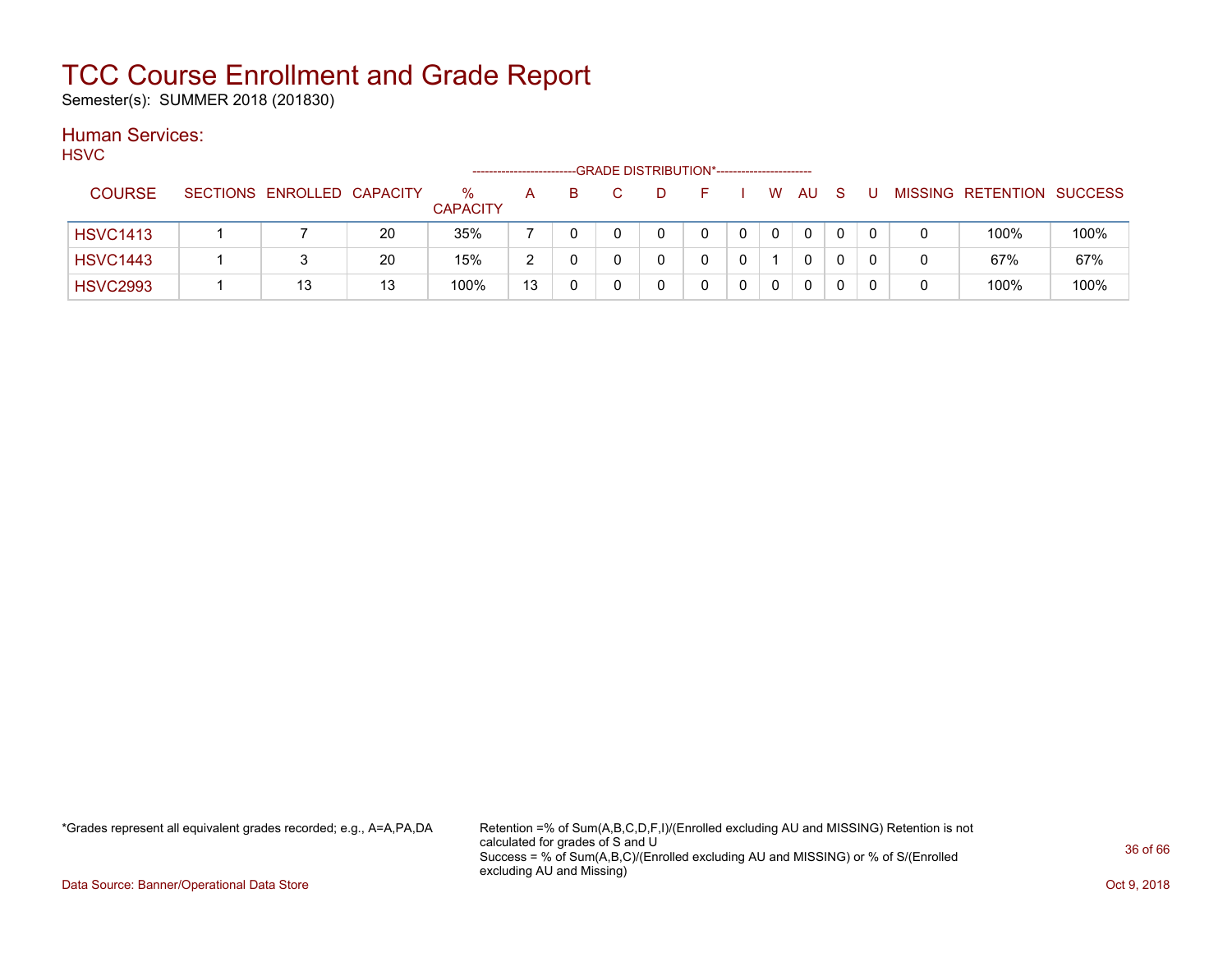Semester(s): SUMMER 2018 (201830)

#### Humanities: HUM<sub>N</sub>

| .               |    |                            |     |                         | ---------------------- |    |    | -GRADE DISTRIBUTION*----------------------- |    |    |              |              |   |                           |     |
|-----------------|----|----------------------------|-----|-------------------------|------------------------|----|----|---------------------------------------------|----|----|--------------|--------------|---|---------------------------|-----|
| <b>COURSE</b>   |    | SECTIONS ENROLLED CAPACITY |     | $\%$<br><b>CAPACITY</b> | A                      | B  |    | D                                           |    | W  | AU           | <sub>S</sub> |   | MISSING RETENTION SUCCESS |     |
| <b>HUMN2113</b> | 14 | 246                        | 304 | 81%                     | 142                    | 36 | 18 | 4                                           | 16 | 27 |              |              |   | 89%                       | 80% |
| <b>HUMN2223</b> | 6  | 93                         | 135 | 69%                     | 35                     | 21 |    |                                             | 10 | 14 | $\mathbf{0}$ |              | 0 | 85%                       | 67% |
| <b>HUMN2443</b> |    | 20                         | 20  | 100%                    | 6                      | 8  |    | n                                           |    | 4  | $\mathbf{0}$ |              | 0 | 80%                       | 75% |
| <b>HUMN2663</b> | ົ  | 36                         | 40  | 90%                     | 15                     | 10 |    |                                             |    | 4  | 0            |              |   | 89%                       | 81% |

\*Grades represent all equivalent grades recorded; e.g., A=A,PA,DA Retention =% of Sum(A,B,C,D,F,I)/(Enrolled excluding AU and MISSING) Retention is not calculated for grades of S and U Success = % of Sum(A,B,C)/(Enrolled excluding AU and MISSING) or % of S/(Enrolled excluding AU and Missing)

Data Source: Banner/Operational Data Store Content of the Content of Content of the Content of the Content of the Content of the Content of the Content of the Content of the Content of the Content of the Content of the Con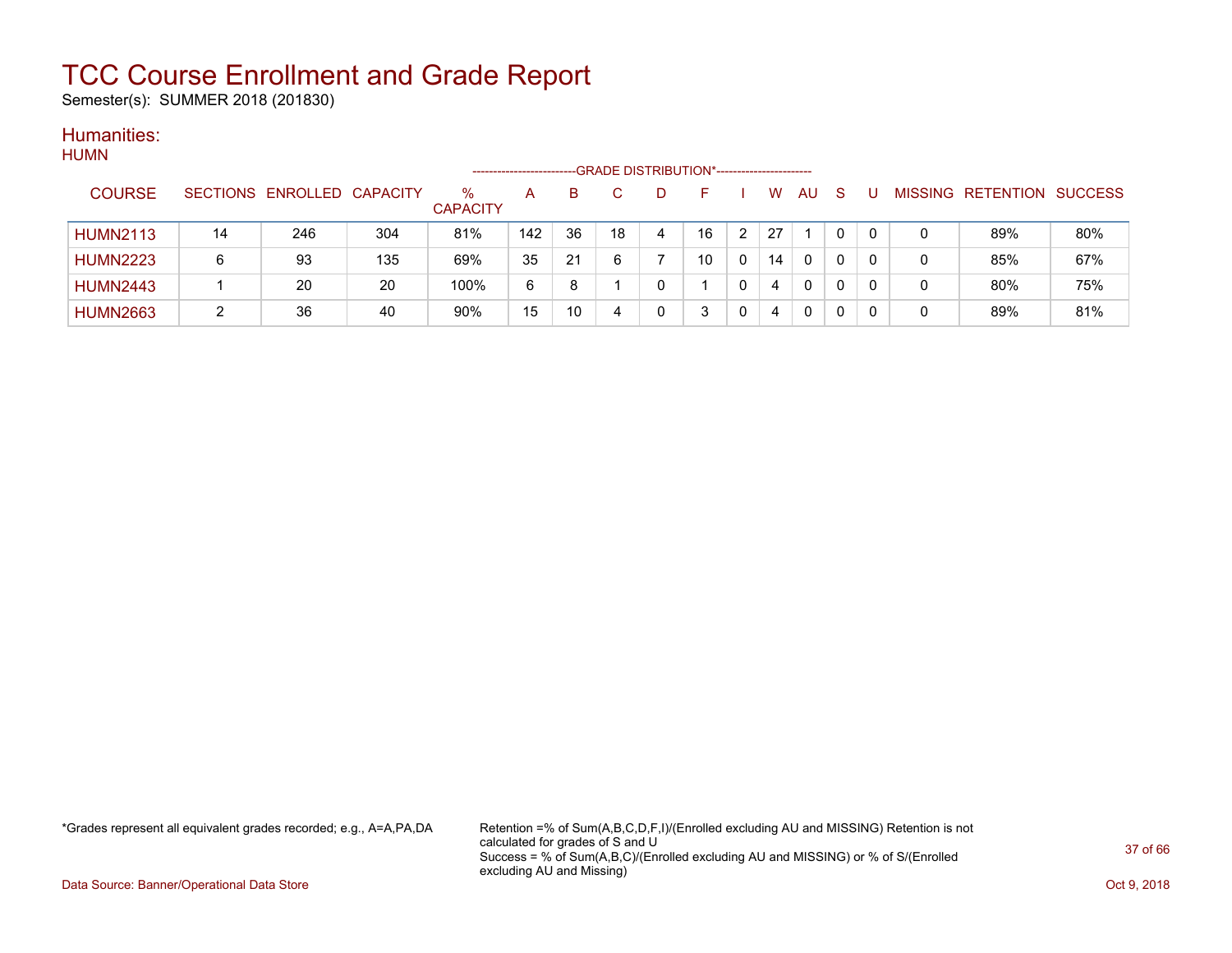Semester(s): SUMMER 2018 (201830)

#### Interpreter Education:

INED

|                 |                            |    |                      | ------------------------GRADE        DISTRIBUTION*----------------------- |          |          |  |      |    |   |                           |     |
|-----------------|----------------------------|----|----------------------|---------------------------------------------------------------------------|----------|----------|--|------|----|---|---------------------------|-----|
| <b>COURSE</b>   | SECTIONS ENROLLED CAPACITY |    | %<br><b>CAPACITY</b> | A B C                                                                     | <b>D</b> | i Filmon |  | W AU | S. | U | MISSING RETENTION SUCCESS |     |
| <b>INED1423</b> |                            | 20 | 45%                  |                                                                           |          |          |  | 0    |    |   | 89%                       | 78% |

\*Grades represent all equivalent grades recorded; e.g., A=A,PA,DA Retention =% of Sum(A,B,C,D,F,I)/(Enrolled excluding AU and MISSING) Retention is not calculated for grades of S and U Success = % of Sum(A,B,C)/(Enrolled excluding AU and MISSING) or % of S/(Enrolled excluding AU and Missing)

Data Source: Banner/Operational Data Store Content of the Content of Content of the Content of the Content of the Content of the Content of the Content of the Content of the Content of the Content of the Content of the Con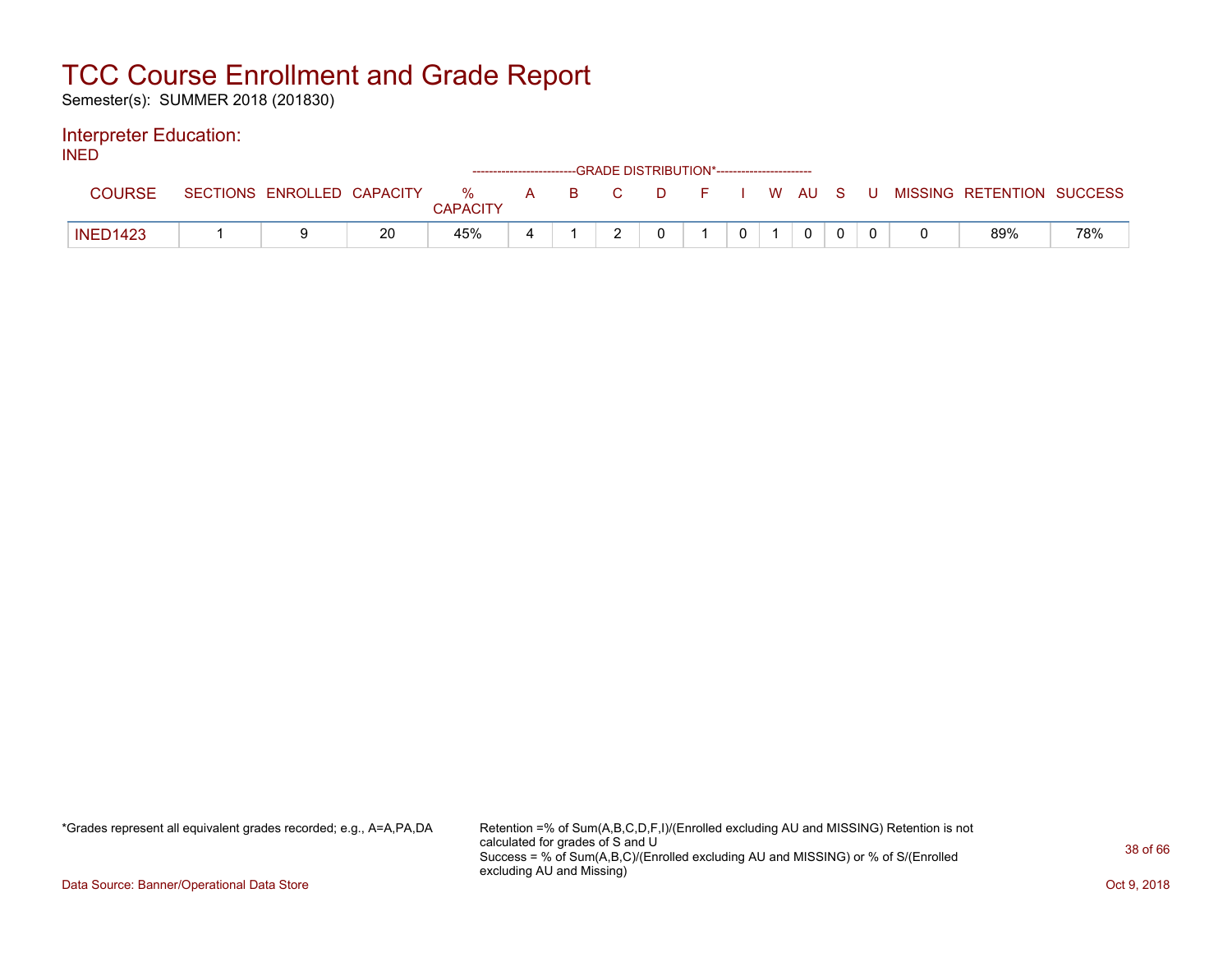Semester(s): SUMMER 2018 (201830)

#### Interior Design: INTD

| <sub>"</sub>    |                            |    |                      |   |   | -GRADE DISTRIBUTION*----------------------- |  |        |     |                           |      |
|-----------------|----------------------------|----|----------------------|---|---|---------------------------------------------|--|--------|-----|---------------------------|------|
| <b>COURSE</b>   | SECTIONS ENROLLED CAPACITY |    | %<br><b>CAPACITY</b> | A | B | D.                                          |  | I W AU | . U | MISSING RETENTION SUCCESS |      |
| <b>INTD2403</b> |                            | 15 | 60%                  |   |   |                                             |  | 0      |     | 100%                      | 100% |
| <b>INTD2453</b> | 12                         | 14 | 86%                  |   |   |                                             |  | 0      |     | 100%                      | 100% |

\*Grades represent all equivalent grades recorded; e.g., A=A,PA,DA Retention =% of Sum(A,B,C,D,F,I)/(Enrolled excluding AU and MISSING) Retention is not calculated for grades of S and U Success = % of Sum(A,B,C)/(Enrolled excluding AU and MISSING) or % of S/(Enrolled excluding AU and Missing)

Data Source: Banner/Operational Data Store Content of the Content of Content of the Content of the Content of the Content of the Content of the Content of the Content of the Content of the Content of the Content of the Con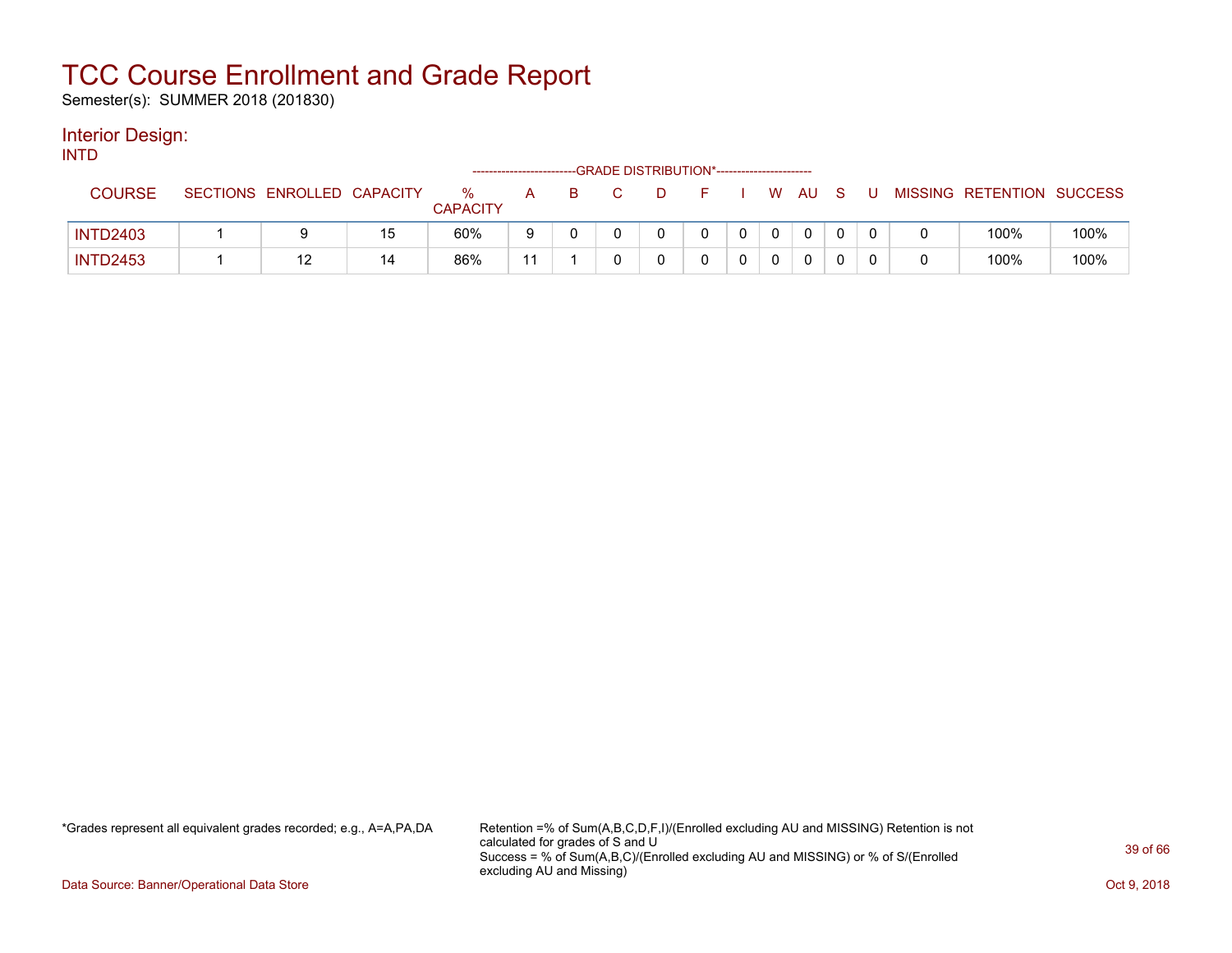Semester(s): SUMMER 2018 (201830)

#### Italian: ITAL

| IIAL            |                            |    |                      | ------------------------GRADE DISTRIBUTION*----------------------- |        |  |             |         |  |                           |      |
|-----------------|----------------------------|----|----------------------|--------------------------------------------------------------------|--------|--|-------------|---------|--|---------------------------|------|
| <b>COURSE</b>   | SECTIONS ENROLLED CAPACITY |    | %<br><b>CAPACITY</b> | A B C                                                              | $\Box$ |  |             | I WAUSU |  | MISSING RETENTION SUCCESS |      |
| <b>ITAL1201</b> |                            | 15 | 73%                  |                                                                    |        |  | $\mathbf 0$ |         |  | 100%                      | 100% |

\*Grades represent all equivalent grades recorded; e.g., A=A,PA,DA Retention =% of Sum(A,B,C,D,F,I)/(Enrolled excluding AU and MISSING) Retention is not calculated for grades of S and U Success = % of Sum(A,B,C)/(Enrolled excluding AU and MISSING) or % of S/(Enrolled excluding AU and Missing)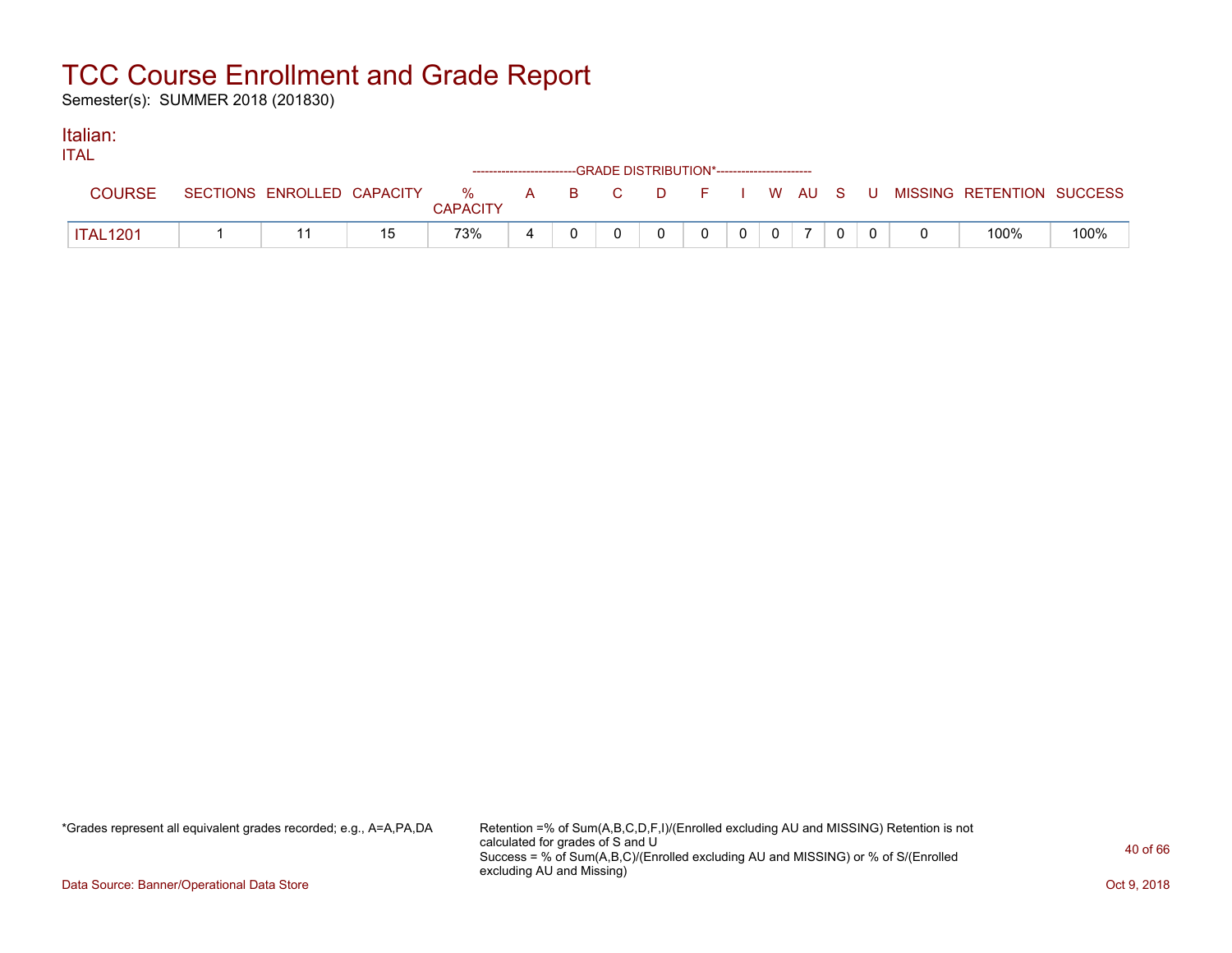Semester(s): SUMMER 2018 (201830)

#### Japanese:

| JAPN            |                            |    |                         |              |    |                                             |    |    |  |             |     |                           |      |
|-----------------|----------------------------|----|-------------------------|--------------|----|---------------------------------------------|----|----|--|-------------|-----|---------------------------|------|
|                 |                            |    |                         |              |    | -GRADE DISTRIBUTION*----------------------- |    |    |  |             |     |                           |      |
| <b>COURSE</b>   | SECTIONS ENROLLED CAPACITY |    | $\%$<br><b>CAPACITY</b> | $\mathsf{A}$ | B. |                                             | D. | E. |  | I WAUS      | . U | MISSING RETENTION SUCCESS |      |
| <b>JAPN1141</b> |                            | 15 | 33%                     | ა            |    |                                             |    |    |  | $\mathbf 0$ |     | 100%                      | 100% |
| <b>JAPN1301</b> |                            | 15 | 47%                     |              |    |                                             |    |    |  | 0           |     | 86%                       | 86%  |

\*Grades represent all equivalent grades recorded; e.g., A=A,PA,DA Retention =% of Sum(A,B,C,D,F,I)/(Enrolled excluding AU and MISSING) Retention is not calculated for grades of S and U Success = % of Sum(A,B,C)/(Enrolled excluding AU and MISSING) or % of S/(Enrolled excluding AU and Missing)

Data Source: Banner/Operational Data Store Content of the Content of Content of the Content of the Content of the Content of the Content of the Content of the Content of the Content of the Content of the Content of the Con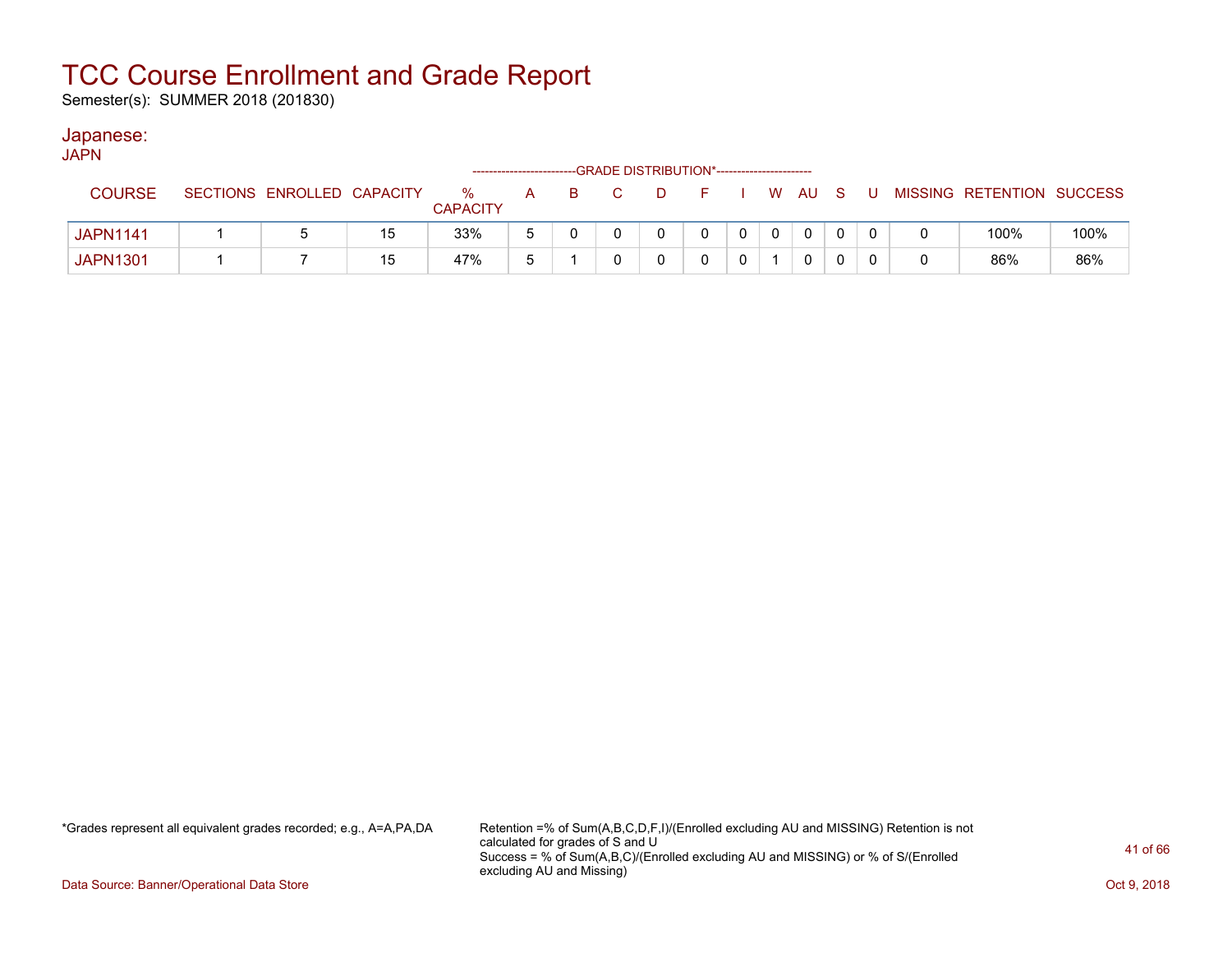Semester(s): SUMMER 2018 (201830)

#### Journalism Mass Communications:

JRMC ---GRADE DISTRIBUTION\*------------------------COURSE SECTIONS ENROLLED CAPACITY % **CAPACITY** A B C D F I W AU S U MISSING RETENTION SUCCESS

| <b>JRMC1013</b> | $\sim$<br>∠∪ | 20 | 100% | 18 |  |  |  | . . |  | 100% | 95% |
|-----------------|--------------|----|------|----|--|--|--|-----|--|------|-----|

\*Grades represent all equivalent grades recorded; e.g., A=A,PA,DA Retention =% of Sum(A,B,C,D,F,I)/(Enrolled excluding AU and MISSING) Retention is not calculated for grades of S and U Success = % of Sum(A,B,C)/(Enrolled excluding AU and MISSING) or % of S/(Enrolled excluding AU and Missing)

Data Source: Banner/Operational Data Store **Contract Contract Contract Contract Contract Contract Contract Contract Contract Contract Contract Oct 9, 2018**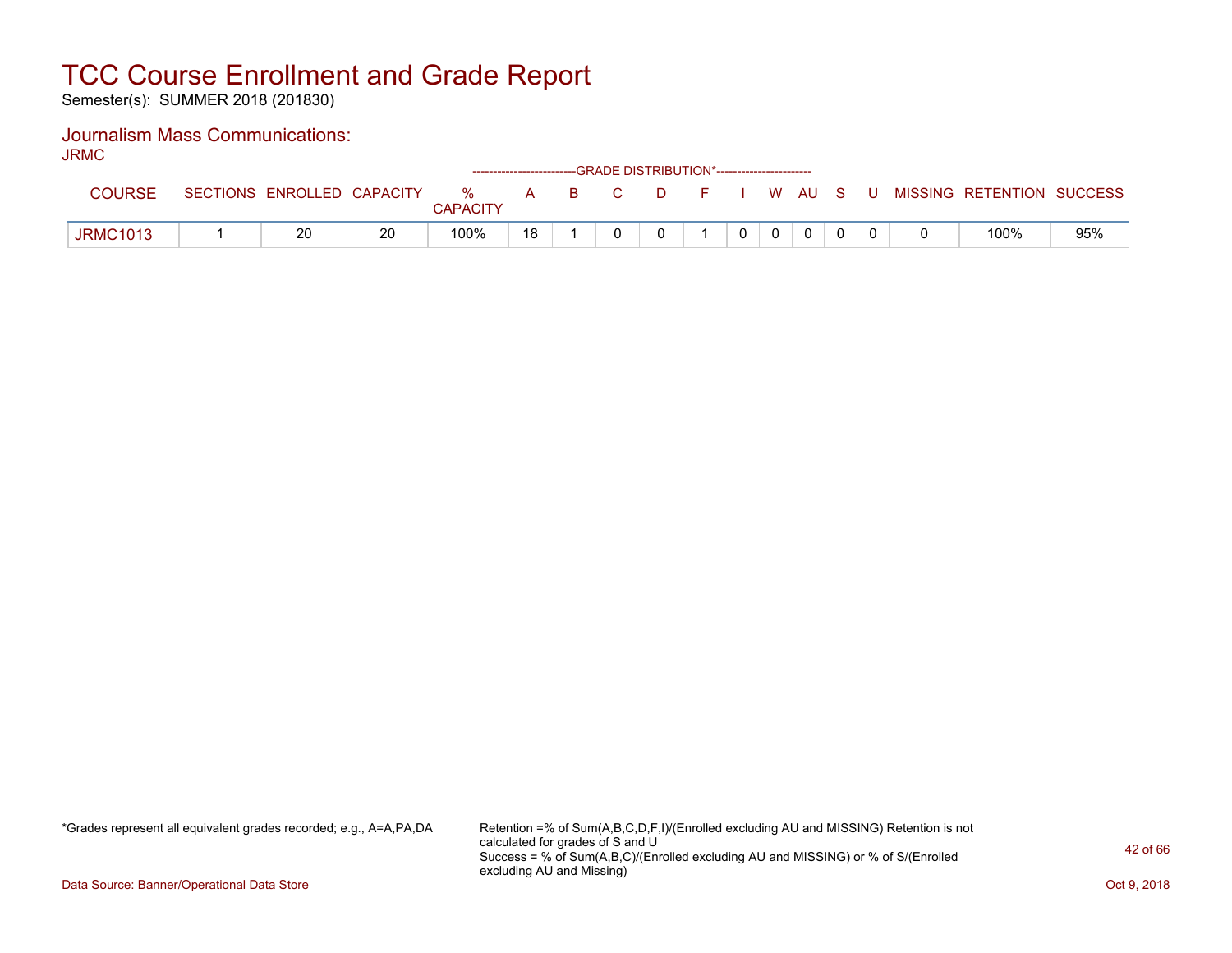Semester(s): SUMMER 2018 (201830)

#### Mathematics:

MATH

|                 |                |                   |                 |                         | ------------------------ |                |                |                | --GRADE DISTRIBUTION*----------------------- |              |                |              |          |          |                |                          |     |
|-----------------|----------------|-------------------|-----------------|-------------------------|--------------------------|----------------|----------------|----------------|----------------------------------------------|--------------|----------------|--------------|----------|----------|----------------|--------------------------|-----|
| <b>COURSE</b>   |                | SECTIONS ENROLLED | <b>CAPACITY</b> | $\%$<br><b>CAPACITY</b> | A                        | B              | C              | D              | F                                            |              | w              | AU           | S        |          | <b>MISSING</b> | <b>RETENTION SUCCESS</b> |     |
| <b>MATH0003</b> | 3              | 49                | 60              | 82%                     | 26                       | 8              | 3              | $\overline{2}$ | 5                                            | $\Omega$     | 5              | $\Omega$     | $\Omega$ | $\Omega$ | 0              | 90%                      | 76% |
| <b>MATH0013</b> | 9              | 143               | 180             | 79%                     | 24                       | 30             | 34             | 8              | 21                                           | $\Omega$     | 26             | $\mathbf{0}$ | $\Omega$ | $\Omega$ | $\Omega$       | 82%                      | 62% |
| <b>MATH0123</b> | $\overline{2}$ | 29                | 32              | 91%                     | 11                       | 8              |                | 0              | 1                                            | $\Omega$     | 8              | $\mathbf{0}$ | $\Omega$ | $\Omega$ | $\Omega$       | 72%                      | 69% |
| <b>MATH0403</b> | 1              | $\overline{7}$    | 15              | 47%                     | 4                        |                |                | 0              | 0                                            | $\mathbf{0}$ |                | 0            | $\Omega$ | $\Omega$ | 0              | 86%                      | 86% |
| <b>MATH1473</b> | 5              | 59                | 110             | 54%                     | 20                       | 20             | 6              | 3              | 6                                            | $\Omega$     | 4              | 0            | 0        | 0        | 0              | 93%                      | 78% |
| <b>MATH1483</b> | $\mathbf{1}$   | 15                | 20              | 75%                     | 4                        | 0              | 5              |                | 3                                            | $\Omega$     | $\overline{2}$ | 0            | $\Omega$ | $\Omega$ | 0              | 87%                      | 60% |
| <b>MATH1513</b> | 16             | 260               | 369             | 70%                     | 68                       | 45             | 42             | 24             | 33                                           | $\mathbf{0}$ | 47             |              | $\Omega$ | 0        | 0              | 82%                      | 60% |
| <b>MATH1613</b> | 4              | 82                | 104             | 79%                     | 25                       | 22             | 15             |                | 1                                            | 0            | 18             | 0            | $\Omega$ | 0        | $\mathbf{0}$   | 78%                      | 76% |
| <b>MATH1715</b> |                | 19                | 20              | 95%                     | $\mathbf{0}$             | 4              | $\overline{2}$ | $\overline{2}$ |                                              | $\mathbf{0}$ | 10             | $\mathbf{0}$ | $\Omega$ | 0        | 0              | 47%                      | 32% |
| <b>MATH2114</b> | 5              | 102               | 112             | 91%                     | 35                       | 19             | 26             | $\overline{2}$ | 4                                            | $\mathbf{0}$ | 16             | $\mathbf{0}$ | $\Omega$ | 0        | 0              | 84%                      | 78% |
| <b>MATH2124</b> | 4              | 81                | 88              | 92%                     | 17                       | 22             | 16             | $\overline{2}$ | 6                                            | $\Omega$     | 18             | $\Omega$     | $\Omega$ | 0        | 0              | 78%                      | 68% |
| <b>MATH2134</b> | $\overline{2}$ | 40                | 44              | 91%                     | 9                        | 9              | 8              | $\overline{2}$ | $\overline{2}$                               | $\Omega$     | 10             | $\Omega$     | $\Omega$ | $\Omega$ | $\mathbf{0}$   | 75%                      | 65% |
| <b>MATH2193</b> | 11             | 237               | 264             | 90%                     | 102                      | 57             | 30             | 10             | 11                                           | $\Omega$     | 26             |              | $\Omega$ | $\Omega$ | $\mathbf{0}$   | 89%                      | 80% |
| <b>MATH2423</b> | $\overline{2}$ | 17                | 44              | 39%                     | 3                        | 6              | 3              |                | 0                                            | $\Omega$     | 4              | $\Omega$     | $\Omega$ | $\Omega$ | $\mathbf{0}$   | 76%                      | 71% |
| <b>MATH2523</b> | 6              | 126               | 150             | 84%                     | 42                       | 30             | 16             | 8              | 11                                           | $\Omega$     | 19             | $\mathbf{0}$ | $\Omega$ | $\Omega$ | $\Omega$       | 85%                      | 70% |
| <b>MATH2553</b> |                | 10                | 24              | 42%                     | 3                        | $\overline{2}$ | 3              | 0              | 1                                            | $\mathbf{0}$ |                | $\mathbf{0}$ | $\Omega$ | $\Omega$ | $\mathbf{0}$   | 90%                      | 80% |
| <b>MATH2613</b> | 2              | 41                | 48              | 85%                     | 20                       | 10             | 5              | 0              | 3                                            | 0            | 3              | 0            | 0        | 0        | 0              | 93%                      | 85% |

\*Grades represent all equivalent grades recorded; e.g., A=A,PA,DA Retention =% of Sum(A,B,C,D,F,I)/(Enrolled excluding AU and MISSING) Retention is not calculated for grades of S and U Success = % of Sum(A,B,C)/(Enrolled excluding AU and MISSING) or % of S/(Enrolled excluding AU and Missing)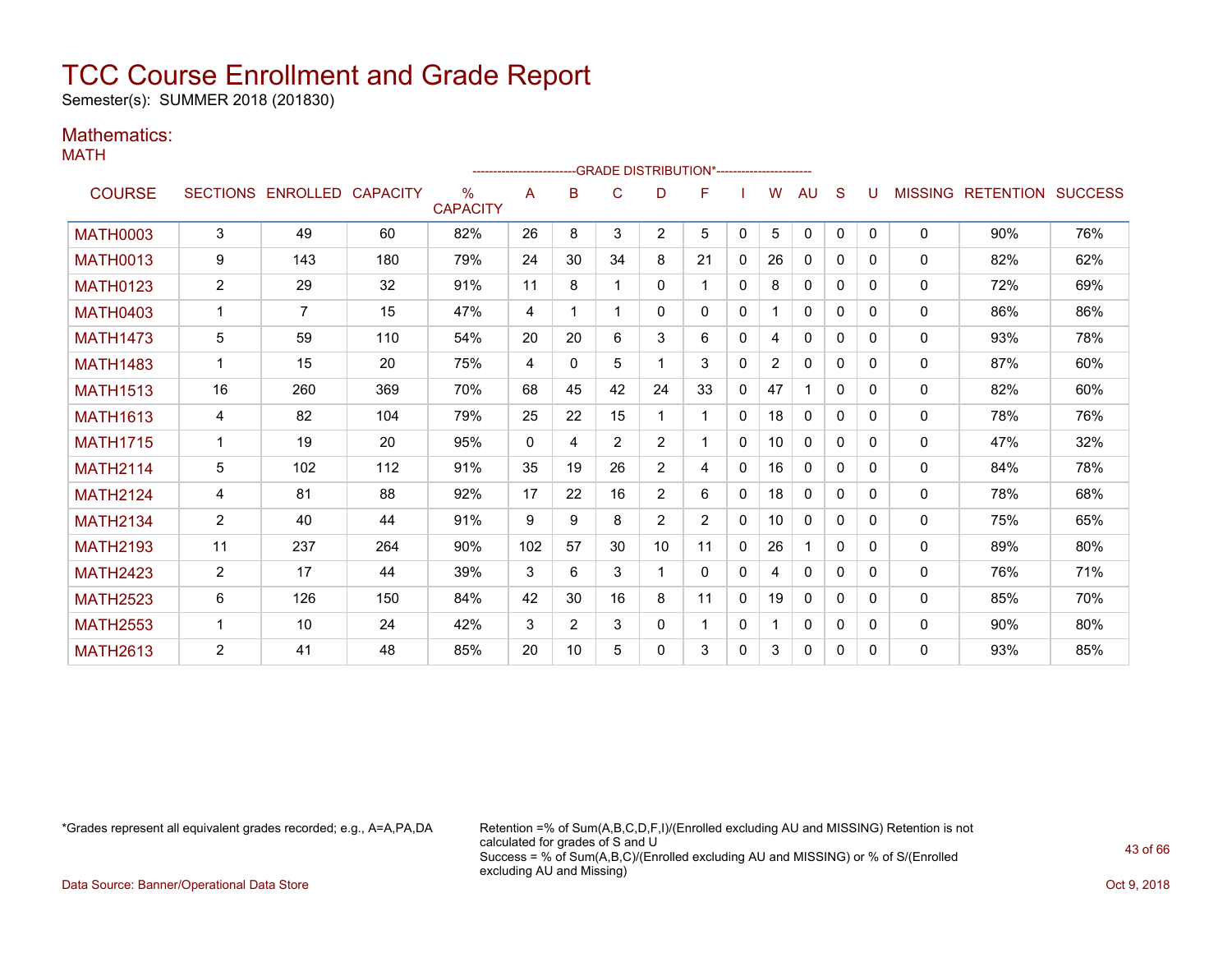Semester(s): SUMMER 2018 (201830)

#### Medical Laboratory Technology: MDLT

|                 |                            |    | -------------------     |    |   | -GRADE DISTRIBUTION*----------------------- |    |    |   |          |              |   |                |           |                |
|-----------------|----------------------------|----|-------------------------|----|---|---------------------------------------------|----|----|---|----------|--------------|---|----------------|-----------|----------------|
| <b>COURSE</b>   | SECTIONS ENROLLED CAPACITY |    | $\%$<br><b>CAPACITY</b> | A  | B |                                             | D. | н. | w | AU.      | <sub>S</sub> |   | <b>MISSING</b> | RETENTION | <b>SUCCESS</b> |
| <b>MDLT1203</b> | 25                         | 26 | 96%                     | 10 | 8 |                                             |    |    | 5 | 0        | 0            |   | 0              | 80%       | 76%            |
| <b>MDLT1222</b> | 16                         | 18 | 89%                     | 12 |   |                                             |    |    | 4 | $\Omega$ | 0            | 0 |                | 75%       | 75%            |
| <b>MDLT2002</b> | 22                         | 24 | 92%                     | 16 | 4 |                                             |    | 0  |   | 0        | 0            |   | 0              | 95%       | 95%            |
| <b>MDLT2462</b> | 15                         | 16 | 94%                     | 15 |   |                                             |    | 0  | 0 | 0        | 0            |   | 0              | 100%      | 100%           |
| <b>MDLT2516</b> | 15                         | 16 | 94%                     | 15 |   |                                             |    |    | 0 | 0        | 0            |   | 0              | 100%      | 100%           |

\*Grades represent all equivalent grades recorded; e.g., A=A,PA,DA Retention =% of Sum(A,B,C,D,F,I)/(Enrolled excluding AU and MISSING) Retention is not calculated for grades of S and U Success = % of Sum(A,B,C)/(Enrolled excluding AU and MISSING) or % of S/(Enrolled excluding AU and Missing)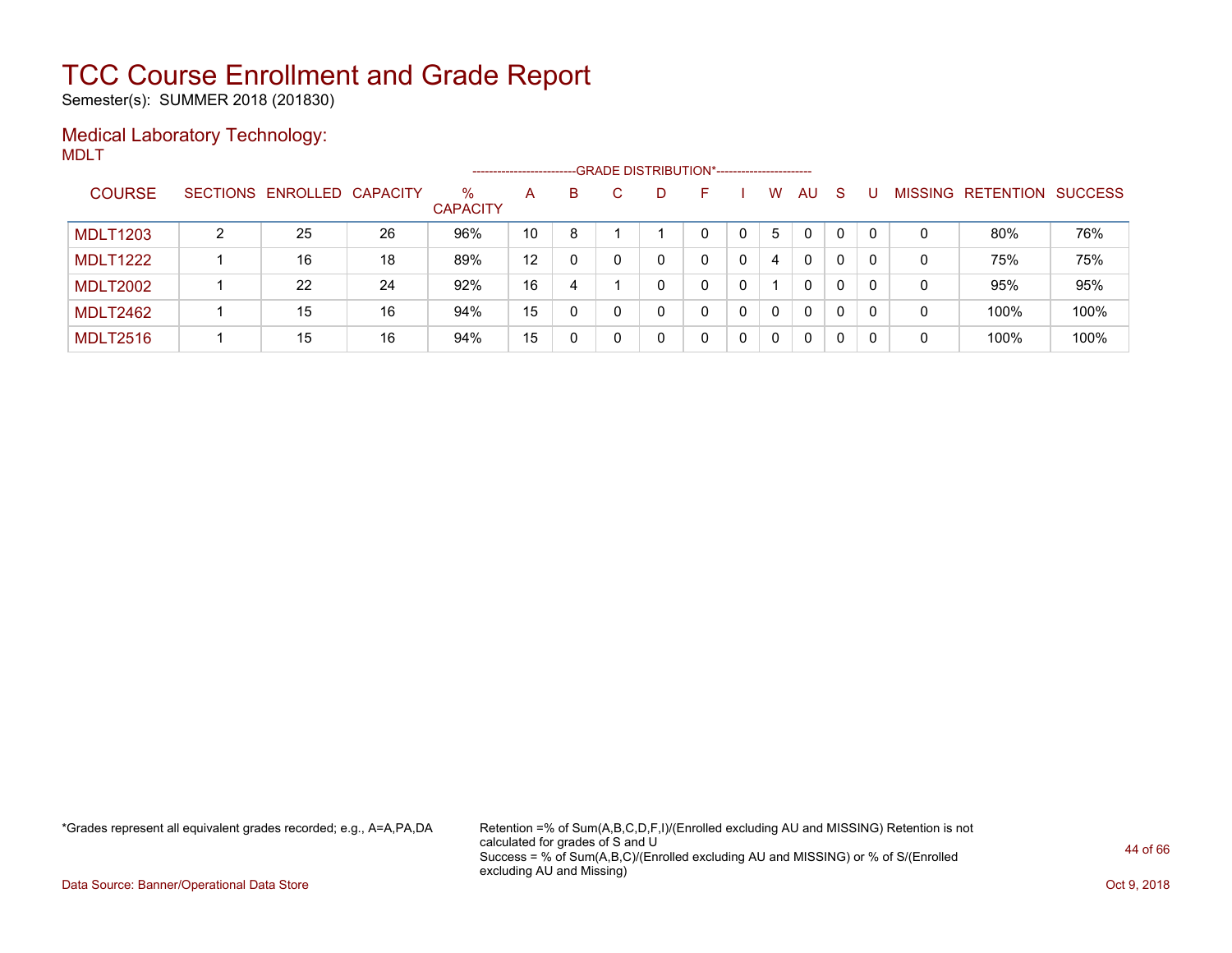Semester(s): SUMMER 2018 (201830)

#### Management:

| <b>MGMT</b>     |                            |    |                         |              |    |                                             |        |              |              |   |          |     |                           |     |
|-----------------|----------------------------|----|-------------------------|--------------|----|---------------------------------------------|--------|--------------|--------------|---|----------|-----|---------------------------|-----|
|                 |                            |    |                         |              |    | -GRADE DISTRIBUTION*----------------------- |        |              |              |   |          |     |                           |     |
| <b>COURSE</b>   | SECTIONS ENROLLED CAPACITY |    | $\%$<br><b>CAPACITY</b> | $\mathsf{A}$ | B. |                                             | $\Box$ | FIWAUS       |              |   |          | . U | MISSING RETENTION SUCCESS |     |
| <b>MGMT2123</b> |                            | 20 | 85%                     | 14           |    |                                             |        | $\mathbf{0}$ | $\mathbf{0}$ |   | $\Omega$ |     | 94%                       | 88% |
| <b>MGMT2363</b> | 37                         | 40 | 92%                     | 18           |    |                                             |        |              |              | 3 | 0        |     | 92%                       | 86% |

\*Grades represent all equivalent grades recorded; e.g., A=A,PA,DA Retention =% of Sum(A,B,C,D,F,I)/(Enrolled excluding AU and MISSING) Retention is not calculated for grades of S and U Success = % of Sum(A,B,C)/(Enrolled excluding AU and MISSING) or % of S/(Enrolled excluding AU and Missing)

Data Source: Banner/Operational Data Store Content of the Content of Content of the Content of the Content of the Content of the Content of the Content of the Content of the Content of the Content of the Content of the Con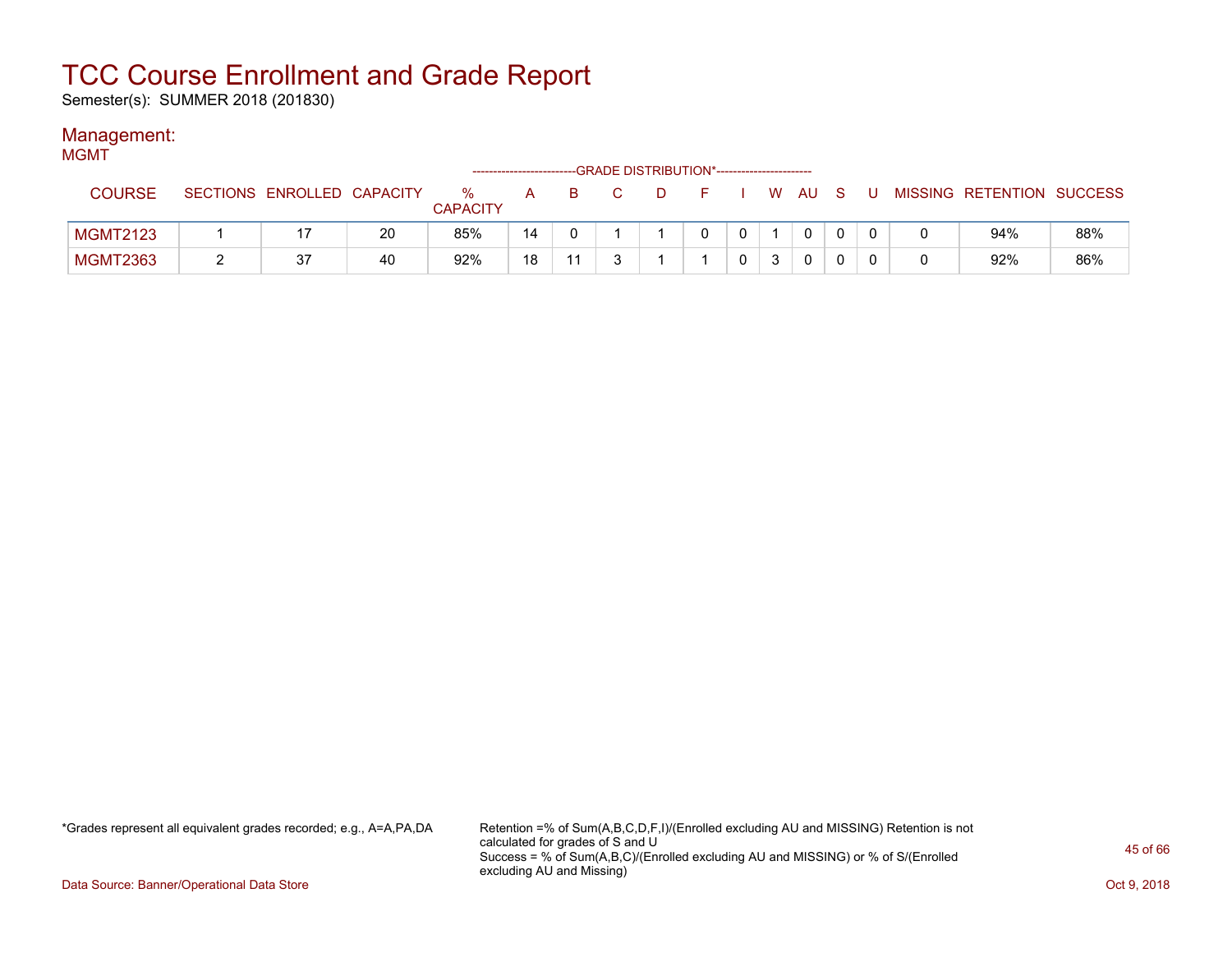Semester(s): SUMMER 2018 (201830)

#### Marketing:

| <b>MKTG</b>     |                            |    |                         |              |    | -GRADE DISTRIBUTION*----------------------- |   |          |          |   |      |     |          |   |                           |     |
|-----------------|----------------------------|----|-------------------------|--------------|----|---------------------------------------------|---|----------|----------|---|------|-----|----------|---|---------------------------|-----|
| <b>COURSE</b>   | SECTIONS ENROLLED CAPACITY |    | $\%$<br><b>CAPACITY</b> | $\mathsf{A}$ | B. |                                             | D | $\vdash$ |          |   | W AU | - S | -U       |   | MISSING RETENTION SUCCESS |     |
| <b>MKTG2293</b> | 10                         | 20 | 50%                     | 4            |    |                                             |   | 0        | $\Omega$ | 2 | 0    | 0   | $\Omega$ | 0 | 80%                       | 60% |
| <b>MKTG2343</b> | 32                         | 60 | 53%                     | 16           | 10 |                                             |   | 3        |          |   | 0    |     | 0        | 0 | 97%                       | 88% |
| <b>MKTG2423</b> | 37                         | 40 | 92%                     | 8            | 13 | 13                                          |   | າ        |          |   | 0    |     |          | 0 | 97%                       | 92% |

\*Grades represent all equivalent grades recorded; e.g., A=A,PA,DA Retention =% of Sum(A,B,C,D,F,I)/(Enrolled excluding AU and MISSING) Retention is not calculated for grades of S and U Success = % of Sum(A,B,C)/(Enrolled excluding AU and MISSING) or % of S/(Enrolled excluding AU and Missing)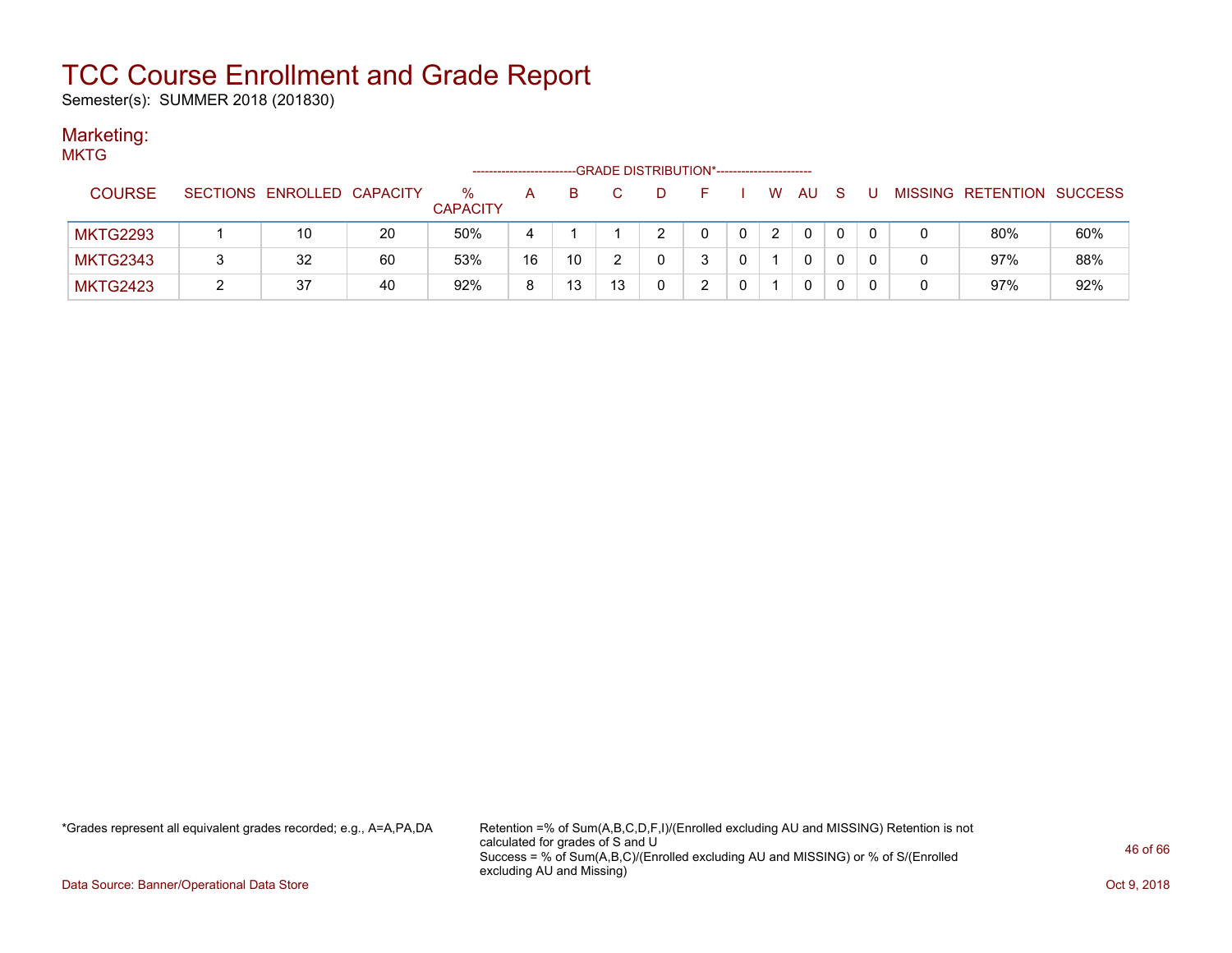Semester(s): SUMMER 2018 (201830)

#### Music:  $MIO$

| SECTIONS ENROLLED CAPACITY<br>COURSE<br><b>MUSC1002</b><br>25<br>11 | <b>MUSC</b> |  |      |
|---------------------------------------------------------------------|-------------|--|------|
|                                                                     |             |  | CAP. |
|                                                                     |             |  |      |

| <b>COURSE</b>   | <b>SECTIONS</b> | <b>ENROLLED</b> | <b>CAPACITY</b> | %<br><b>CAPACITY</b> | A              | В | C | D | F           |   | w              | AU                      | S            | U        | MISSING     | <b>RETENTION</b> | <b>SUCCESS</b> |
|-----------------|-----------------|-----------------|-----------------|----------------------|----------------|---|---|---|-------------|---|----------------|-------------------------|--------------|----------|-------------|------------------|----------------|
| <b>MUSC1002</b> |                 | 11              | 25              | 44%                  | 8              |   | 0 |   | $\mathbf 0$ | 0 |                | 0                       | $\Omega$     | $\Omega$ | 0           | 91%              | 82%            |
| <b>MUSC1113</b> |                 | 22              | 24              | 92%                  | 15             | 4 | 2 | 0 | 0           | 0 |                | 0                       | $\mathbf{0}$ | 0        | 0           | 95%              | 95%            |
| <b>MUSC1191</b> | 10              | 47              | 101             | 47%                  | 41             | 3 |   | 0 | $\Omega$    | 0 | $\overline{2}$ | 0                       | $\mathbf{0}$ | 0        | 0           | 96%              | 96%            |
| <b>MUSC1201</b> | $\overline{2}$  | $\overline{2}$  | 20              | 10%                  | $\overline{c}$ | 0 | 0 | 0 | 0           | 0 | 0              | 0                       | 0            | 0        | 0           | 100%             | 100%           |
| <b>MUSC1241</b> | 3               | 14              | 30              | 47%                  | 12             |   | 0 | 0 | 0           | 0 | 0              | $\overline{\mathbf{A}}$ | $\mathbf{0}$ | 0        | 0           | 100%             | 100%           |
| <b>MUSC1251</b> |                 |                 | 10              | 10%                  | 1              | 0 | 0 | 0 | 0           | 0 | 0              | $\mathbf{0}$            | $\mathbf{0}$ | 0        | $\mathbf 0$ | 100%             | 100%           |
| <b>MUSC1331</b> |                 |                 | 10              | 10%                  | 1              | 0 | 0 | 0 | 0           | 0 | 0              | $\mathbf{0}$            | 0            | 0        | 0           | 100%             | 100%           |
| <b>MUSC1351</b> |                 | $\overline{2}$  | 10              | 20%                  | $\overline{2}$ | 0 | 0 | 0 | 0           | 0 | 0              | $\mathbf{0}$            | $\mathbf{0}$ | 0        | $\mathbf 0$ | 100%             | 100%           |
| <b>MUSC1371</b> |                 |                 | 10              | 10%                  | 1              | 0 | 0 | 0 | 0           | 0 | 0              | 0                       | 0            | 0        | $\mathbf 0$ | 100%             | 100%           |
| <b>MUSC2991</b> |                 |                 | 6               | 17%                  | 1              | 0 | 0 | 0 | 0           | 0 | 0              | 0                       | 0            | 0        | 0           | 100%             | 100%           |
|                 |                 |                 |                 |                      |                |   |   |   |             |   |                |                         |              |          |             |                  |                |

-------------------------GRADE DISTRIBUTION\*-----------------------

\*Grades represent all equivalent grades recorded; e.g., A=A,PA,DA Retention =% of Sum(A,B,C,D,F,I)/(Enrolled excluding AU and MISSING) Retention is not calculated for grades of S and U Success = % of Sum(A,B,C)/(Enrolled excluding AU and MISSING) or % of S/(Enrolled excluding AU and Missing)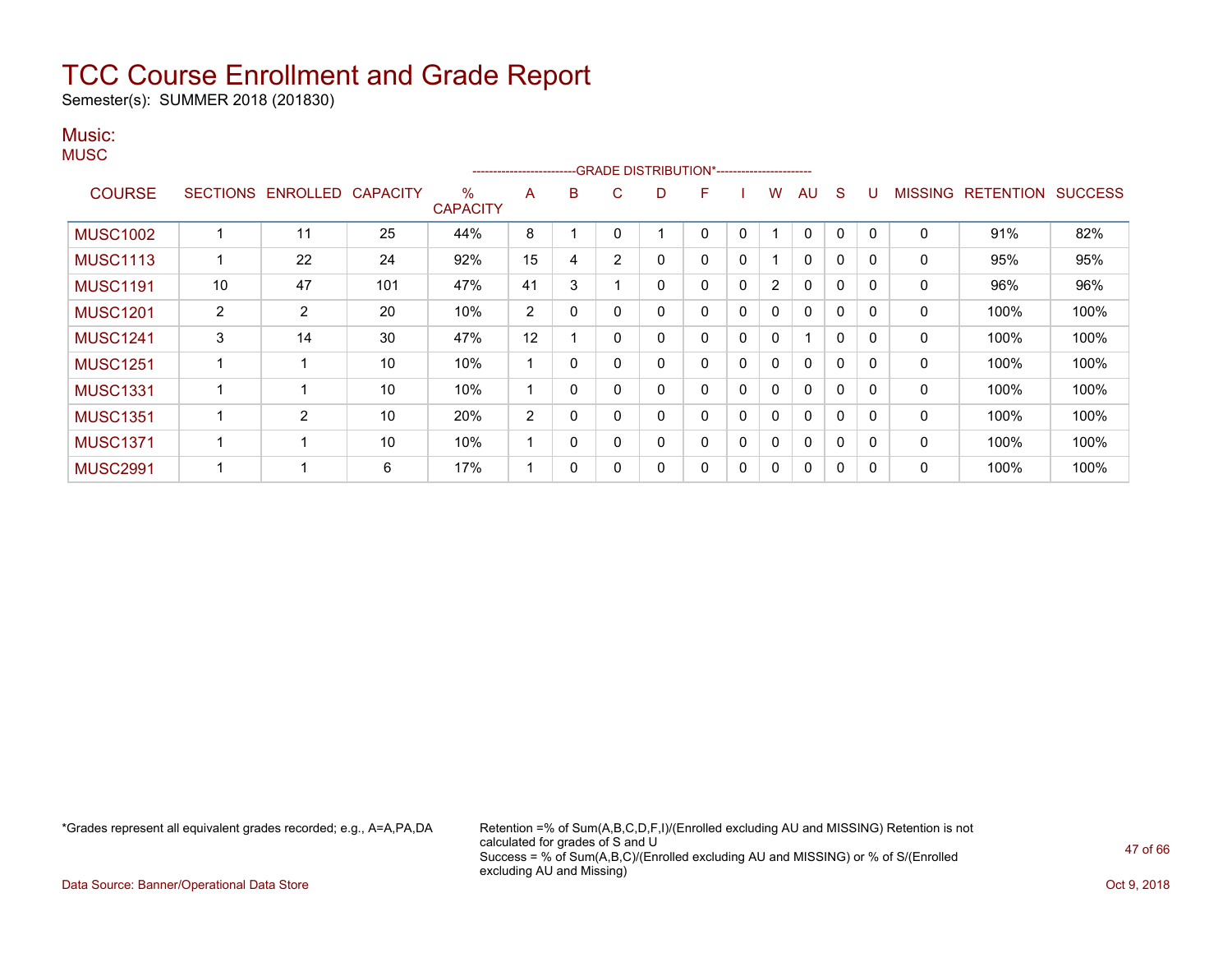Semester(s): SUMMER 2018 (201830)

#### Native American Studies:

NAMS

|                 |                            |    |                 | ------------------------GRADE DISTRIBUTION*----------------------- |     |          |              |              |       |                           |      |
|-----------------|----------------------------|----|-----------------|--------------------------------------------------------------------|-----|----------|--------------|--------------|-------|---------------------------|------|
| COURSE          | SECTIONS ENROLLED CAPACITY |    | $\%$            | A B C                                                              | DFI |          |              | I WAUS       | . U . | MISSING RETENTION SUCCESS |      |
|                 |                            |    | <b>CAPACITY</b> |                                                                    |     |          |              |              |       |                           |      |
| <b>NAMS2113</b> |                            | 25 | 28%             |                                                                    |     | $\Omega$ | $\mathbf{0}$ | $\mathbf{0}$ |       | 100%                      | 100% |

\*Grades represent all equivalent grades recorded; e.g., A=A,PA,DA Retention =% of Sum(A,B,C,D,F,I)/(Enrolled excluding AU and MISSING) Retention is not calculated for grades of S and U Success = % of Sum(A,B,C)/(Enrolled excluding AU and MISSING) or % of S/(Enrolled excluding AU and Missing)

Data Source: Banner/Operational Data Store Content of the Content of Content of the Content of the Content of the Content of the Content of the Content of the Content of the Content of the Content of the Content of the Con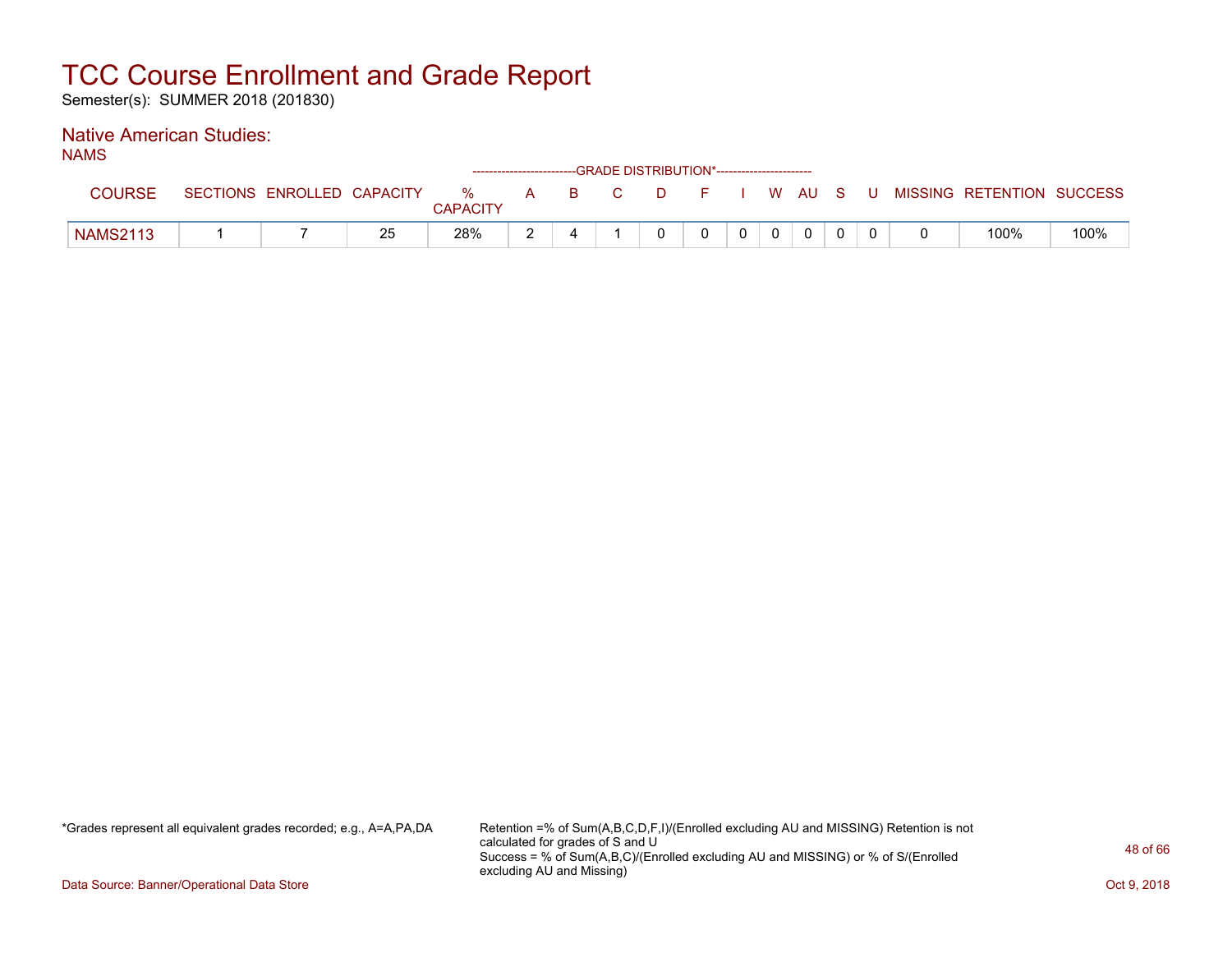Semester(s): SUMMER 2018 (201830)

#### Nursing:

| <b>NURS</b>     |                            |    |                         |          |    |                                              |     |    |          |              |              |   |     |                           |      |
|-----------------|----------------------------|----|-------------------------|----------|----|----------------------------------------------|-----|----|----------|--------------|--------------|---|-----|---------------------------|------|
|                 |                            |    |                         |          |    | --GRADE DISTRIBUTION*----------------------- |     |    |          |              |              |   |     |                           |      |
| <b>COURSE</b>   | SECTIONS ENROLLED CAPACITY |    | $\%$<br><b>CAPACITY</b> | <b>A</b> | B. | C.                                           | ⊟D. | F. |          |              | I WAUS       |   | - U | MISSING RETENTION SUCCESS |      |
| <b>NURS2431</b> |                            | 12 | 50%                     |          |    |                                              |     |    | $\Omega$ | $\mathbf{0}$ | $\mathbf{0}$ | 6 |     |                           | 100% |
| <b>NURS2432</b> |                            |    | 54%                     | ີ        |    |                                              |     |    |          |              | 0            |   |     | 100%                      | 100% |

\*Grades represent all equivalent grades recorded; e.g., A=A,PA,DA Retention =% of Sum(A,B,C,D,F,I)/(Enrolled excluding AU and MISSING) Retention is not calculated for grades of S and U Success = % of Sum(A,B,C)/(Enrolled excluding AU and MISSING) or % of S/(Enrolled excluding AU and Missing)

Data Source: Banner/Operational Data Store Content of the Content of Content of the Content of the Content of the Content of the Content of the Content of the Content of the Content of the Content of the Content of the Con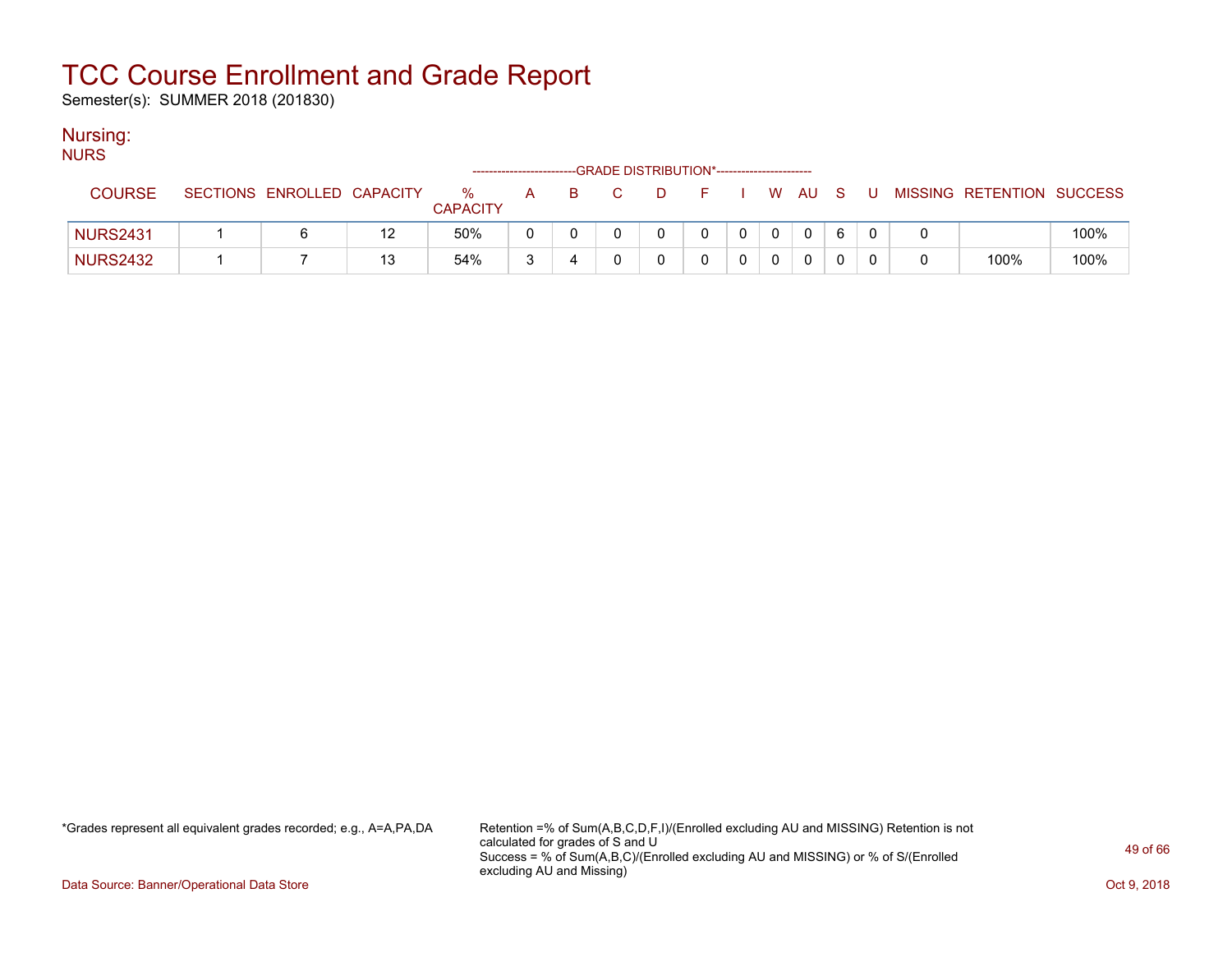Semester(s): SUMMER 2018 (201830)

#### Occupational Therapy Assistant: OCTA<sup>'</sup>

| ___________   |                            |    |                         | ---------------------- |    | --GRADE DISTRIBUTION*----------------------- |  |          |     |                           |      |
|---------------|----------------------------|----|-------------------------|------------------------|----|----------------------------------------------|--|----------|-----|---------------------------|------|
| <b>COURSE</b> | SECTIONS ENROLLED CAPACITY |    | $\%$<br><b>CAPACITY</b> | A                      | B. | D                                            |  | I W AU S | - U | MISSING RETENTION SUCCESS |      |
| OCTA1202      |                            | 10 | 30%                     |                        |    |                                              |  | 0        |     | 67%                       | 33%  |
| OCTA1521      | 23                         | 25 | 92%                     | 23                     |    |                                              |  | 0        |     | 100%                      | 100% |

\*Grades represent all equivalent grades recorded; e.g., A=A,PA,DA Retention =% of Sum(A,B,C,D,F,I)/(Enrolled excluding AU and MISSING) Retention is not calculated for grades of S and U Success = % of Sum(A,B,C)/(Enrolled excluding AU and MISSING) or % of S/(Enrolled excluding AU and Missing)

Data Source: Banner/Operational Data Store Content of the Content of Content of the Content of the Content of the Content of the Content of the Content of the Content of the Content of the Content of the Content of the Con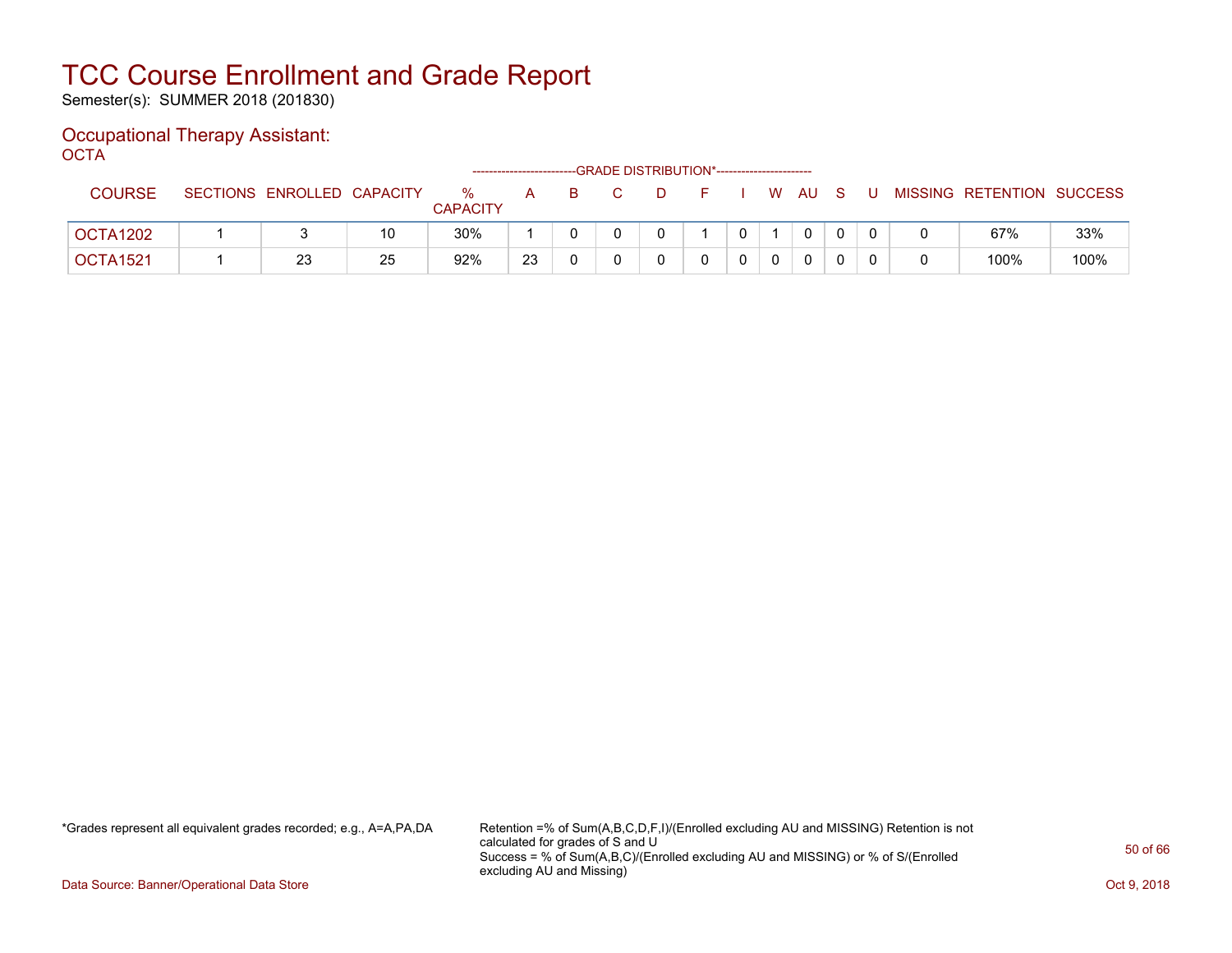Semester(s): SUMMER 2018 (201830)

#### Physical Education:

PHED

|                 |                            |    |                         | ---------------------- |   | --GRADE DISTRIBUTION*------------------------ |  |   |    |              |  |                           |     |
|-----------------|----------------------------|----|-------------------------|------------------------|---|-----------------------------------------------|--|---|----|--------------|--|---------------------------|-----|
| <b>COURSE</b>   | SECTIONS ENROLLED CAPACITY |    | $\%$<br><b>CAPACITY</b> | А                      |   |                                               |  | W | AU | <sub>S</sub> |  | MISSING RETENTION SUCCESS |     |
| <b>PHED2212</b> | 29                         | 40 | 72%                     | 24                     |   |                                               |  |   | 0  |              |  | 97%                       | 93% |
| <b>PHED2603</b> | 40                         | 40 | 100%                    | 19                     | 9 |                                               |  |   | 0  |              |  | 90%                       | 82% |
| <b>PHED2662</b> | 14                         | 20 | 70%                     | 13                     |   |                                               |  |   | 0  |              |  | 93%                       | 93% |

\*Grades represent all equivalent grades recorded; e.g., A=A,PA,DA Retention =% of Sum(A,B,C,D,F,I)/(Enrolled excluding AU and MISSING) Retention is not calculated for grades of S and U Success = % of Sum(A,B,C)/(Enrolled excluding AU and MISSING) or % of S/(Enrolled excluding AU and Missing)

Data Source: Banner/Operational Data Store Content of the Content of Content of the Content of the Content of the Content of the Content of the Content of the Content of the Content of the Content of the Content of the Con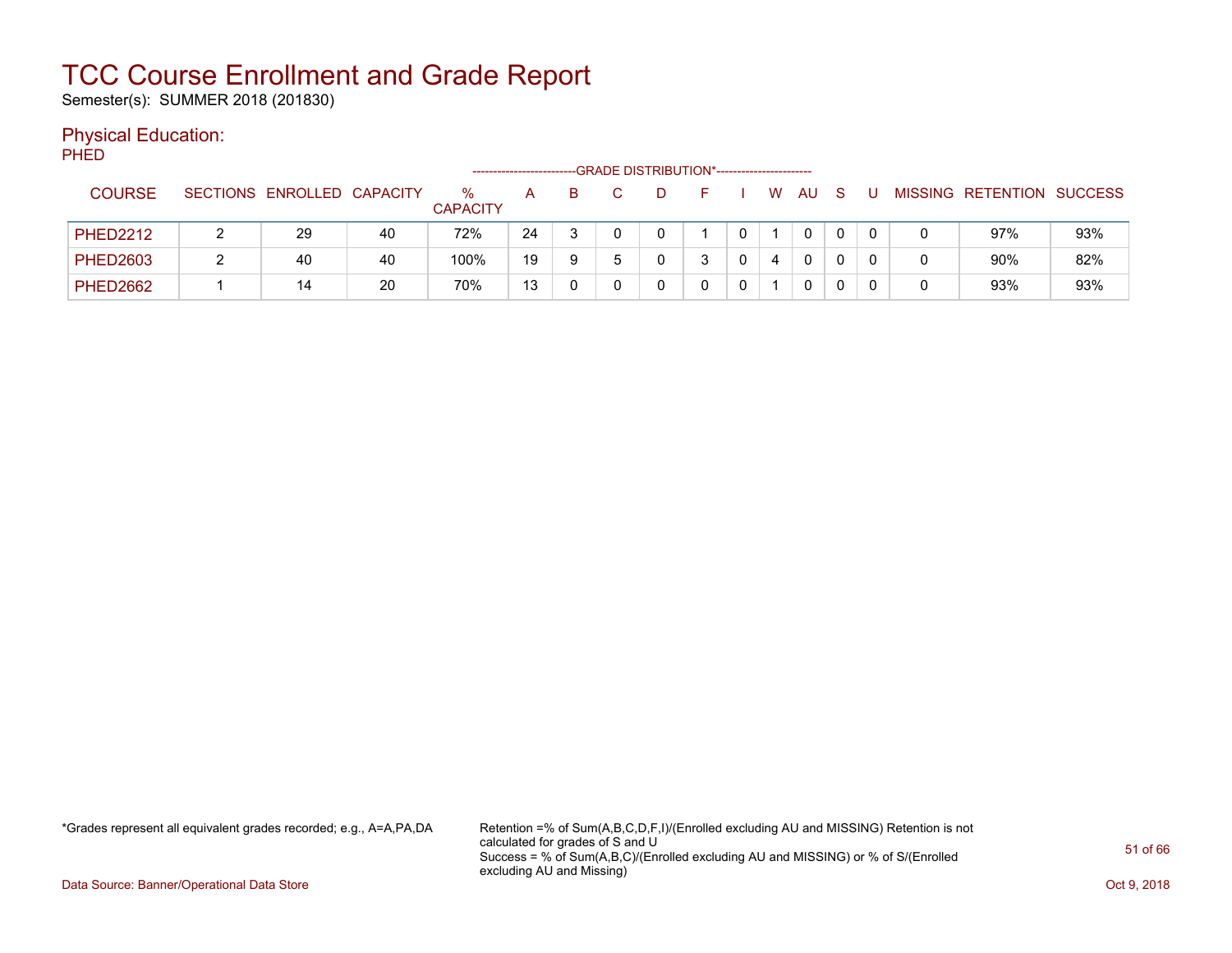Semester(s): SUMMER 2018 (201830)

#### Philosophy:

PHIL

|                 |                            |    | -----------------       |    |    |    | -GRADE DISTRIBUTION*---------------------- |   |                |              |              |   |                           |     |
|-----------------|----------------------------|----|-------------------------|----|----|----|--------------------------------------------|---|----------------|--------------|--------------|---|---------------------------|-----|
| <b>COURSE</b>   | SECTIONS ENROLLED CAPACITY |    | $\%$<br><b>CAPACITY</b> | A  | B. | D. |                                            |   | W              | AU           | <sub>S</sub> |   | MISSING RETENTION SUCCESS |     |
| <b>PHIL1113</b> | 40                         | 45 | 89%                     | 28 |    |    |                                            |   | $\overline{2}$ | $\mathbf{0}$ | $\mathbf{0}$ |   | 95%                       | 95% |
| <b>PHIL1143</b> | 11                         | 20 | 55%                     | 6  |    |    |                                            | 0 | 2              | $\mathbf{0}$ | 0            | 0 | 82%                       | 73% |
| <b>PHIL1223</b> | 9                          | 10 | 90%                     | 4  |    |    |                                            |   | $\Omega$       | $\mathbf{0}$ | 0            | 0 | 100%                      | 89% |
| <b>PHIL2263</b> | 15                         | 20 | 75%                     |    | 6  |    |                                            |   |                | 0            |              | 0 | 93%                       | 93% |

\*Grades represent all equivalent grades recorded; e.g., A=A,PA,DA Retention =% of Sum(A,B,C,D,F,I)/(Enrolled excluding AU and MISSING) Retention is not calculated for grades of S and U Success = % of Sum(A,B,C)/(Enrolled excluding AU and MISSING) or % of S/(Enrolled excluding AU and Missing)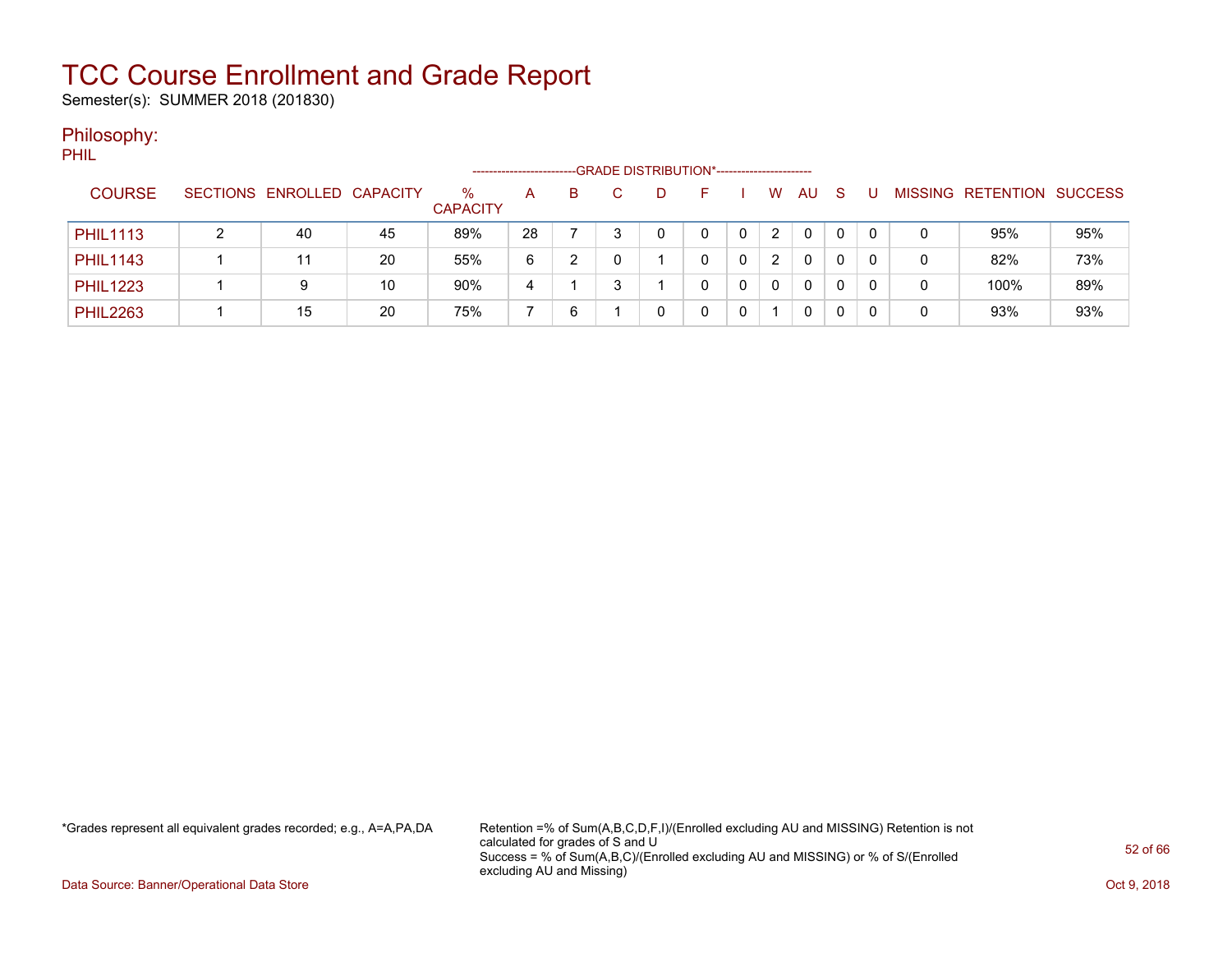Semester(s): SUMMER 2018 (201830)

#### Physical Science:

PH<sub>SC</sub>

|                 |          |                   |    |               |    |    | -GRADE DISTRIBUTION*----------------------- |  |      |  |                           |     |
|-----------------|----------|-------------------|----|---------------|----|----|---------------------------------------------|--|------|--|---------------------------|-----|
| <b>COURSE</b>   | SECTIONS | ENROLLED CAPACITY |    | %<br>CAPACITY | A  | B. | D.                                          |  | W AU |  | MISSING RETENTION SUCCESS |     |
| <b>PHSC1114</b> | 4        | 73                | 84 | 87%           | 25 | 28 |                                             |  |      |  | 90%                       | 85% |
| <b>PHSC2151</b> |          | 19                | 20 | 95%           |    |    |                                             |  |      |  | 89%                       | 68% |

\*Grades represent all equivalent grades recorded; e.g., A=A,PA,DA Retention =% of Sum(A,B,C,D,F,I)/(Enrolled excluding AU and MISSING) Retention is not calculated for grades of S and U Success = % of Sum(A,B,C)/(Enrolled excluding AU and MISSING) or % of S/(Enrolled excluding AU and Missing)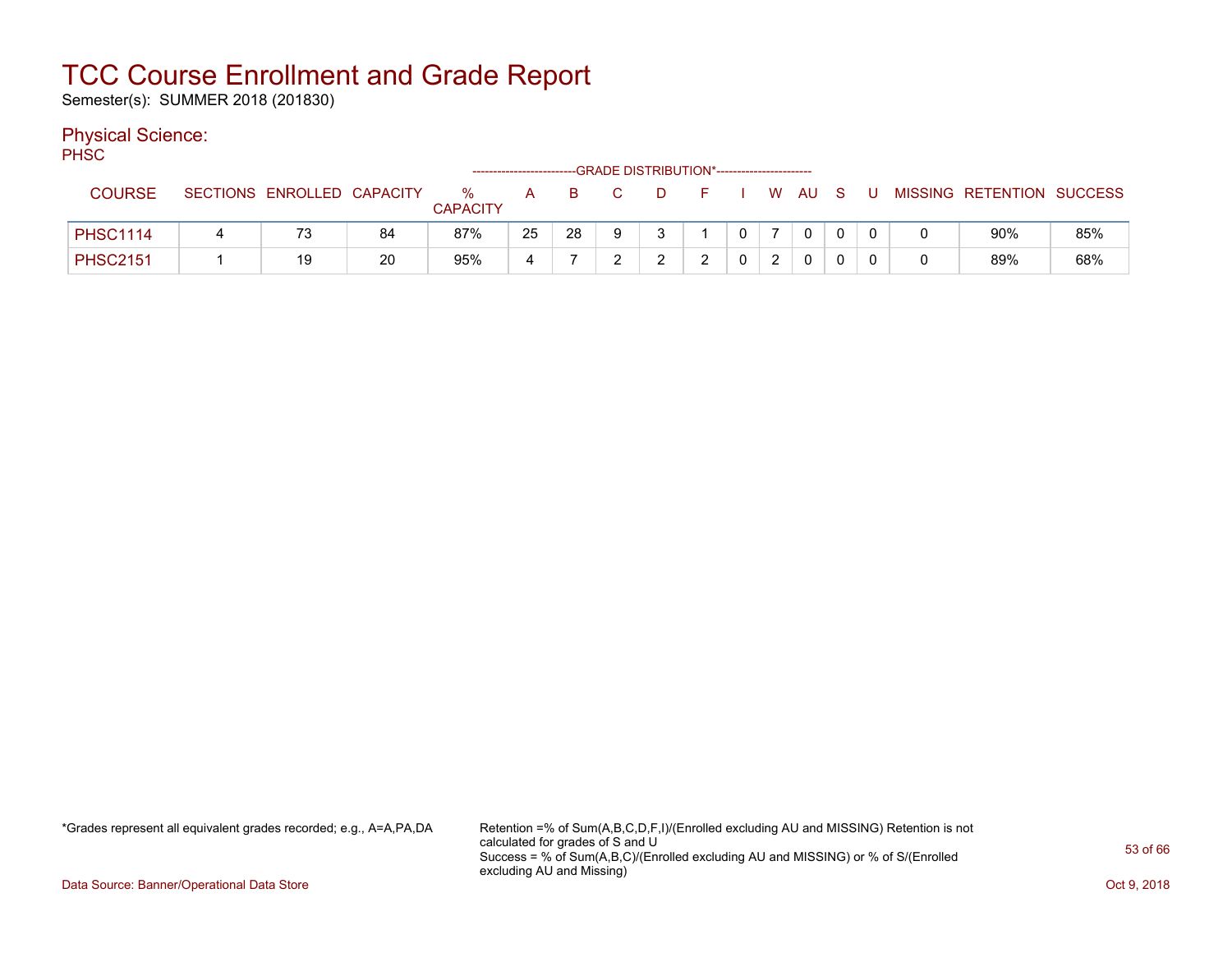Semester(s): SUMMER 2018 (201830)

#### Physical Therapist Assistant: PHTA

| .               |               |                            |    |                      |              |          | ------------------------GRADE DISTRIBUTION*----------------------- |          |               |   |              |  |                           |      |
|-----------------|---------------|----------------------------|----|----------------------|--------------|----------|--------------------------------------------------------------------|----------|---------------|---|--------------|--|---------------------------|------|
|                 | <b>COURSE</b> | SECTIONS ENROLLED CAPACITY |    | %<br><b>CAPACITY</b> | $\mathsf{A}$ | <b>B</b> | C.                                                                 | $\Box$ D | <b>Figure</b> |   | I WAUSU      |  | MISSING RETENTION SUCCESS |      |
| <b>PHTA2486</b> |               | 25                         | 26 | 96%                  | 23           |          |                                                                    |          |               | 0 | $\mathbf{0}$ |  | 100%                      | 100% |

\*Grades represent all equivalent grades recorded; e.g., A=A,PA,DA Retention =% of Sum(A,B,C,D,F,I)/(Enrolled excluding AU and MISSING) Retention is not calculated for grades of S and U Success = % of Sum(A,B,C)/(Enrolled excluding AU and MISSING) or % of S/(Enrolled excluding AU and Missing)

Data Source: Banner/Operational Data Store Content of the Content of Content of the Content of the Content of the Content of the Content of the Content of the Content of the Content of the Content of the Content of the Con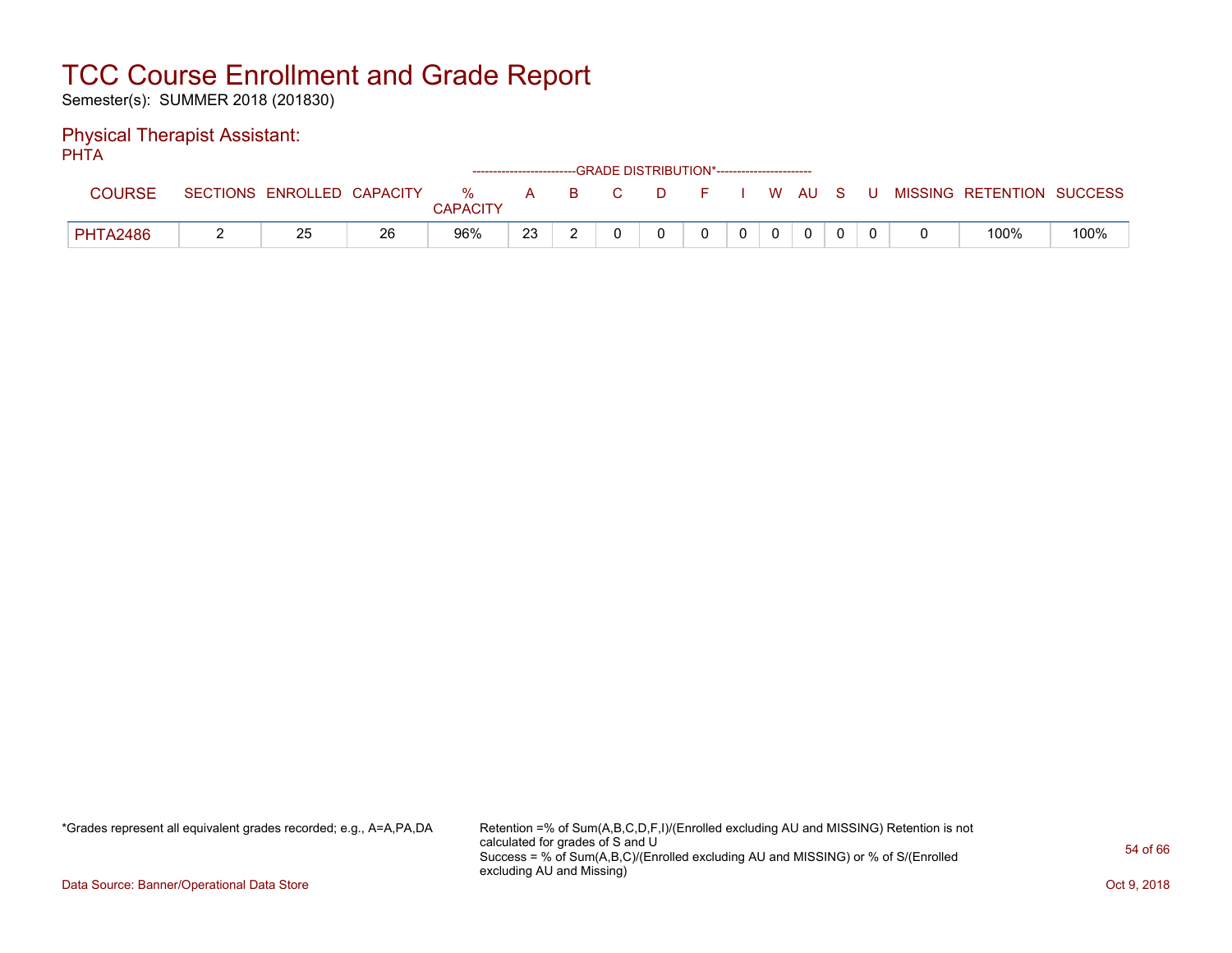Semester(s): SUMMER 2018 (201830)

#### Physics:

|                 | -GRADE DISTRIBUTION*-----------------------<br>-------------------- |                            |     |                      |    |    |    |   |   |   |    |          |              |  |   |                           |     |
|-----------------|---------------------------------------------------------------------|----------------------------|-----|----------------------|----|----|----|---|---|---|----|----------|--------------|--|---|---------------------------|-----|
| <b>COURSE</b>   |                                                                     | SECTIONS ENROLLED CAPACITY |     | ℅<br><b>CAPACITY</b> | A  | в  |    | D |   |   | W  | AU       | <sub>S</sub> |  |   | MISSING RETENTION SUCCESS |     |
| <b>PHYS1114</b> | 5                                                                   | 106                        | 120 | 88%                  | 49 | 31 | 14 |   |   | 0 | 9  | $\Omega$ | $\Omega$     |  | 0 | 92%                       | 89% |
| <b>PHYS1214</b> | 3                                                                   | 68                         | 72  | 94%                  | 45 |    | 9  |   |   | 0 | 5. | $\Omega$ | $\Omega$     |  | 0 | 93%                       | 90% |
| <b>PHYS2034</b> | 3                                                                   | 57                         | 72  | 79%                  | 24 | 15 | 6  |   | 4 | 0 | 6  | $\Omega$ | 0            |  | 0 | 89%                       | 79% |
| <b>PHYS2124</b> |                                                                     | 46                         | 48  | 96%                  | 19 | 13 |    |   |   |   | 3  | $\Omega$ | $\Omega$     |  | 0 | 93%                       | 85% |

\*Grades represent all equivalent grades recorded; e.g., A=A,PA,DA Retention =% of Sum(A,B,C,D,F,I)/(Enrolled excluding AU and MISSING) Retention is not calculated for grades of S and U Success = % of Sum(A,B,C)/(Enrolled excluding AU and MISSING) or % of S/(Enrolled excluding AU and Missing)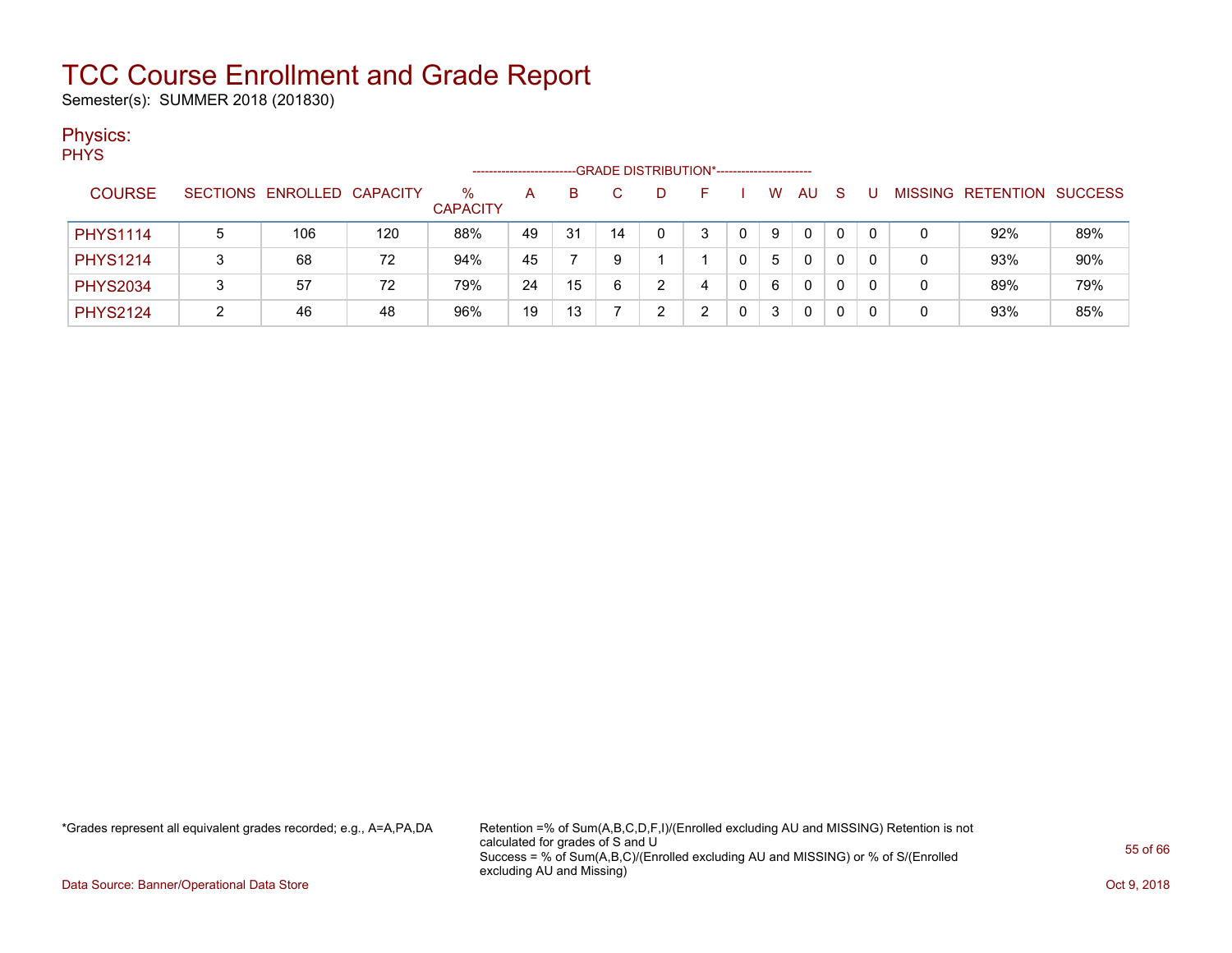Semester(s): SUMMER 2018 (201830)

#### Paralegal:

| <b>PLGL</b>     |                            |    |                         |     |                                              |     |  |   |              |     |                           |     |
|-----------------|----------------------------|----|-------------------------|-----|----------------------------------------------|-----|--|---|--------------|-----|---------------------------|-----|
|                 |                            |    |                         |     | --GRADE DISTRIBUTION*----------------------- |     |  |   |              |     |                           |     |
| <b>COURSE</b>   | SECTIONS ENROLLED CAPACITY |    | $\%$<br><b>CAPACITY</b> | A a | B C                                          | ∴ D |  |   | F I W AU S   | . U | MISSING RETENTION SUCCESS |     |
| <b>PLGL1213</b> |                            | 20 | 40%                     | ົ   |                                              |     |  | 2 | $\mathbf{0}$ |     | 75%                       | 50% |
| <b>PLGL2383</b> |                            | 20 | 50%                     | 9   |                                              |     |  |   | 0            |     | 90%                       | 90% |

\*Grades represent all equivalent grades recorded; e.g., A=A,PA,DA Retention =% of Sum(A,B,C,D,F,I)/(Enrolled excluding AU and MISSING) Retention is not calculated for grades of S and U Success = % of Sum(A,B,C)/(Enrolled excluding AU and MISSING) or % of S/(Enrolled excluding AU and Missing)

Data Source: Banner/Operational Data Store Content of the Content of Content of the Content of the Content of the Content of the Content of the Content of the Content of the Content of the Content of the Content of the Con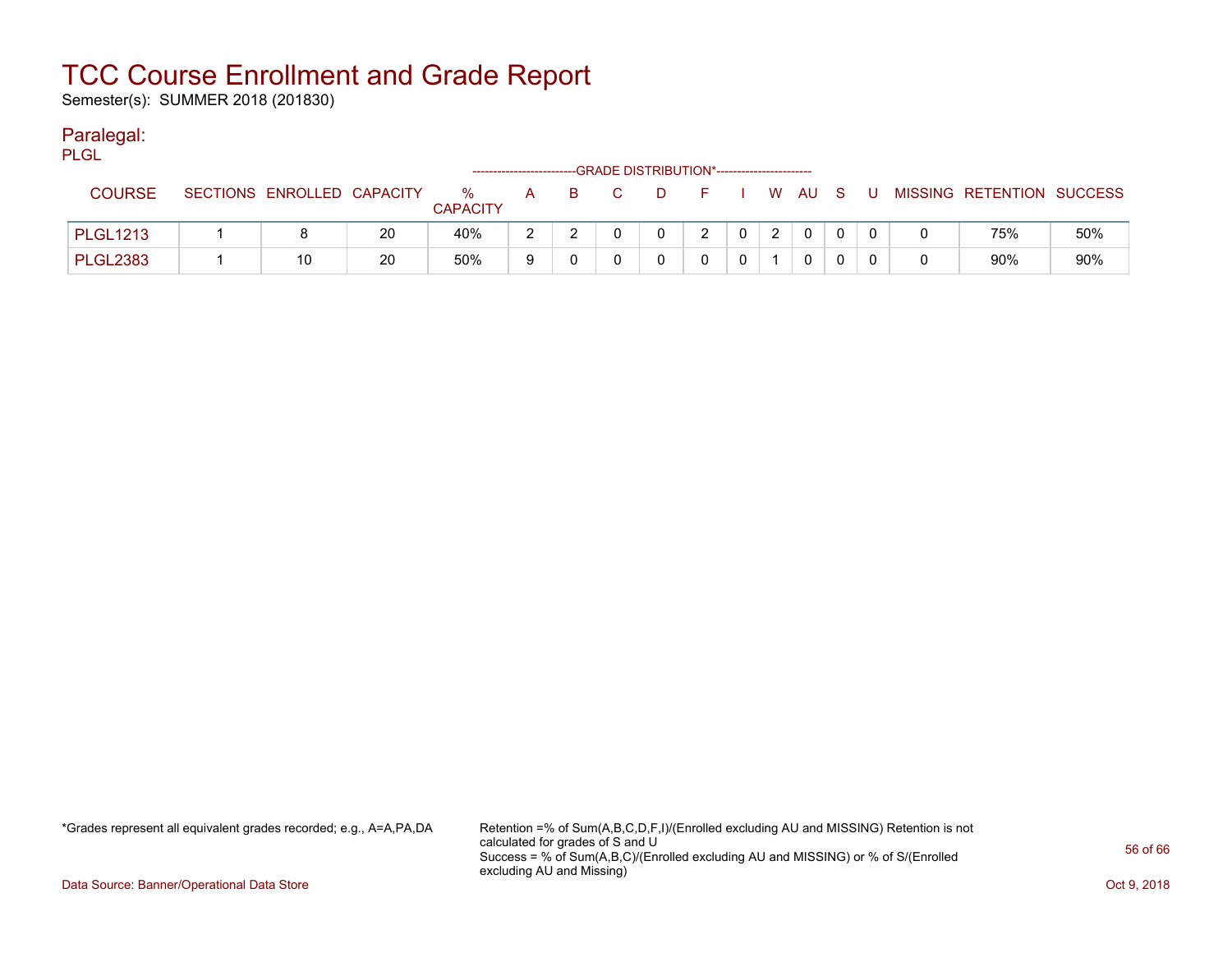Semester(s): SUMMER 2018 (201830)

#### Political Science:

| w | ۰, | ×<br>۰. |
|---|----|---------|
|   |    |         |

|                 |                            |     |          |              |    |    | ------------------------GRADE DISTRIBUTION*----------------------- |     |              |    |        |  |                           |     |
|-----------------|----------------------------|-----|----------|--------------|----|----|--------------------------------------------------------------------|-----|--------------|----|--------|--|---------------------------|-----|
| <b>COURSE</b>   | SECTIONS ENROLLED CAPACITY |     | %        | $\mathsf{A}$ | B. |    | D.                                                                 | . E |              |    | W AU S |  | MISSING RETENTION SUCCESS |     |
|                 |                            |     | CAPACITY |              |    |    |                                                                    |     |              |    |        |  |                           |     |
| <b>POLS1113</b> | 343                        | 433 | 79%      | 123          | 96 | 54 | 15                                                                 | 19  | $\mathbf{0}$ | 36 |        |  | 90%                       | 80% |

\*Grades represent all equivalent grades recorded; e.g., A=A,PA,DA Retention =% of Sum(A,B,C,D,F,I)/(Enrolled excluding AU and MISSING) Retention is not calculated for grades of S and U Success = % of Sum(A,B,C)/(Enrolled excluding AU and MISSING) or % of S/(Enrolled excluding AU and Missing)

Data Source: Banner/Operational Data Store Content of the Content of Content of the Content of the Content of the Content of the Content of the Content of the Content of the Content of the Content of the Content of the Con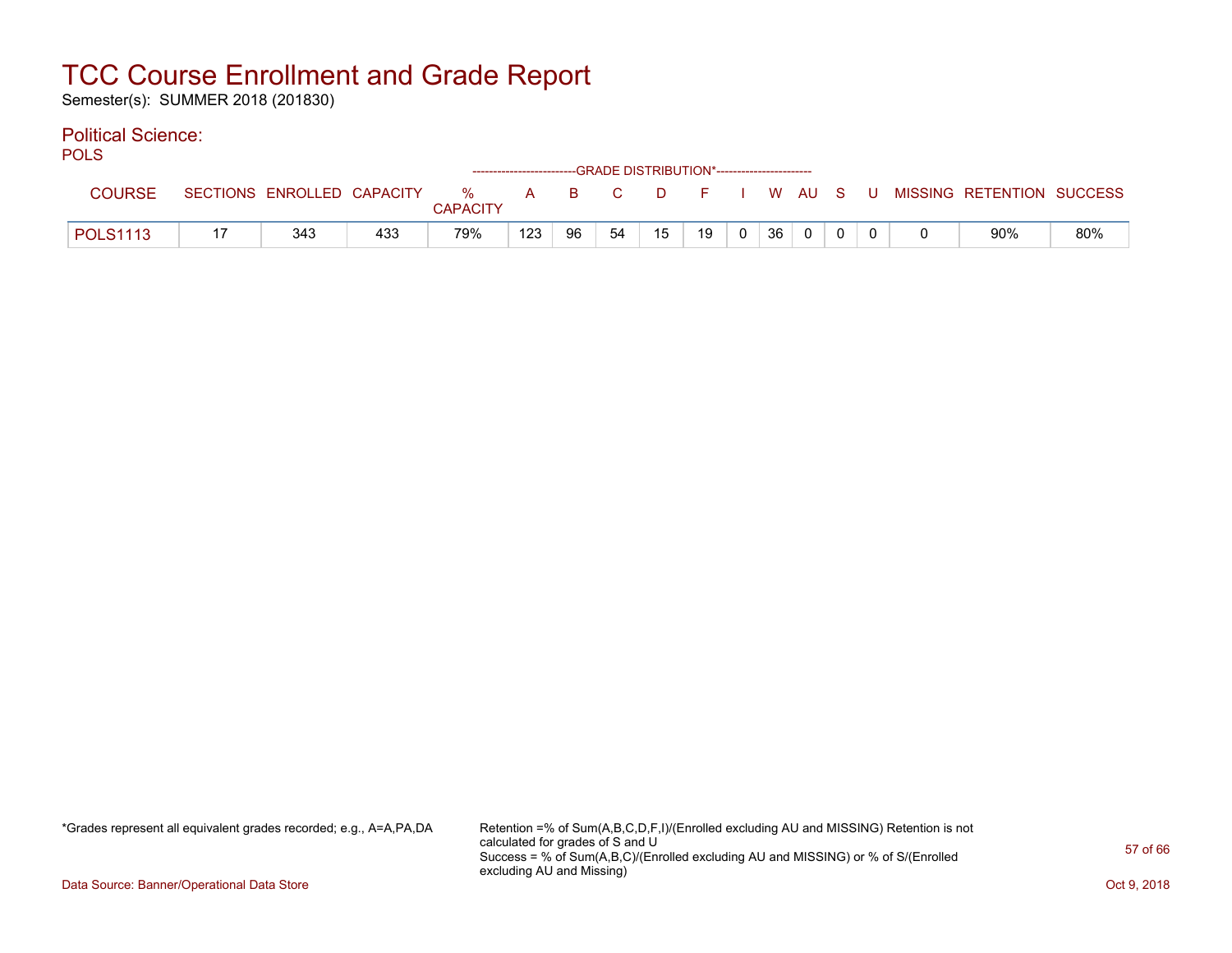Semester(s): SUMMER 2018 (201830)

#### Psychology:

PSYC

|                 |    |                            |     |                         | ----------------------- |                | --- GRADE DISTRIBUTION*------------------------ |   |    |   |              |              |              |     |                |           |                |
|-----------------|----|----------------------------|-----|-------------------------|-------------------------|----------------|-------------------------------------------------|---|----|---|--------------|--------------|--------------|-----|----------------|-----------|----------------|
| <b>COURSE</b>   |    | SECTIONS ENROLLED CAPACITY |     | $\%$<br><b>CAPACITY</b> | A                       | B              | C                                               | D | F  |   | W            | AU           | <sub>S</sub> |     | <b>MISSING</b> | RETENTION | <b>SUCCESS</b> |
| <b>PSYC1113</b> | 15 | 300                        | 355 | 85%                     | 147                     | 73             | 48                                              | 9 | 8  |   | 15           | 0            | 0            |     | 0              | 95%       | 89%            |
| <b>PSYC2023</b> | 8  | 156                        | 170 | 92%                     | 81                      | 26             | 13                                              |   | 11 | 0 | 24           | $\mathbf{0}$ | 0            | -0  | 0              | 85%       | 77%            |
| <b>PSYC2153</b> |    | 5                          | 12  | 42%                     | 4                       |                |                                                 | 0 |    | 0 | $\Omega$     | $\mathbf{0}$ | 0            | - 0 | 0              | 100%      | 80%            |
| <b>PSYC2193</b> |    | 19                         | 20  | 95%                     | 15                      | $\overline{2}$ |                                                 | 0 |    | 0 | $\mathbf{0}$ | $\mathbf{0}$ | $\mathbf{0}$ | - C | 0              | 100%      | 95%            |
| <b>PSYC2523</b> |    | 19                         | 20  | 95%                     | 9                       | 2              |                                                 | 0 |    | 0 | 3            | $\mathbf{0}$ | 0            | -C  | 0              | 84%       | 79%            |
| <b>PSYC2813</b> |    | 17                         | 20  | 85%                     | 10                      | 4              |                                                 | 0 | 3  | 0 | $\Omega$     | 0            | 0            | -0  | 0              | 100%      | 82%            |

\*Grades represent all equivalent grades recorded; e.g., A=A,PA,DA Retention =% of Sum(A,B,C,D,F,I)/(Enrolled excluding AU and MISSING) Retention is not calculated for grades of S and U Success = % of Sum(A,B,C)/(Enrolled excluding AU and MISSING) or % of S/(Enrolled excluding AU and Missing)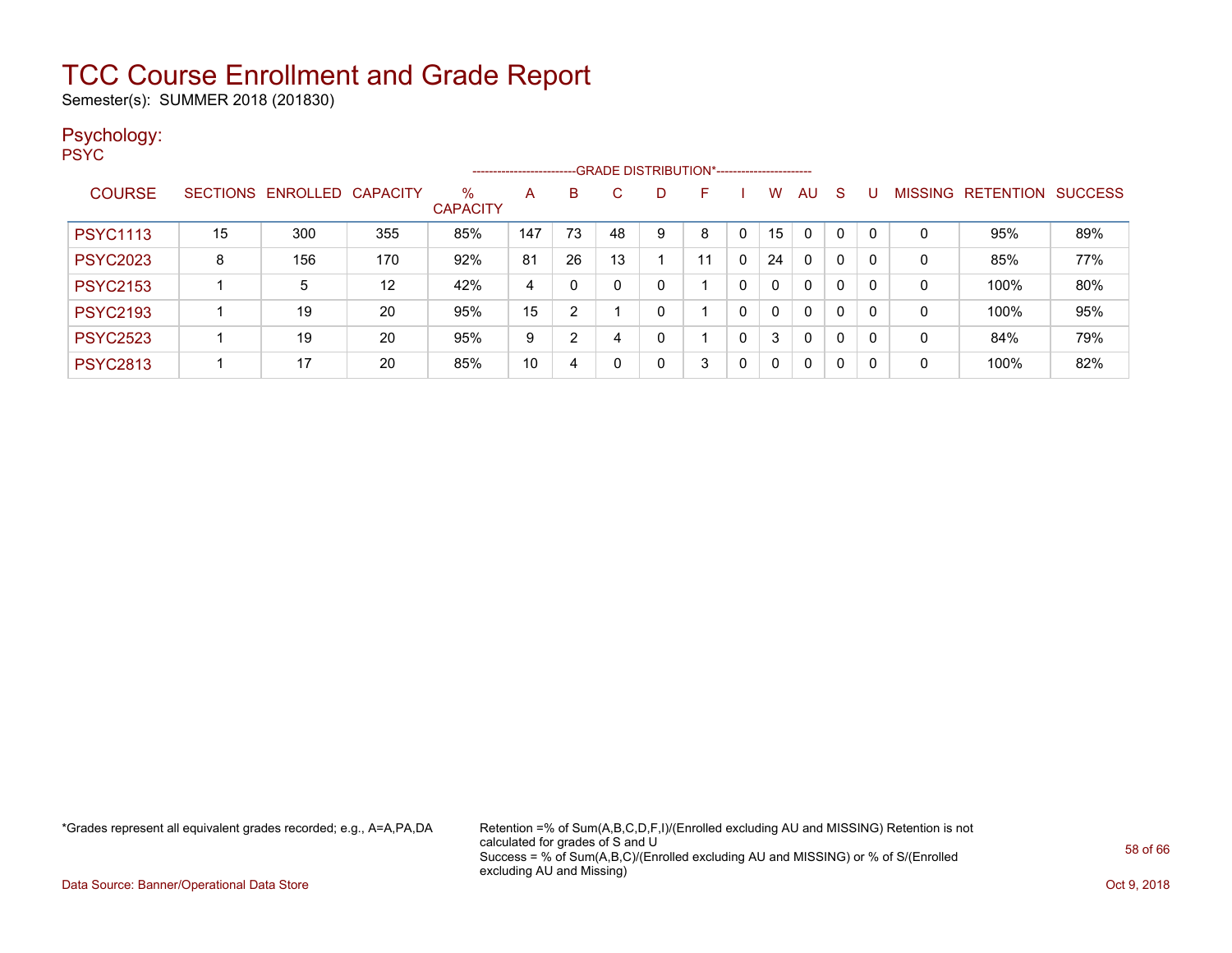Semester(s): SUMMER 2018 (201830)

#### Quality Control Technology: **OCTT**

| - - -         |                            |                      |   |     |       | ------------------------GRADE DISTRIBUTION*----------------------- |  |          |  |                           |      |
|---------------|----------------------------|----------------------|---|-----|-------|--------------------------------------------------------------------|--|----------|--|---------------------------|------|
| <b>COURSE</b> | SECTIONS ENROLLED CAPACITY | %<br><b>CAPACITY</b> | A | BC. | - D - |                                                                    |  | W AU S U |  | MISSING RETENTION SUCCESS |      |
| QCTT1443      |                            | 29%                  |   |     |       |                                                                    |  |          |  | 100%                      | 100% |

\*Grades represent all equivalent grades recorded; e.g., A=A,PA,DA Retention =% of Sum(A,B,C,D,F,I)/(Enrolled excluding AU and MISSING) Retention is not calculated for grades of S and U Success = % of Sum(A,B,C)/(Enrolled excluding AU and MISSING) or % of S/(Enrolled excluding AU and Missing)

Data Source: Banner/Operational Data Store Content of the Content of Content of the Content of the Content of the Content of the Content of the Content of the Content of the Content of the Content of the Content of the Con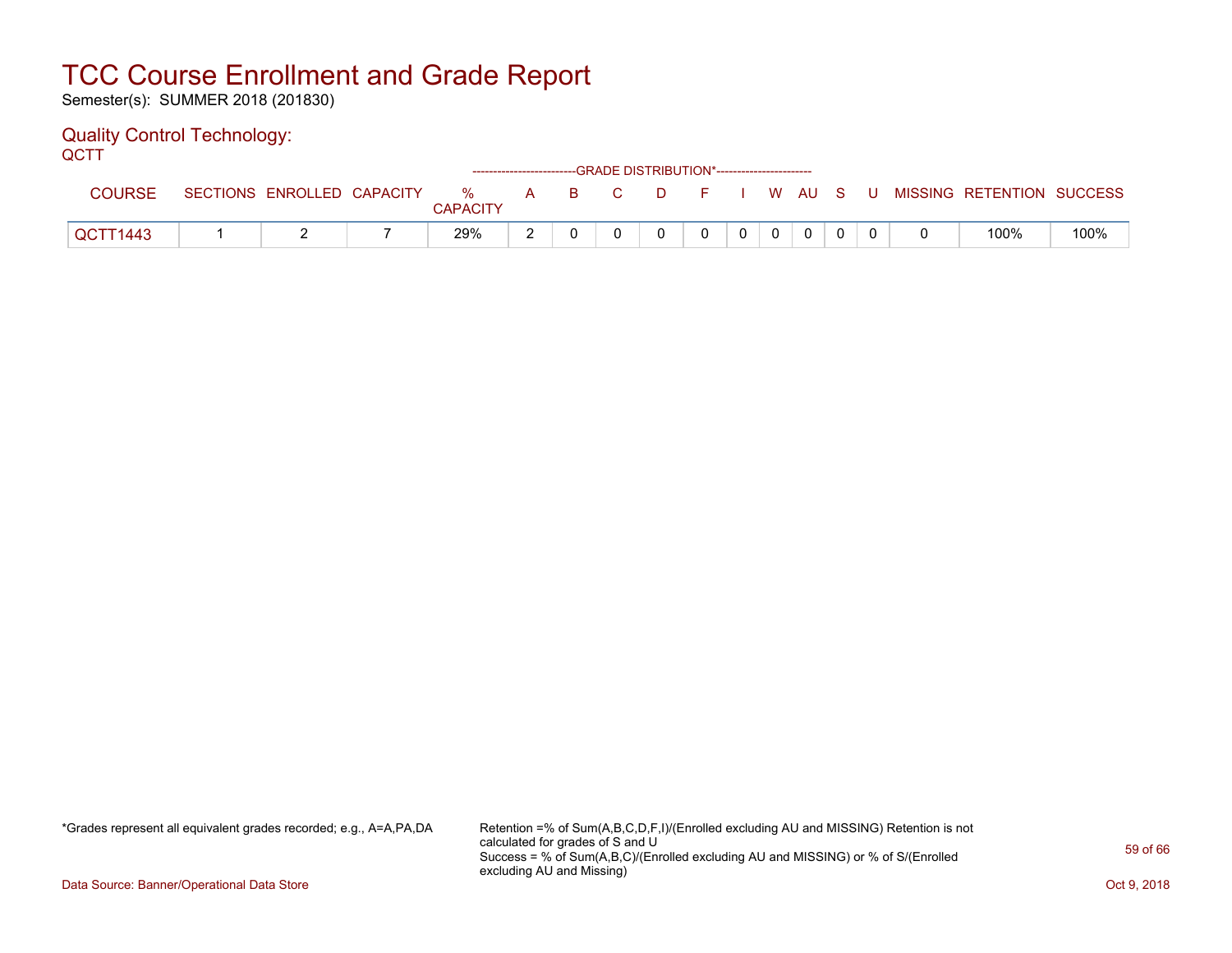Semester(s): SUMMER 2018 (201830)

#### Radiography: RADT

|                 |   |                            |    |                      | --------------------- |    | --GRADE DISTRIBUTION*----------------------- |   |              |           |   |   |                |                   |      |
|-----------------|---|----------------------------|----|----------------------|-----------------------|----|----------------------------------------------|---|--------------|-----------|---|---|----------------|-------------------|------|
| <b>COURSE</b>   |   | SECTIONS ENROLLED CAPACITY |    | %<br><b>CAPACITY</b> | A                     | B. |                                              |   | W            | <b>AU</b> | S |   | <b>MISSING</b> | RETENTION SUCCESS |      |
| <b>RADT1211</b> | ົ | 29                         | 34 | 85%                  | 28                    |    |                                              |   | $\Omega$     | 0         | 0 |   |                | 100%              | 100% |
| <b>RADT1222</b> | ົ | 29                         | 32 | 91%                  | 27                    |    |                                              | 0 | $\mathbf{0}$ | 0         | 0 | 0 | 0              | 100%              | 100% |
| <b>RADT2301</b> |   | 25                         | 30 | 83%                  | 13                    | 8  |                                              |   | $\mathbf{0}$ | 0         | 0 |   | 0              | 100%              | 100% |
| <b>RADT2312</b> |   | 25                         | 30 | 83%                  | 21                    | 4  |                                              |   | 0            | 0         | 0 |   |                | 100%              | 100% |

\*Grades represent all equivalent grades recorded; e.g., A=A,PA,DA Retention =% of Sum(A,B,C,D,F,I)/(Enrolled excluding AU and MISSING) Retention is not calculated for grades of S and U Success = % of Sum(A,B,C)/(Enrolled excluding AU and MISSING) or % of S/(Enrolled excluding AU and Missing)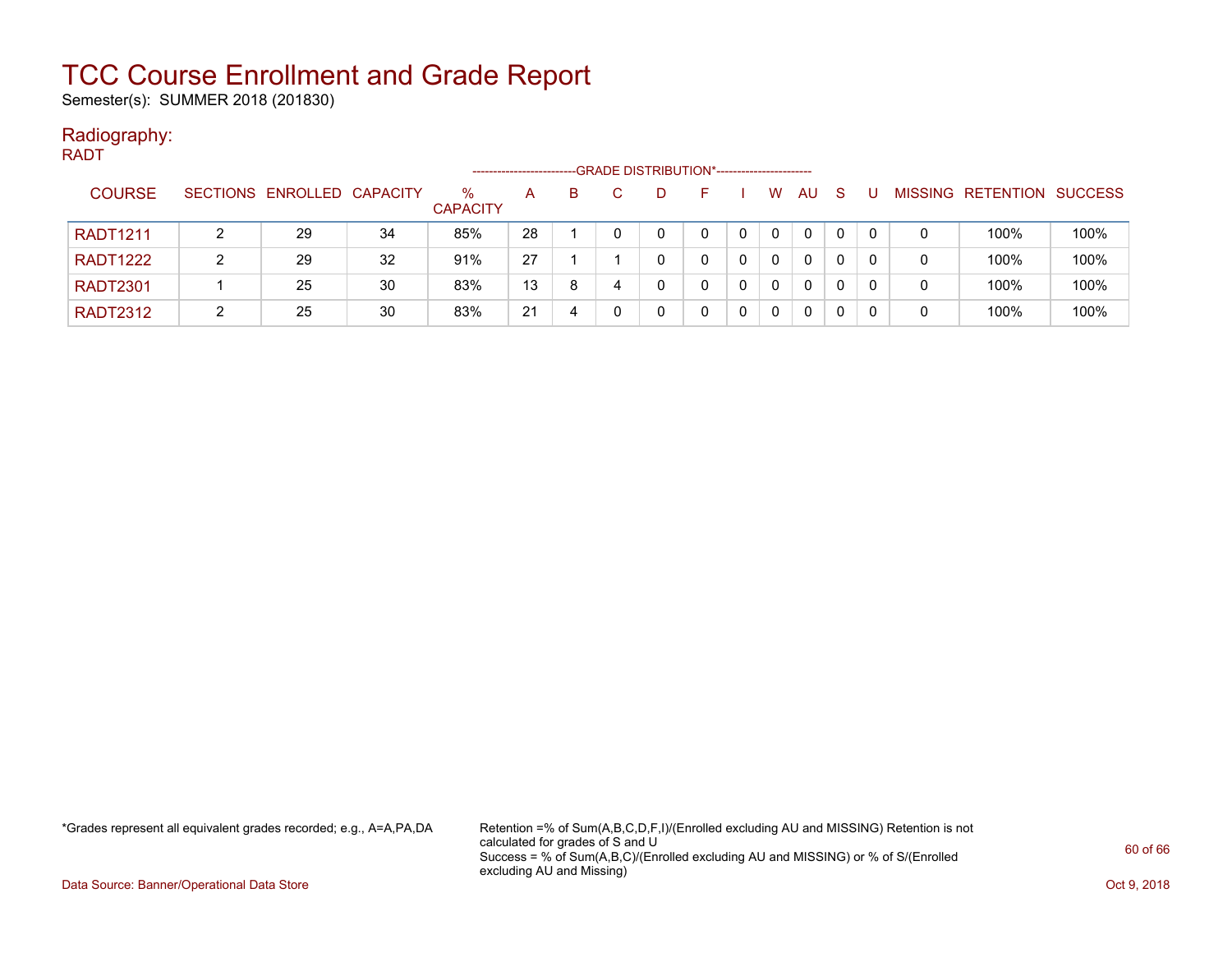Semester(s): SUMMER 2018 (201830)

#### Religious Studies:

| <b>RELG</b>     |                            |    |                      |    |    | -GRADE DISTRIBUTION*----------------------- |   |    |    |              |     |   |   |                           |     |
|-----------------|----------------------------|----|----------------------|----|----|---------------------------------------------|---|----|----|--------------|-----|---|---|---------------------------|-----|
| <b>COURSE</b>   | SECTIONS ENROLLED CAPACITY |    | %<br><b>CAPACITY</b> | A  | B. |                                             | D | н. | W  | AU           | - S | U |   | MISSING RETENTION SUCCESS |     |
| <b>RELG1223</b> | 10                         | 10 | 100%                 | 3  |    |                                             |   |    |    | 0            | 0   |   | 0 | 90%                       | 70% |
| <b>RELG2113</b> | 20                         | 20 | 100%                 | 11 |    |                                             |   |    | 3  | $\mathbf{0}$ |     |   | 0 | 85%                       | 85% |
| <b>RELG2123</b> | 33                         | 40 | 82%                  | 2  | 6  | 14                                          |   |    | 10 | 0            | 0   |   | 0 | 70%                       | 67% |

\*Grades represent all equivalent grades recorded; e.g., A=A,PA,DA Retention =% of Sum(A,B,C,D,F,I)/(Enrolled excluding AU and MISSING) Retention is not calculated for grades of S and U Success = % of Sum(A,B,C)/(Enrolled excluding AU and MISSING) or % of S/(Enrolled excluding AU and Missing)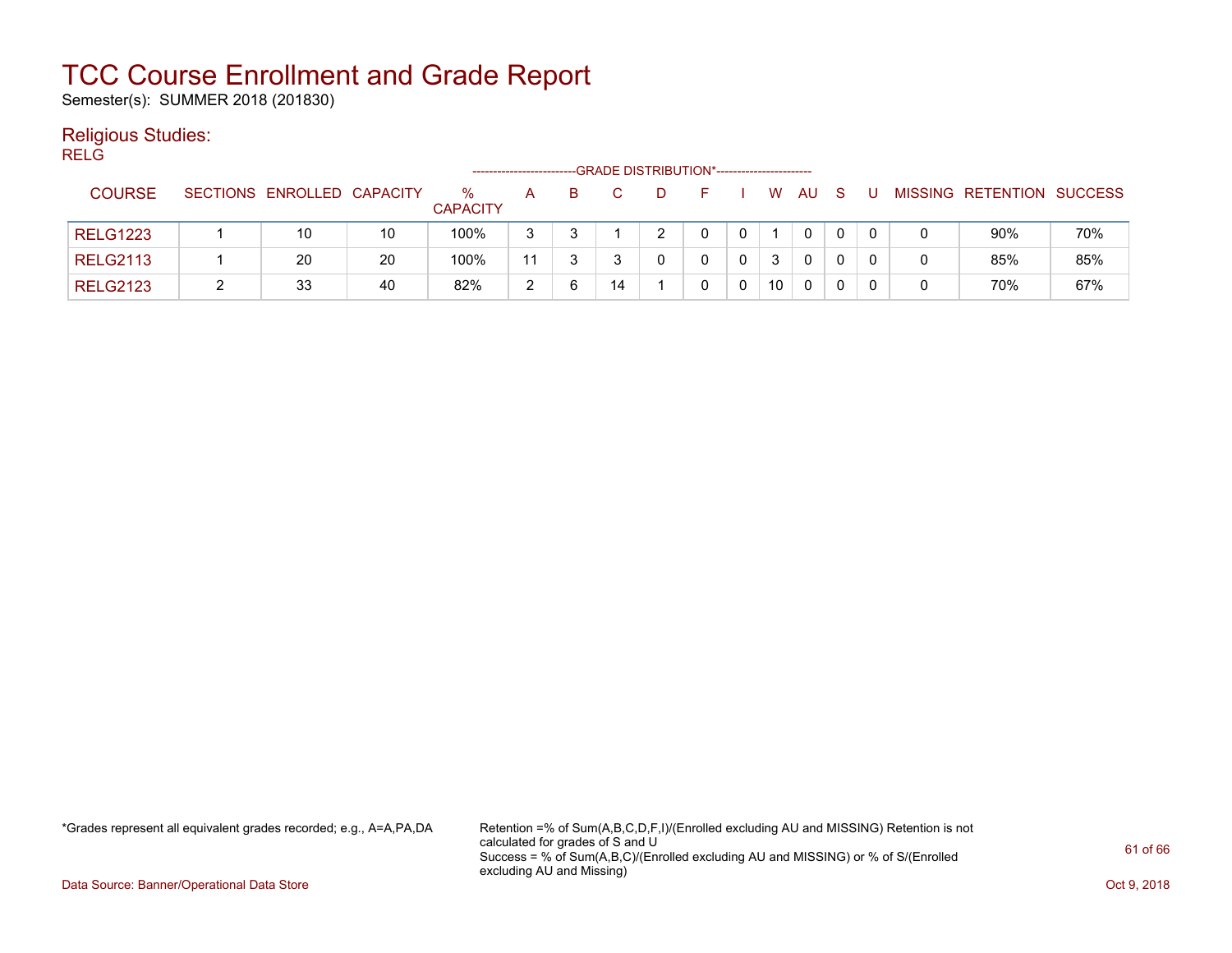Semester(s): SUMMER 2018 (201830)

#### Respiratory Care:

RESP

|                 |                            |    |                      |    |    |              | --GRADE DISTRIBUTION*------------------------ |  |   |    |  |                           |      |
|-----------------|----------------------------|----|----------------------|----|----|--------------|-----------------------------------------------|--|---|----|--|---------------------------|------|
| <b>COURSE</b>   | SECTIONS ENROLLED CAPACITY |    | ℅<br><b>CAPACITY</b> | А  | B  |              |                                               |  | W | AU |  | MISSING RETENTION SUCCESS |      |
| <b>RESP1522</b> | 28                         | 28 | 100%                 | 8  | 15 | <sub>5</sub> |                                               |  |   | 0  |  | 100%                      | 100% |
| <b>RESP2102</b> | 28                         | 28 | 100%                 | 21 | 6  |              |                                               |  |   | 0  |  | 100%                      | 96%  |
| <b>RESP2991</b> | 4                          | 28 | 14%                  | 4  |    |              |                                               |  |   | 0  |  | 100%                      | 100% |

\*Grades represent all equivalent grades recorded; e.g., A=A,PA,DA Retention =% of Sum(A,B,C,D,F,I)/(Enrolled excluding AU and MISSING) Retention is not calculated for grades of S and U Success = % of Sum(A,B,C)/(Enrolled excluding AU and MISSING) or % of S/(Enrolled excluding AU and Missing)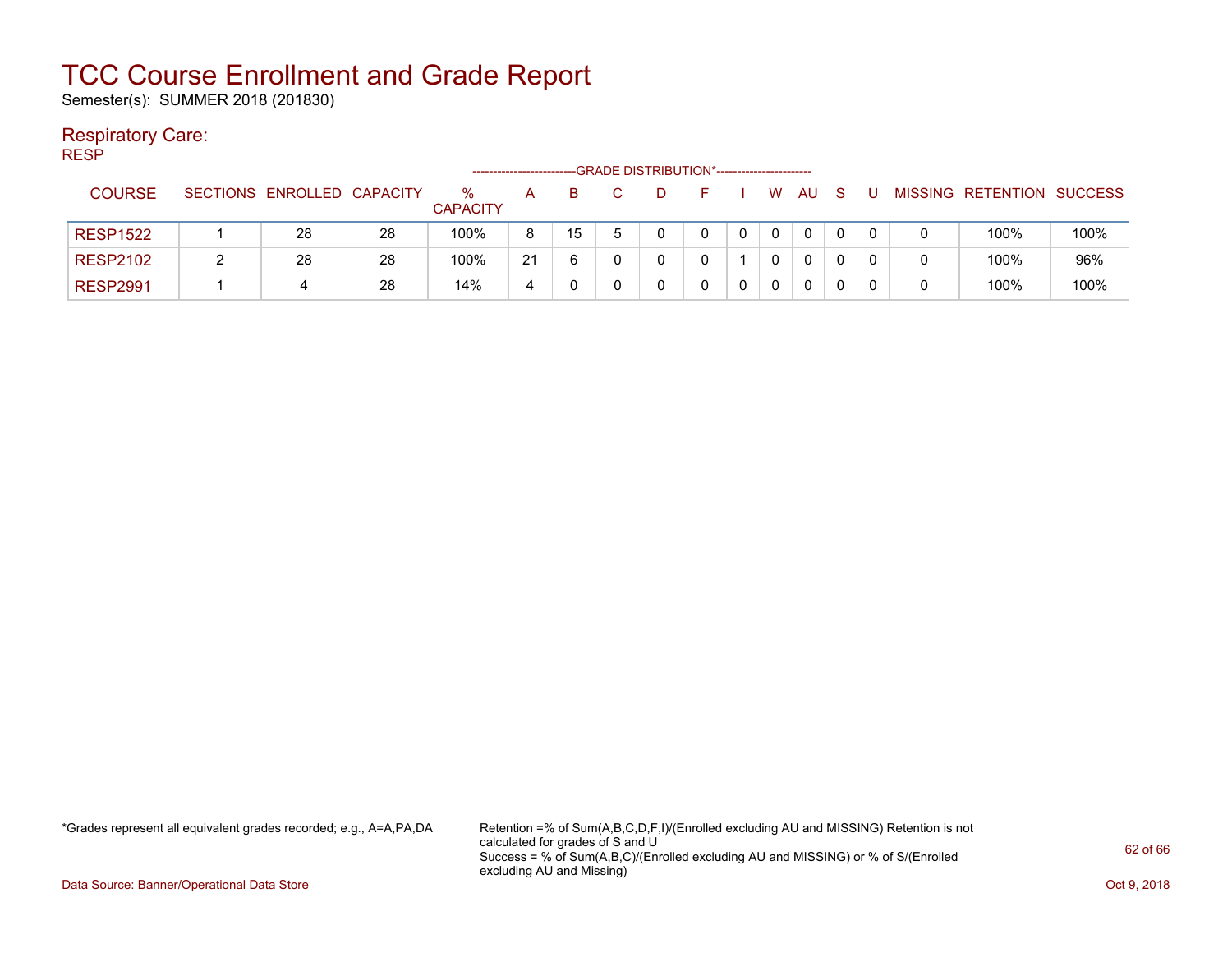Semester(s): SUMMER 2018 (201830)

#### Sociology: **SOCI**

|                 |   |                            |     |                         | ------------------------ |          |              |   | -- GRADE DISTRIBUTION*----------------------- |   |    |              |              |   |   |                   |                |
|-----------------|---|----------------------------|-----|-------------------------|--------------------------|----------|--------------|---|-----------------------------------------------|---|----|--------------|--------------|---|---|-------------------|----------------|
| <b>COURSE</b>   |   | SECTIONS ENROLLED CAPACITY |     | $\%$<br><b>CAPACITY</b> | А                        | B        | C.           | D | н.                                            |   | w  | AU.          | S.           |   |   | MISSING RETENTION | <b>SUCCESS</b> |
| SOCI1113        | 8 | 139                        | 160 | 87%                     | 70                       | 26       | 16           | 6 |                                               | 0 | 12 | $\Omega$     | $\mathbf{0}$ | 0 | 0 | 91%               | 81%            |
| <b>SOCI2043</b> |   | 19                         | 20  | 95%                     | 9                        | 0        | 4            | 2 |                                               | 0 | 4  | $\mathbf{0}$ | $\mathbf{0}$ | 0 | 0 | 79%               | 68%            |
| <b>SOCI2123</b> |   | 18                         | 20  | 90%                     | 3                        | 9        | 3            |   |                                               | 0 |    | $\mathbf{0}$ | $\mathbf{0}$ | 0 | 0 | 94%               | 83%            |
| <b>SOCI2153</b> |   | 4                          | 12  | 33%                     | 3                        | $\Omega$ | 0            | 0 |                                               | 0 |    | $\mathbf{0}$ | $\mathbf{0}$ | 0 | 0 | 75%               | 75%            |
| <b>SOCI2263</b> |   | 4                          | 20  | 20%                     | $\overline{2}$           | 0        | $\mathbf{0}$ | 0 | ົ                                             | 0 |    | $\mathbf{0}$ | $\mathbf{0}$ | 0 | 0 | 100%              | 50%            |
| <b>SOCI2813</b> |   | 3                          | 20  | 15%                     |                          |          |              | 0 |                                               | 0 |    | $\mathbf{0}$ | $\mathbf{0}$ | 0 | 0 | 100%              | 100%           |

\*Grades represent all equivalent grades recorded; e.g., A=A,PA,DA Retention =% of Sum(A,B,C,D,F,I)/(Enrolled excluding AU and MISSING) Retention is not calculated for grades of S and U Success = % of Sum(A,B,C)/(Enrolled excluding AU and MISSING) or % of S/(Enrolled excluding AU and Missing)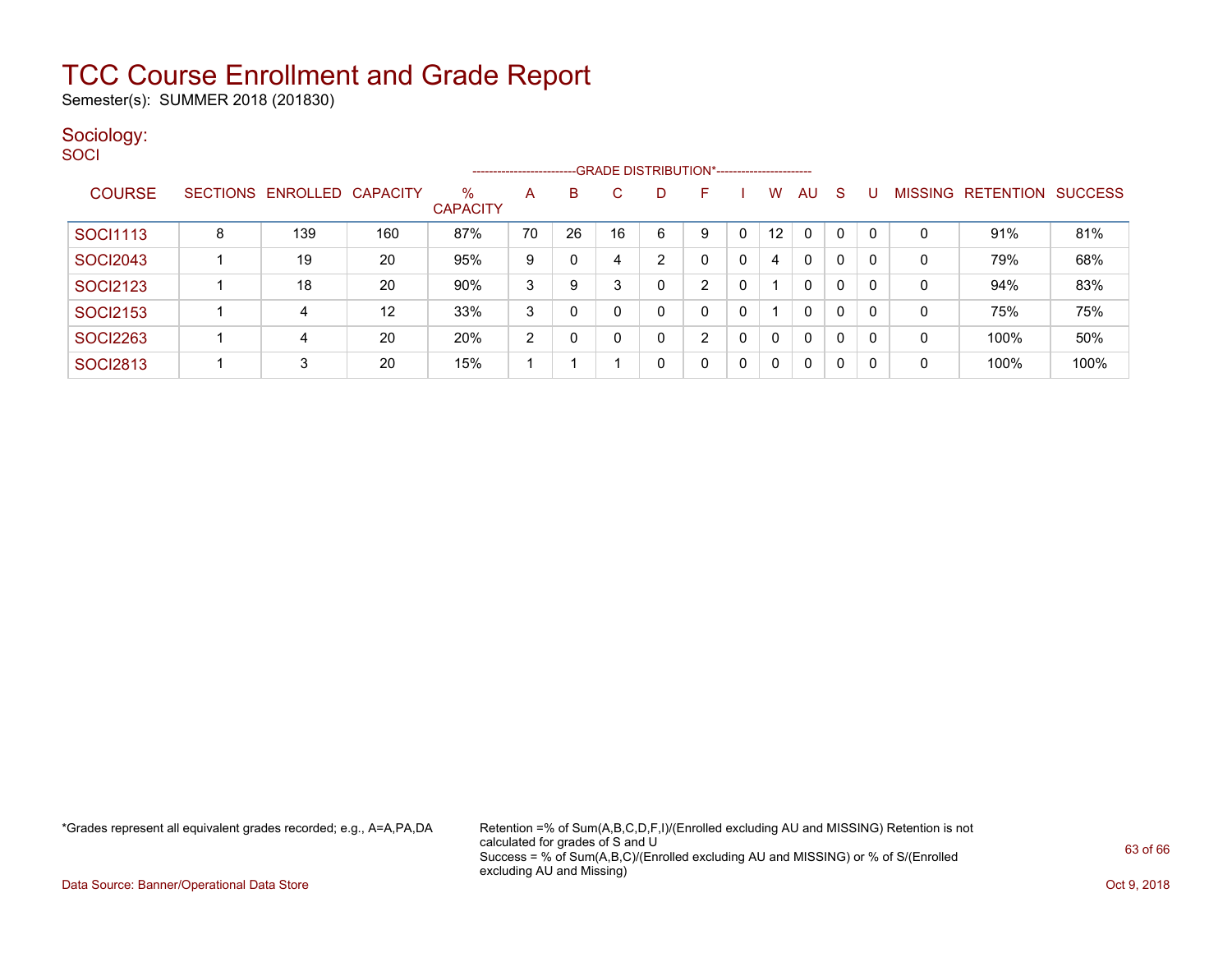Semester(s): SUMMER 2018 (201830)

#### Spanish:

SPAN

|                 |                |                            |     |                         | ----------------------- |    |    |    |   |   |    |              |              |   |   |                   |                |
|-----------------|----------------|----------------------------|-----|-------------------------|-------------------------|----|----|----|---|---|----|--------------|--------------|---|---|-------------------|----------------|
| <b>COURSE</b>   |                | SECTIONS ENROLLED CAPACITY |     | $\%$<br><b>CAPACITY</b> | A                       | B  | C. | D. | F |   | w  | AU           | <sub>S</sub> |   |   | MISSING RETENTION | <b>SUCCESS</b> |
| <b>SPAN1103</b> |                | 115                        | 137 | 84%                     | 52                      | 32 | 9  | 6  | ົ |   | 14 | $\mathbf{0}$ | 0            |   | 0 | 88%               | 81%            |
| <b>SPAN1213</b> | $\overline{2}$ | 30                         | 38  | 79%                     | 19                      | 3  |    |    |   | 0 | 4  | 0            | 0            | 0 | 0 | 87%               | 83%            |
| <b>SPAN1413</b> |                |                            |     | 100%                    |                         | 0  |    |    | 0 | 0 | 0  | $\Omega$     | 0            | 0 | 0 | 100%              | 100%           |
| <b>SPAN2113</b> |                | 12                         | 20  | 60%                     | 6                       | 5  |    |    | 0 | 0 | 0  |              | 0            |   | 0 | 100%              | 100%           |
| <b>SPAN2473</b> |                |                            | 20  | 35%                     |                         |    |    |    | 0 | 0 | 0  | $\mathbf{0}$ | 0            |   | 0 | 100%              | 100%           |
| <b>SPAN2533</b> |                | 8                          | 20  | 40%                     | 5                       |    |    |    | 0 | 0 |    | 2            | $\Omega$     |   | 0 | 83%               | 83%            |

\*Grades represent all equivalent grades recorded; e.g., A=A,PA,DA Retention =% of Sum(A,B,C,D,F,I)/(Enrolled excluding AU and MISSING) Retention is not calculated for grades of S and U Success = % of Sum(A,B,C)/(Enrolled excluding AU and MISSING) or % of S/(Enrolled excluding AU and Missing)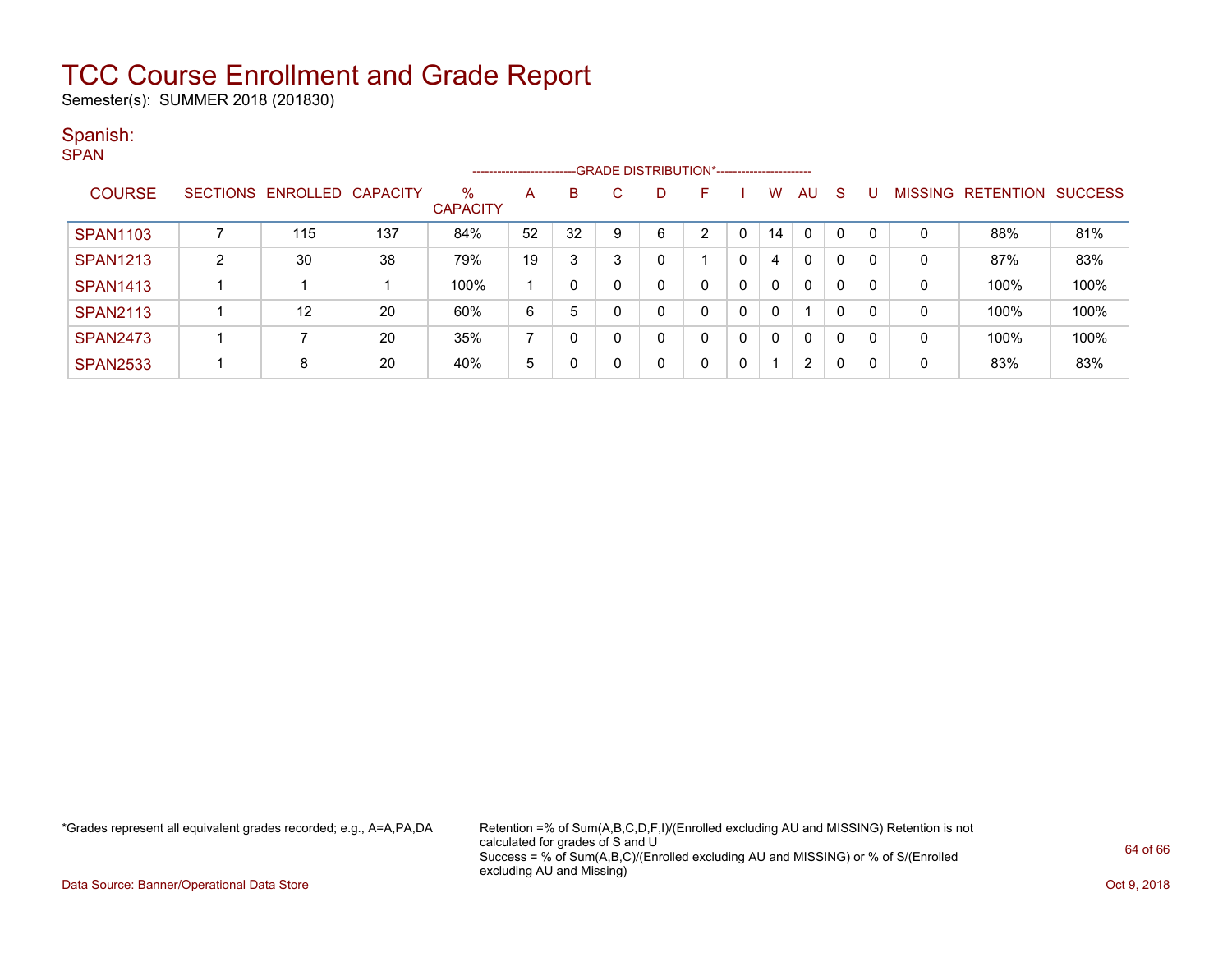Semester(s): SUMMER 2018 (201830)

#### Theatre:  $T$  The  $\lambda$

| IHEA            |                            |    |                      |   | ------------------------GRADE DISTRIBUTION*----------------------- |   |  |             |              |  |                                          |     |
|-----------------|----------------------------|----|----------------------|---|--------------------------------------------------------------------|---|--|-------------|--------------|--|------------------------------------------|-----|
| <b>COURSE</b>   | SECTIONS ENROLLED CAPACITY |    | %<br><b>CAPACITY</b> |   | A B C                                                              |   |  |             |              |  | D F I W AU S U MISSING RETENTION SUCCESS |     |
| <b>THEA1093</b> |                            | 24 | 62%                  | 9 |                                                                    | 0 |  | $\mathbf 0$ | $\mathbf{0}$ |  | 100%                                     | 93% |

\*Grades represent all equivalent grades recorded; e.g., A=A,PA,DA Retention =% of Sum(A,B,C,D,F,I)/(Enrolled excluding AU and MISSING) Retention is not calculated for grades of S and U Success = % of Sum(A,B,C)/(Enrolled excluding AU and MISSING) or % of S/(Enrolled excluding AU and Missing)

Data Source: Banner/Operational Data Store Content of the Content of Content of the Content of the Content of the Content of the Content of the Content of the Content of the Content of the Content of the Content of the Con